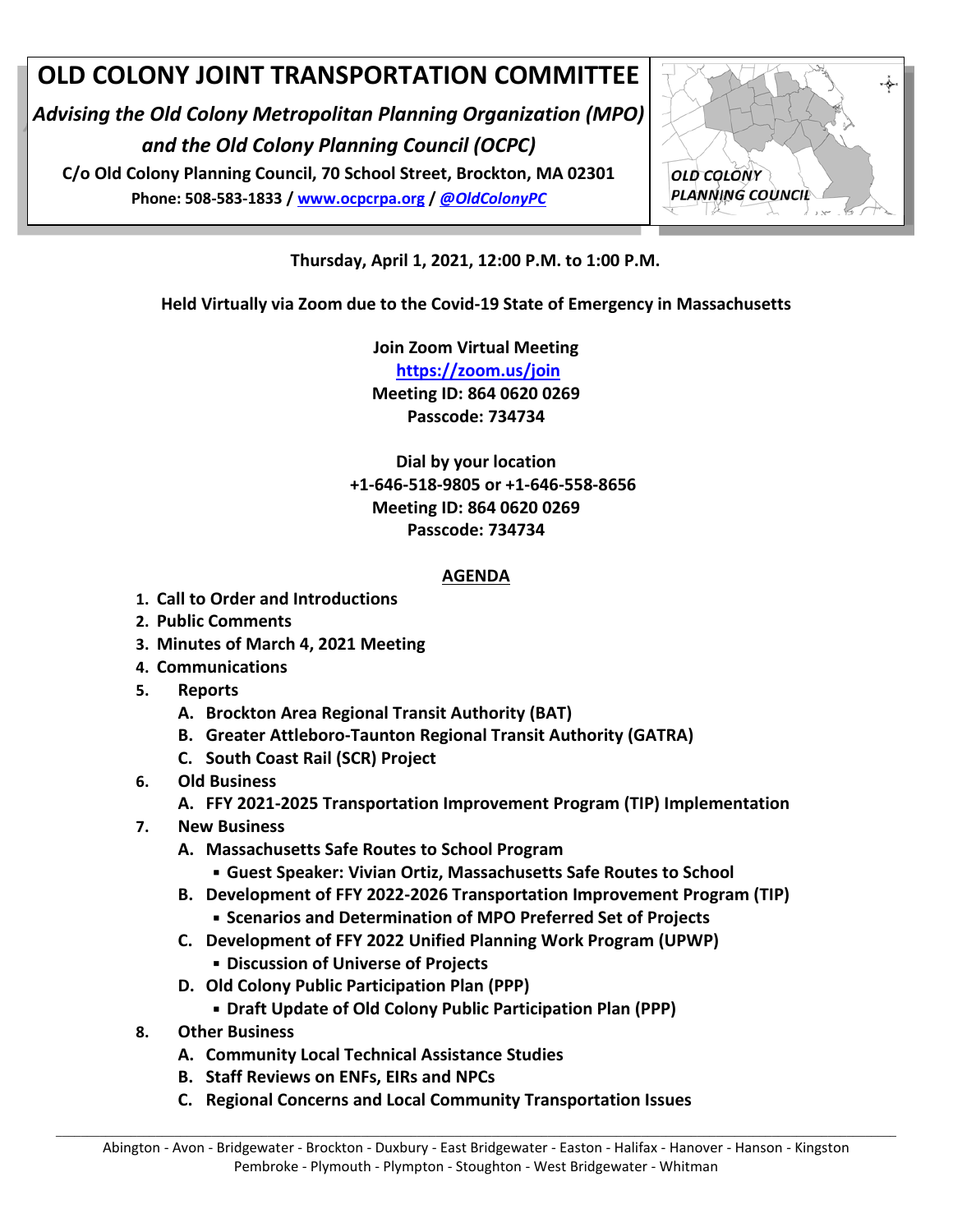#### **9. Adjournment**

The Old Colony MPO fully complies with Title VI of the Civil Rights Act of 1964 and related statutes and regulations in all programs and activities. The Old Colony MPO operates without regard to race, color, or national origin (including limited English proficiency), age, sex, disability, ancestry, ethnicity, gender, gender identity or expression, sexual orientation, religion, creed, veteran's status, or background. Any person who believes that they or any specific class of persons to be subject to discrimination prohibited by Title VI may by themselves or by a representative file a written complaint with the Old Colony MPO. Complaints are to be filed no later than 180 days from the date of the alleged discrimination. This meeting is accessible to people with disabilities and those with limited English proficiency. Accessibility accommodations and language services will be provided free of charge, upon request, as available. Please contact Mary Waldron at 508- 583-1833 Extension 202 for more information.

- If this information is needed in another language, please contact Mary Waldron at 508-583-1833 Extension 202.
- Se esta informação é necessária em outro idioma, entre em contato com Mary Waldron em 508-583-1833 Ramal 202.
- Si se necesita esta información en otro idioma, por favor póngase en contacto con Mary Waldron al 508-583-1833 extensión 202.
- Si yo bezwen enfòmasyon sa a nan yon lòt lang, tanpri kontakte Mary Waldron nan 508-583-1833 Ekstansyon 202.

The public discussion of the Transportation Improvement Program (TIP) at Old Colony JTC, Old Colony MPO, and transportation meetings satisfies the Program of Projects (POP) public hearing requirements of the Federal Transit Administration (FTA).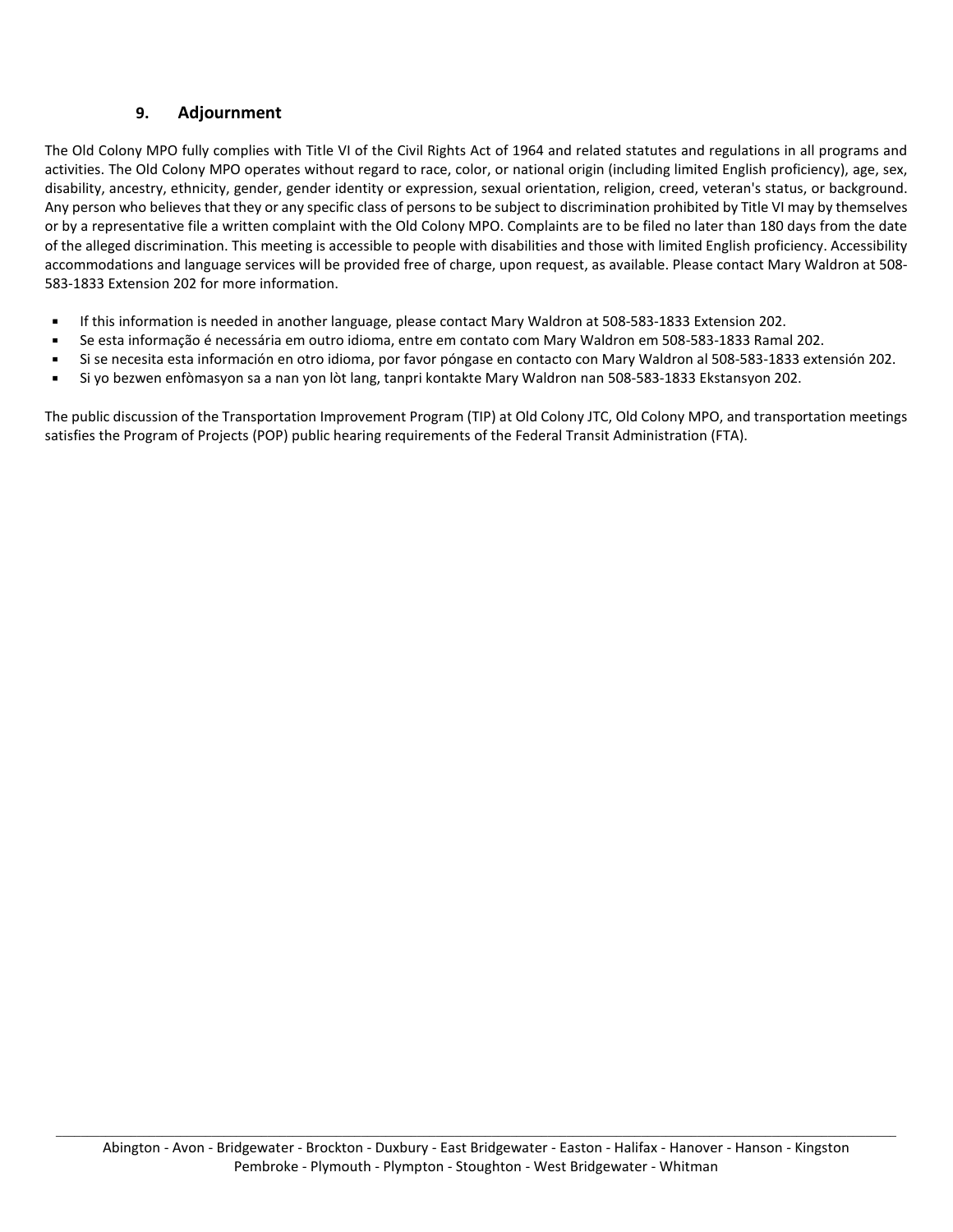#### **Accessibility Statement and Title VI Nondiscrimination Statement**

To be read by the Chair at the start of each meeting:

- "This meeting is accessible to people with disabilities. Microphones or telephones will be used by all speakers. Largeprint materials are available upon advance request. If you would like either of these accommodations, please contact Mary Waldron at 508-583-1833 Extension 202."
- "The Notice of Nondiscrimination Rights and Protections to Beneficiaries with regard to the Federal "Title VI/ Nondiscrimination" Protections and the State Nondiscrimination Protections is posted in this meeting room and is available on the Old Colony Planning Council Website. Please contact Mary Waldron at 508-583-1833 Extension 202 for more information. Thank you."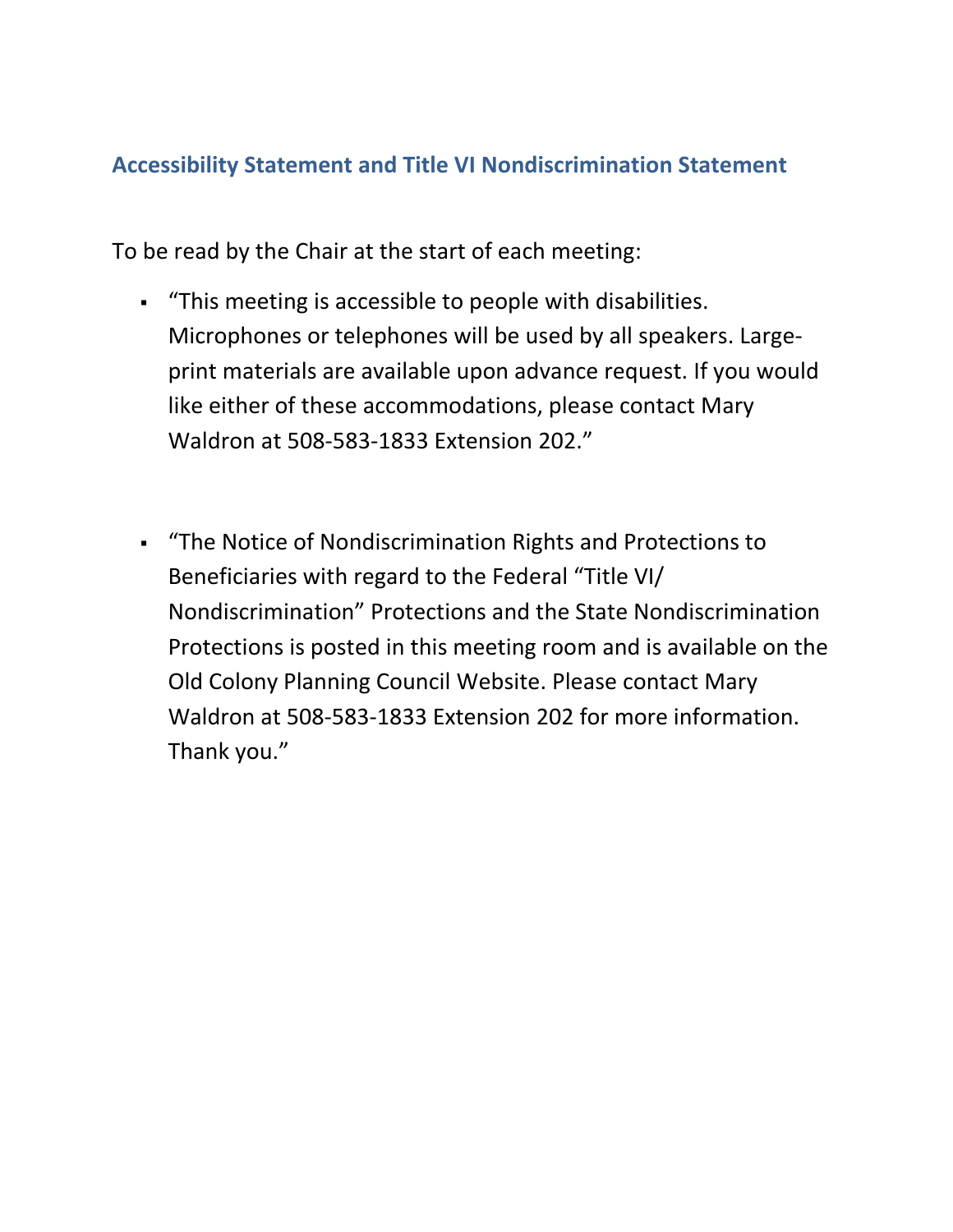# April 1, 2021 Old Colony JTC Meeting Agenda Item 1 Call to Order and Introductions

#### **Summary**

Call to order, Introductions, and Accessibility Statement and Title VI Nondiscrimination Statement.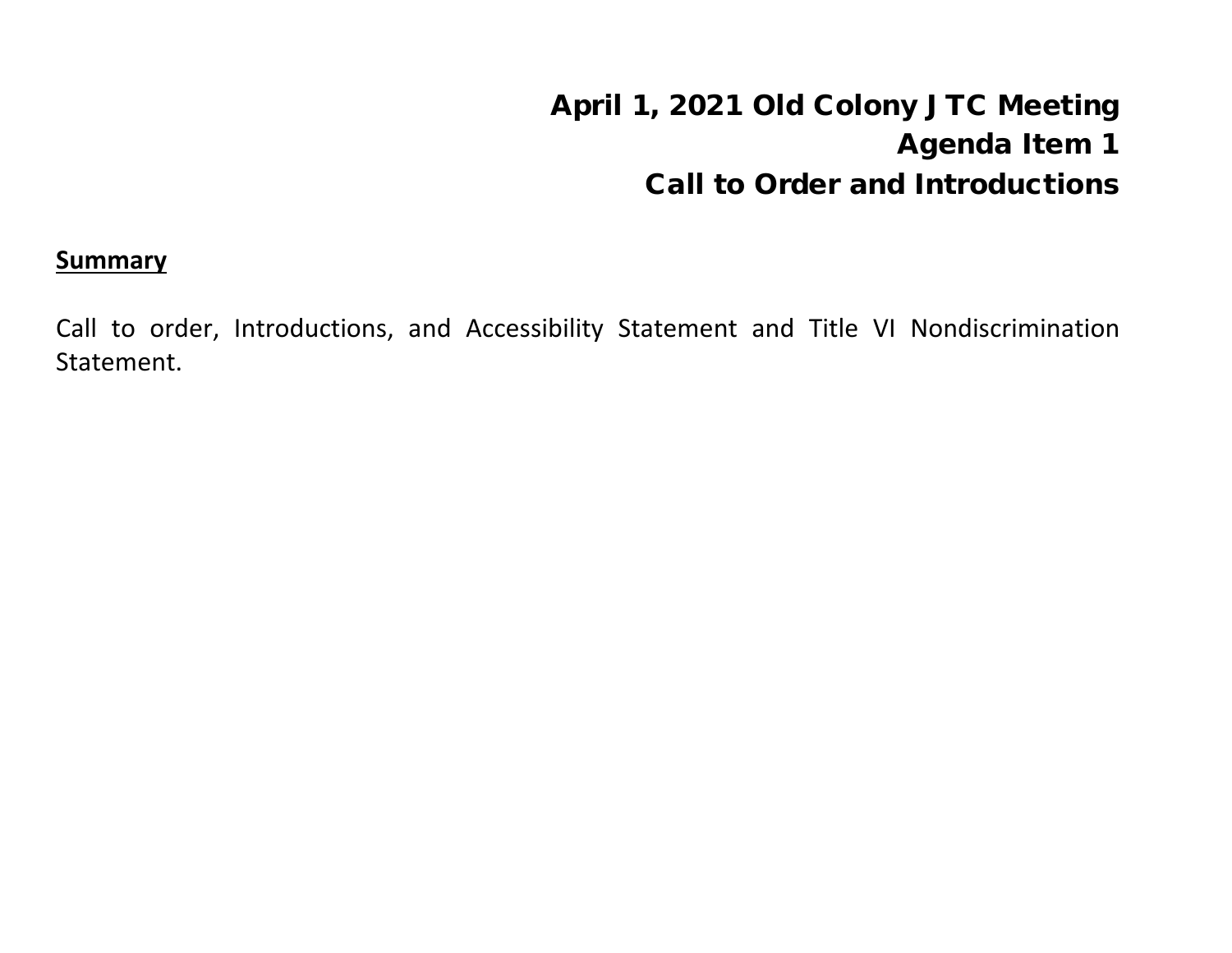# April 1, 2021 Old Colony JTC Meeting Agenda Item 2 Public Comments

**Summary**

Public comments.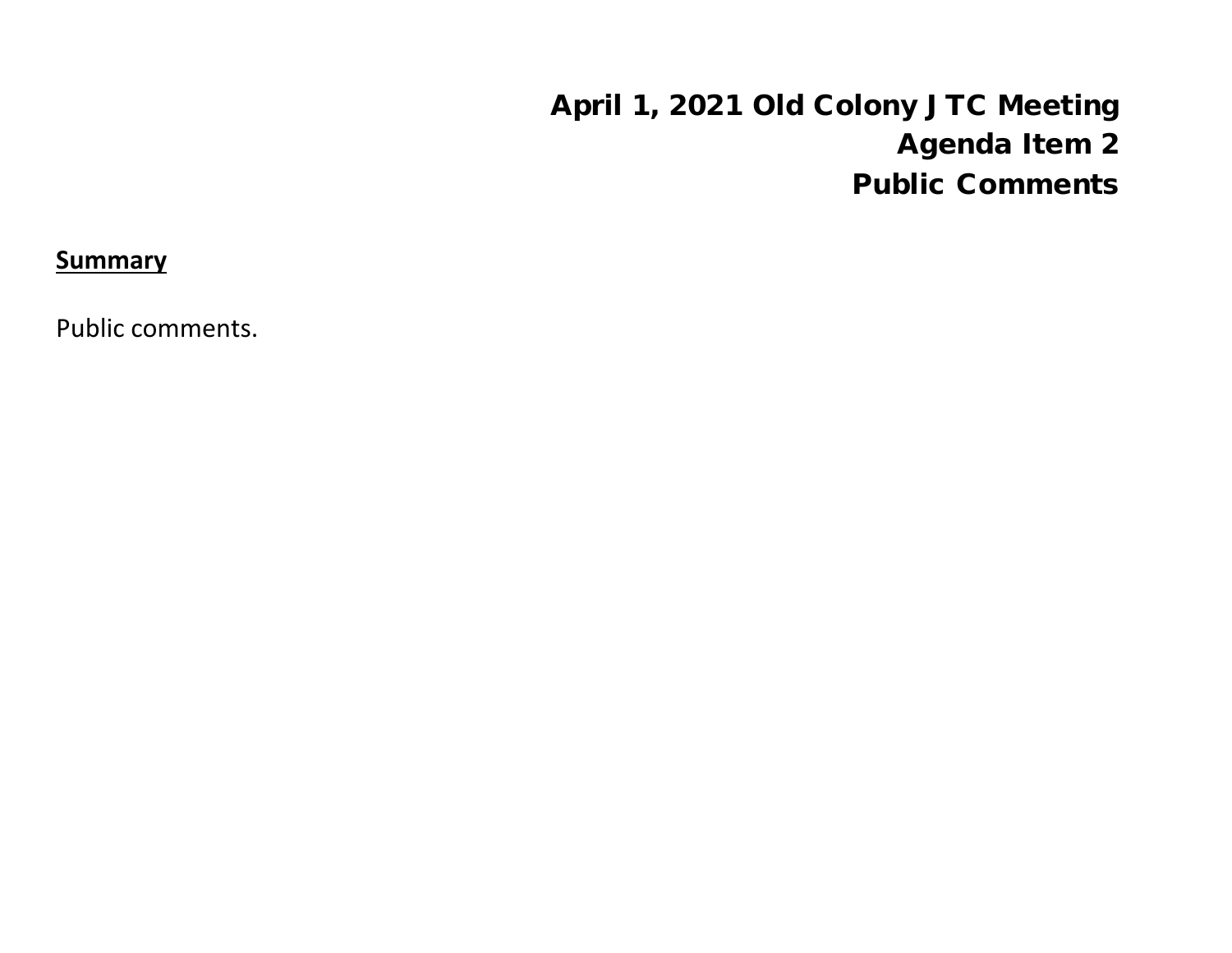# April 1, 2021 Old Colony JTC Meeting Agenda Item 3 Minutes of March 4, 2021 Meeting

## **Summary**

Old Colony JTC to consider approval of March 4, 2021 Old Colony JTC Meeting Minutes.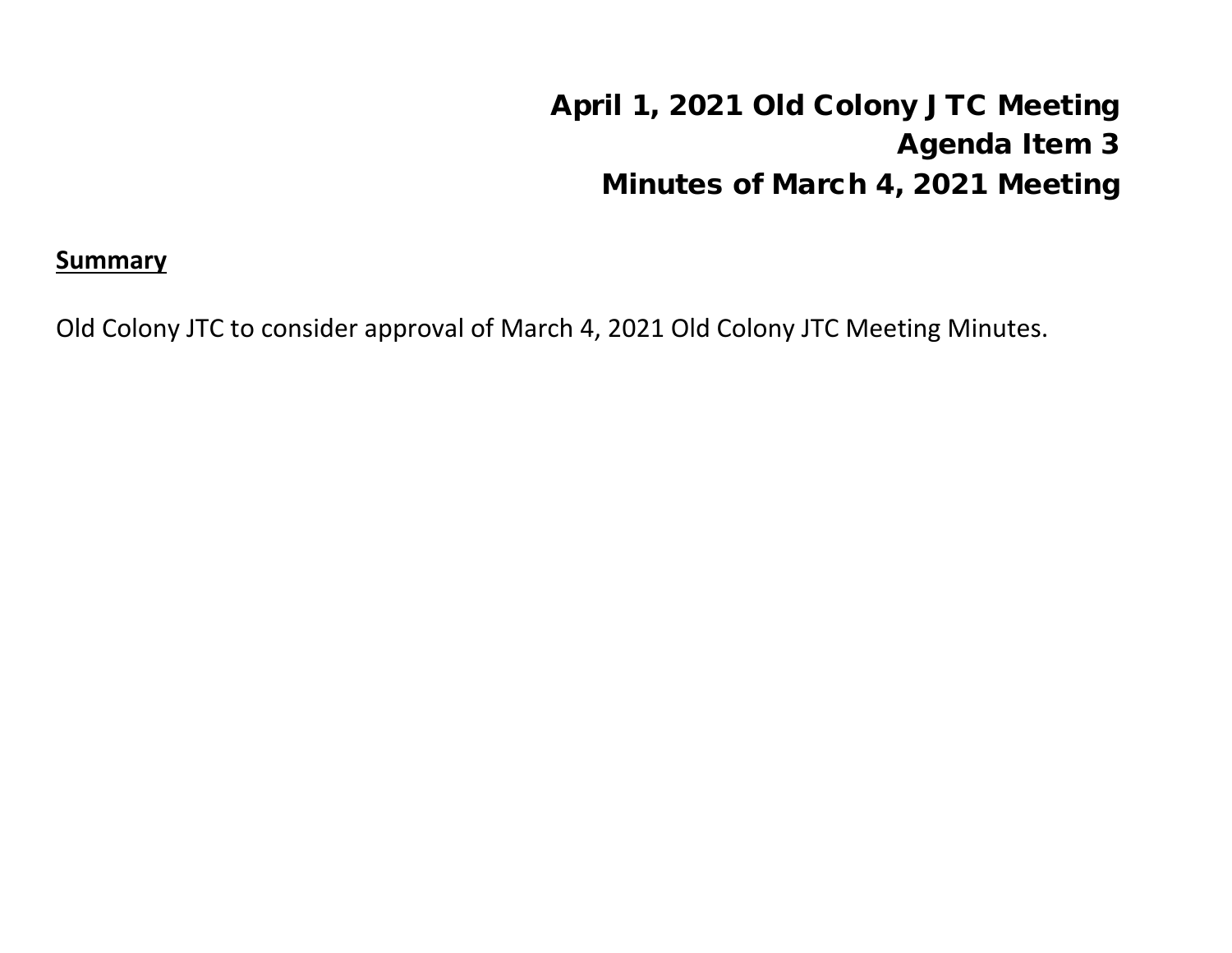# April 4, 2021 Old Colony JTC Meeting Agenda Item 4 Communications

#### **Summary**

**1.) MassDOT Announces \$2.8 Million in Shared Winter Streets and Spaces Program Funding Awards**

The Massachusetts Department of Transportation (MassDOT) recently announced the award of \$2.8 Million in the fourth round of funding from the Baker-Polito Administration's Shared Winter Streets and Spaces program. The program, which was launched on November 10, provides technical and funding assistance to help Massachusetts cities and towns conceive, design, and implement tactical changes to curbs, streets, and parking areas in support of public health, safe mobility, and renewed commerce, with a special focus on the particular challenges of winter.

The awards will provide funding to 17 municipalities and two public transit authorities for 19 projects. 58% of the awarded municipalities are designated Environmental Justice communities and 79% are considered high-risk for Covid infections. 53% of today's awardees have never received a Shared Streets and Spaces award before.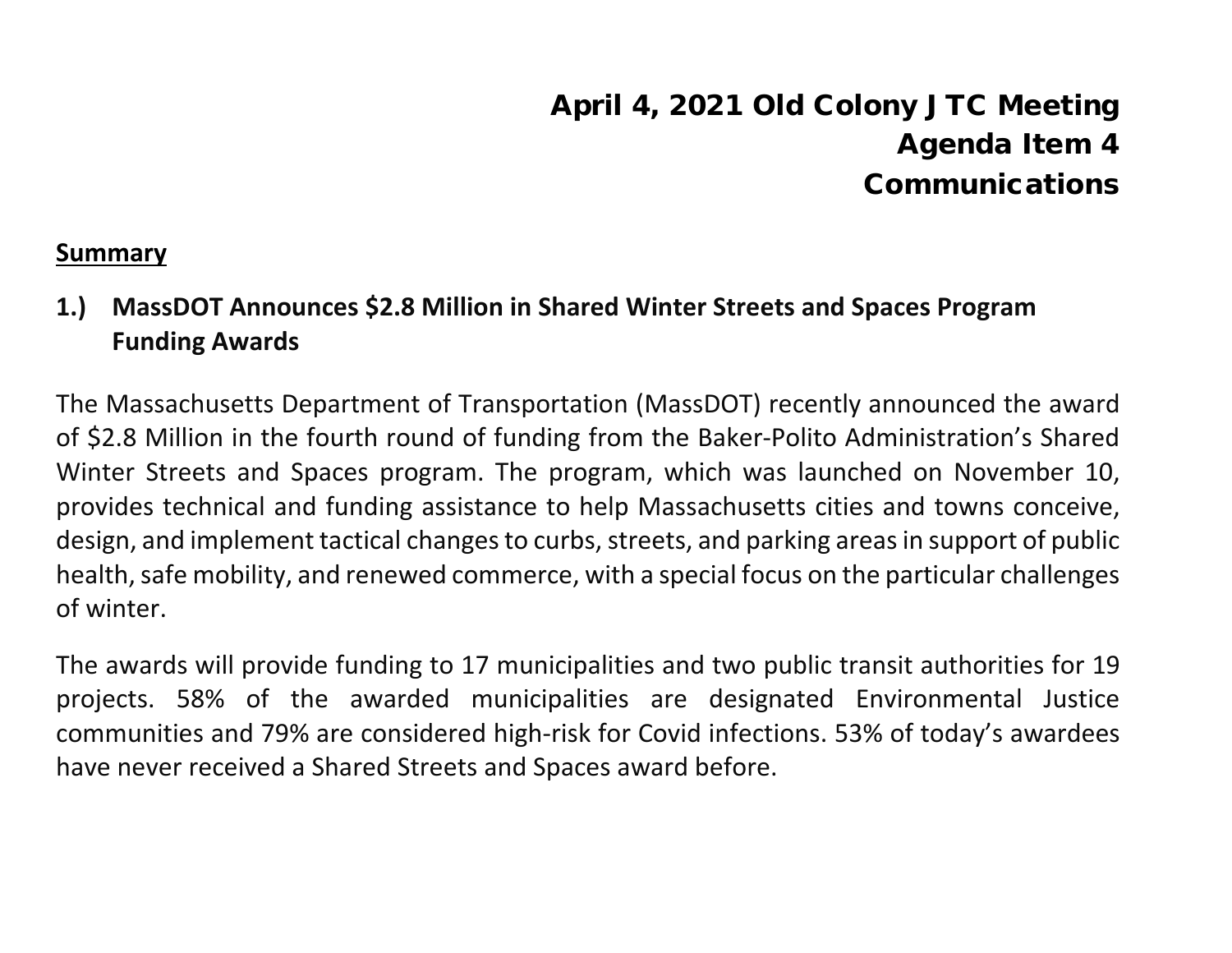Included in this funding round, **Brockton received \$165,100** to repurpose the former Brockton Area Transit Authority bus terminal, which is currently serving as a surface parking lot, into a new public space called Sycamore Grove to host community events and outdoor dining. The combination of temporary and permanent improvements will provide the City with a new public gathering space in the heart of downtown.

[https://www.mass.gov/news/massdot-announces-28-million-in-shared-winter-streets-and](about:blank)[spaces-program-funding-awards](about:blank)

## **2.) Massachusetts Safe Routes to School** (**SRTS) Spring Webinar** - **New Tools for Schools**

This [webinar](about:blank) on **April 14, 2021 at 12:30 PM** is designed to provide an overview of new tools and resources developed this school year by the Massachusetts Safe Routes to School (SRTS) Program for individual schools, school districts, and municipalities. A few of the resources reviewed will include our "Equity Tip Sheet," a guide to "Pop-Up Projects for Safe Routes to School," and "Staying Safe During Arrival and Dismissal." During the [webinar,](about:blank) we will take the time to examine these tools (and more) as well as provide guidance on intended audiences and usage. We will close the webinar with a preview of key findings from our recent SRTS Partner Survey and announcements of upcoming events. [Register](about:blank) here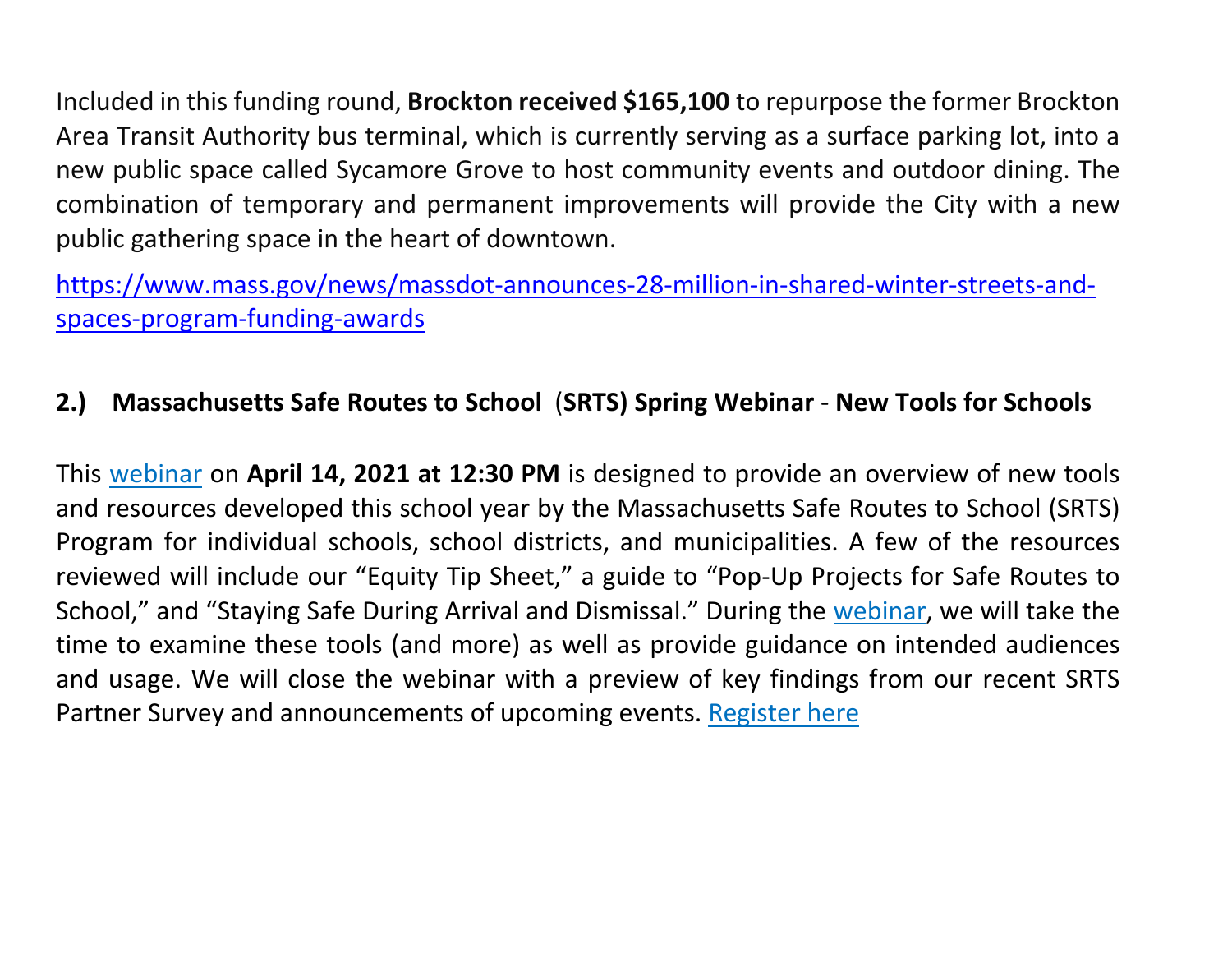## **3.) Virtual 2021 MassDOT Transportation Innovation Conference**

The annual MassDOT Transportation Innovation Conference will take place virtually on **May 25 - May 27 from 7:00 AM - 1:30 PM**. The conference provides a forum for innovative transportation systems, management ideas, and initiatives. The conference is an important opportunity for transportation practitioners to share knowledge, sponsor peer-to-peer learning, and collaborate on issues of mutual interest.

Conference participants will have the opportunity to discuss the advantages and challenges associated with the innovative methods and technologies being presented in the following categories:

- **Practices in Municipal and Regional Transportation** Mobility, Accessibility, and Transportation Equity
- **Techniques in Design, Materials, and Construction** Promoting a Culture of Safe Transportation
- Shaping the Transportation Landscape for a Post Covid world

The event is open to all transportation practitioners from federal, state, and local transportation agencies, Metropolitan Planning Organizations, transit agencies, academia, and private industry.

[https://www.umasstransportationcenter.org/assnfe/ev.asp?ID=4575](about:blank)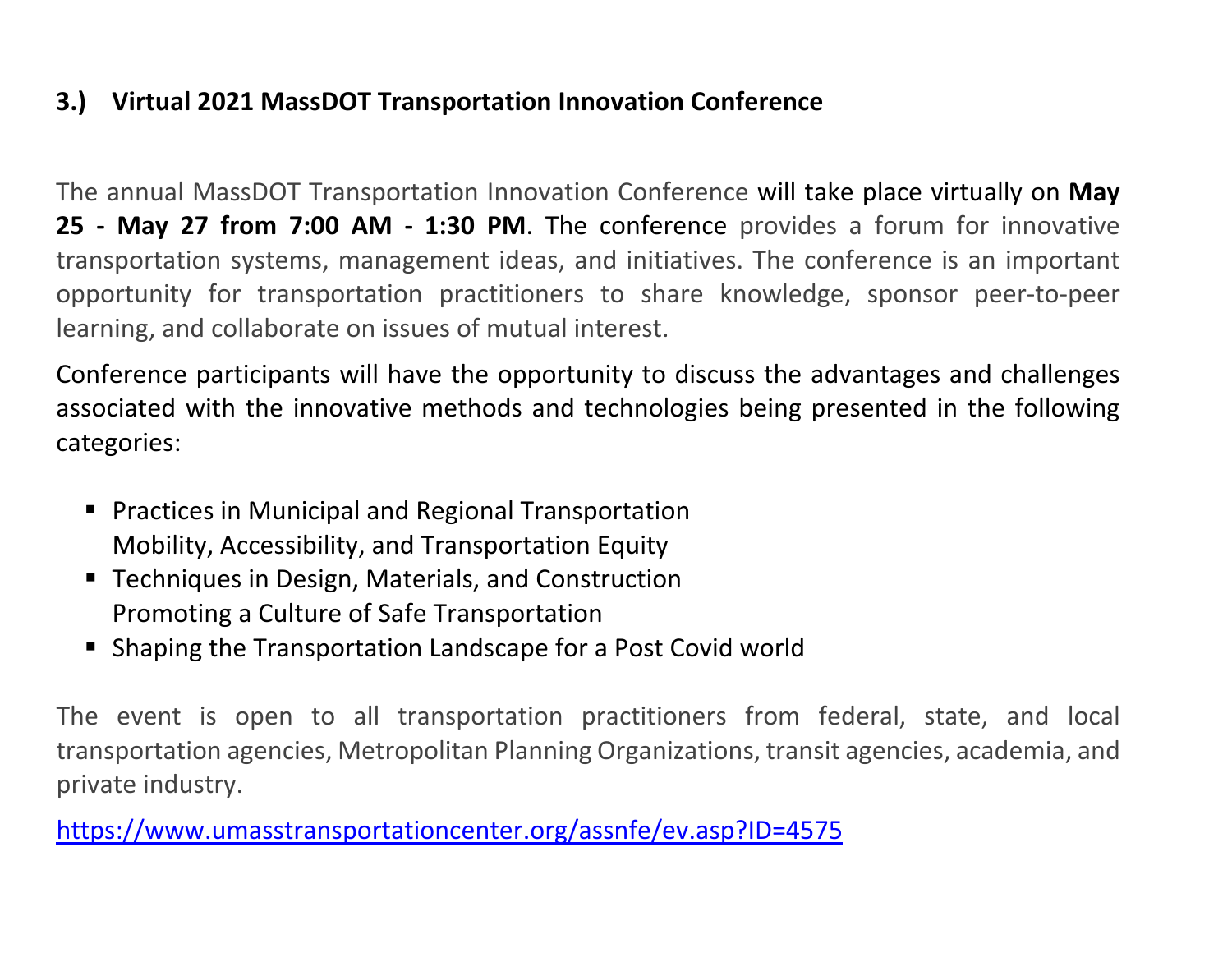# **4.) Community One Stop for Growth**

The Community One Stop for Growth is a single application portal and collaborative review process of community development grant programs that make targeted investments based on a [Development Continuum.](about:blank) This process will streamline the experience for the applicant and better coordinate economic development programs and staff on engagement and grant making. It will also reorient the State from a passive reviewer of funding requests to an active partner in economic development strategy, priorities, and investment.

The One Stop benefits communities as they pursue state funding to realize their housing and economic development goals:

- **Ability to be considered for more than one grant program simultaneously**, saving time on research and applications to different agencies and programs.
- **Guidance and State partnerships,** allowing applicants to receive key feedback before completing a full application, and allowing the State to holistically and directly engage with local leadership.
- **Direct referrals to additional programs** that applicants may realize could support their priorities.
- **Removal of redundant legacy program processes and questions** to streamline the application experience.
- **A full view by program staff of community priorities**, allowing the state to understand community vision beyond four corners of a single, discrete application.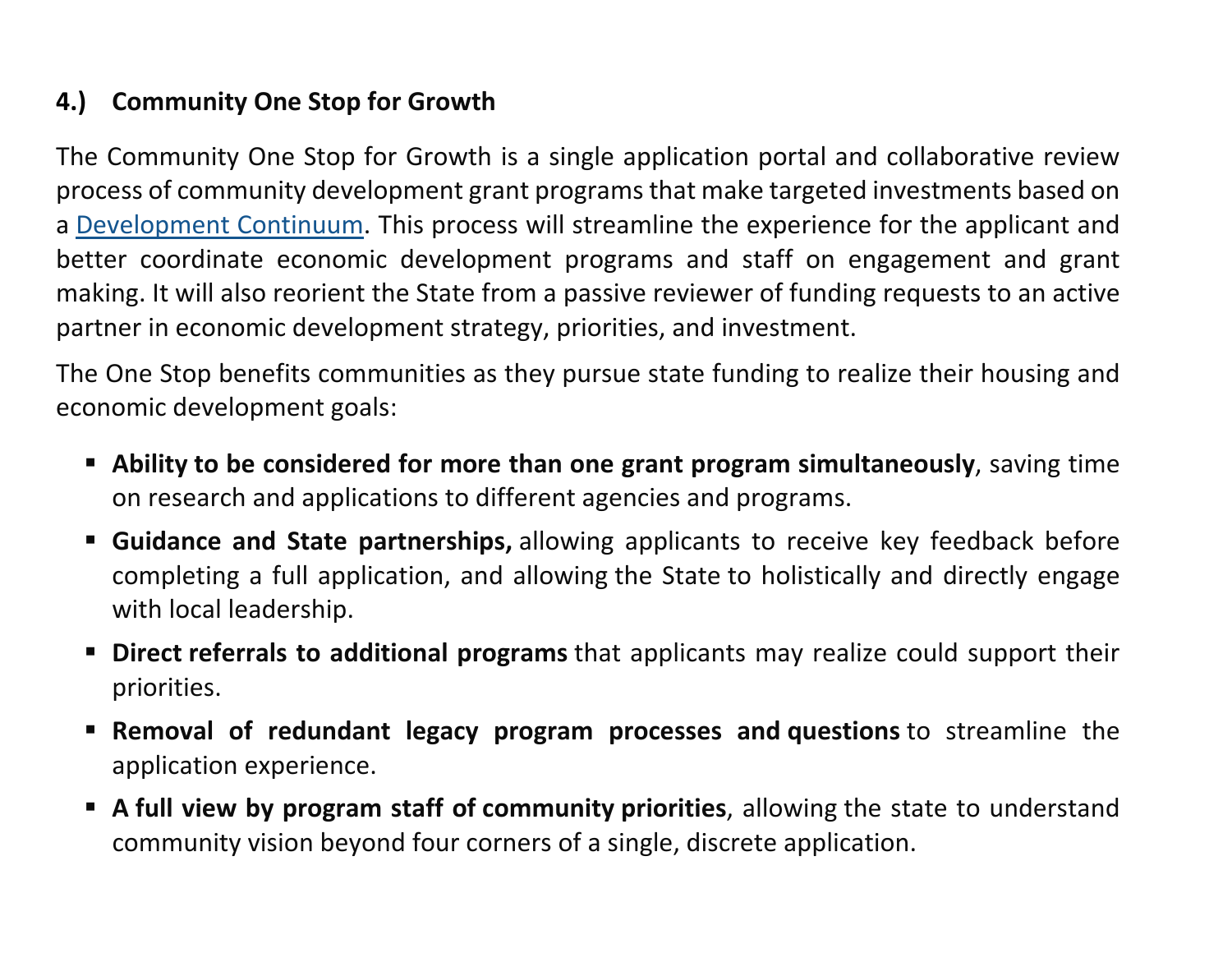**Collaborative review,** allowing for State funding coordination and enhanced State awareness and support for community development goals.

Ten programs will be administered through the Community One Stop for Growth – one application door to access programs offered by the Executive Office of Housing and Economic Development, Department of Housing and Community Development, and MassDevelopment.

## **Executive Office of Housing and Economic Development**

- [MassWorks](about:blank)
- [Urban Agenda](about:blank)
- [43D Expedited Permitting](about:blank)

## **Department of Housing and Community Development**

- [Housing Choice Community Capital Grants](about:blank)
- Massachusetts [Downtown Initiative](about:blank)
- NEW [Community Planning Grants](about:blank)
- NEW [Rural Development Fund](about:blank)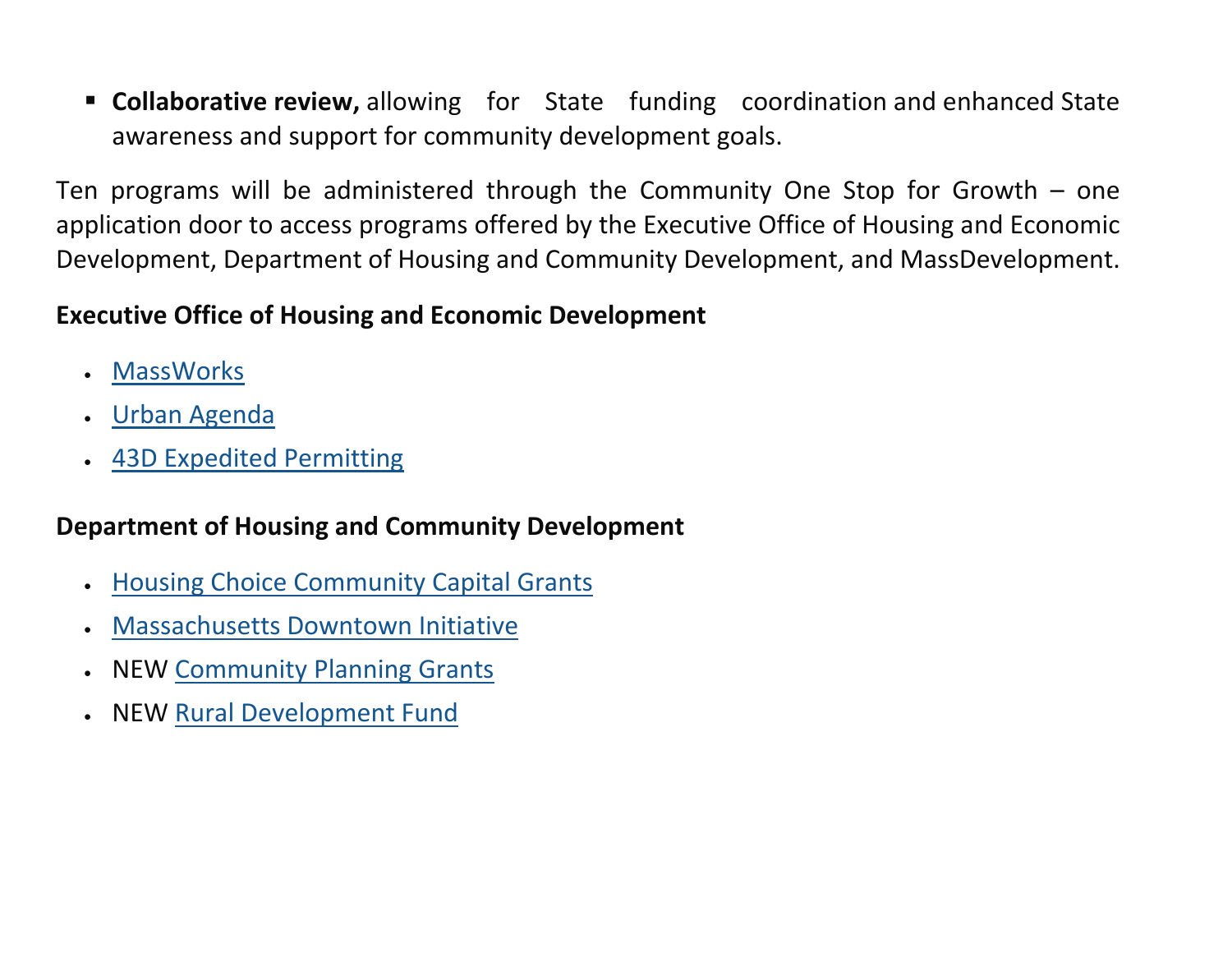#### **MassDevelopment**

- [Brownfields](about:blank#brownfields)
- [Site Readiness](about:blank)
- NEW [Underutilized](about:blank) [Properties](about:blank)

#### **Process Overview and Key Dates**

The One Stop is an opportunity for the state's economic development agencies to work with communities to define their objectives, submit applications and obtain funding for projects following a collaborative process:

- **F** Step 1: Virtual Sessions
- **Step 2: Expressions of Interest & Guidance (Optional)**
- **Step 3: One Stop Full Application(s)**
- **F** Step 4: Review & Evaluation
- **F** Step 5: Notification of Award

By participating in this process and submitting either an Expression of Interest or a Full Application, a project will be automatically referred to all relevant grant programs, particularly those under EOHED, DHCD, and MassDevelopment. If this process identifies additional needs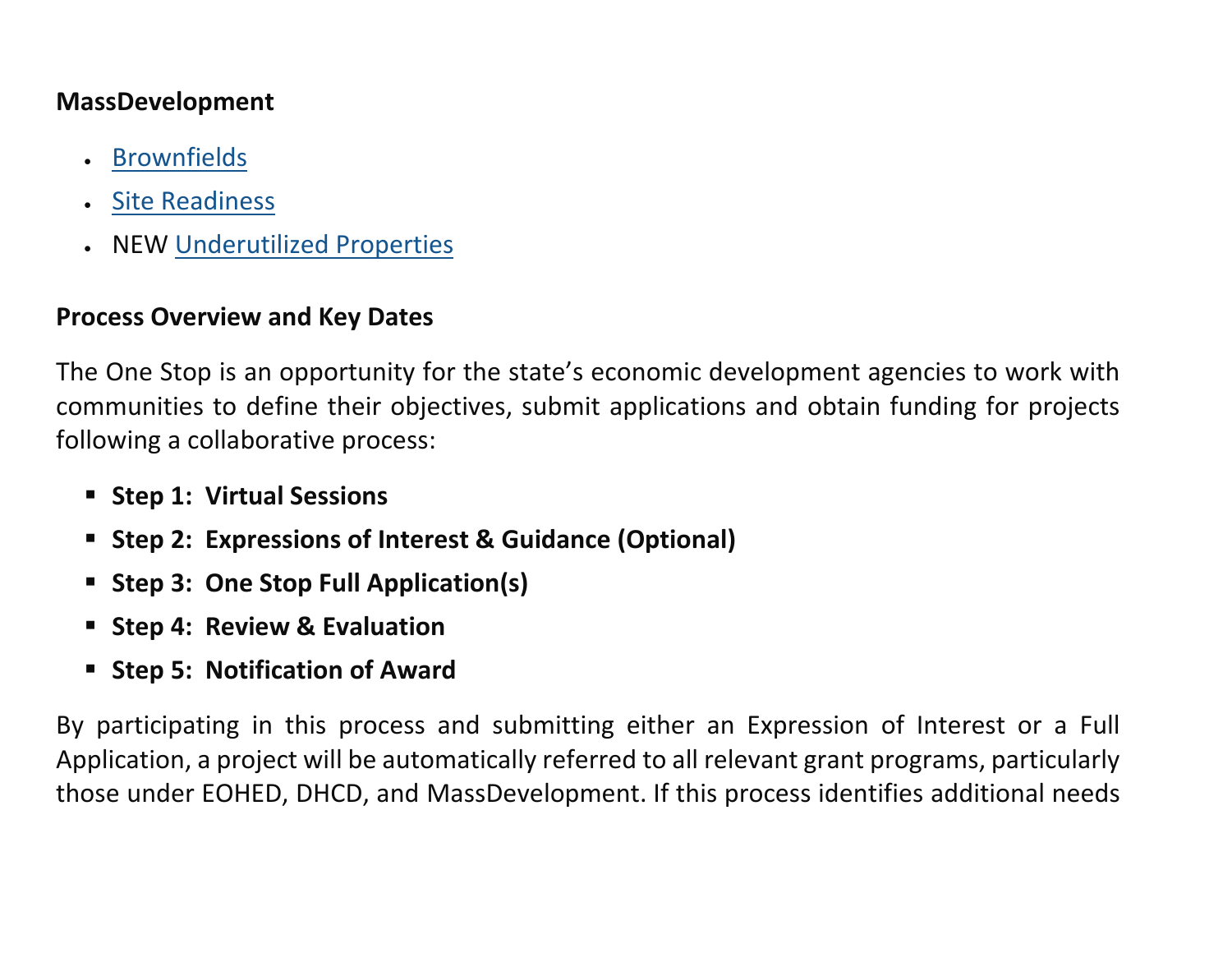that align with other programs not listed above, further coordination and referrals may be made, on a case-by-case basis.

# **Key Dates**

- **Expressions of Interest Accepting Applications** February 8 – April 2, 2021
- **Full Application Accepting Applications** May 3, 2021 – June 4, 2021
- Review & Evaluation June-September, 2021
- Notification of Award October/November 2021
- Anticipated Contracting November/December 2021

[https://www.mass.gov/guides/community-one-stop-for-growth](about:blank)

## **5.) MBTA To Restore Service to Pre-Pandemic Levels**

On Monday, March 29, 2021 the MBTA Fiscal and Management Control Board voted to restore all MBTA service to pre-pandemic levels, previously cut due to the COVID-19 emergency. MBTA General Manager Steve Poftak stated that service on subways, buses,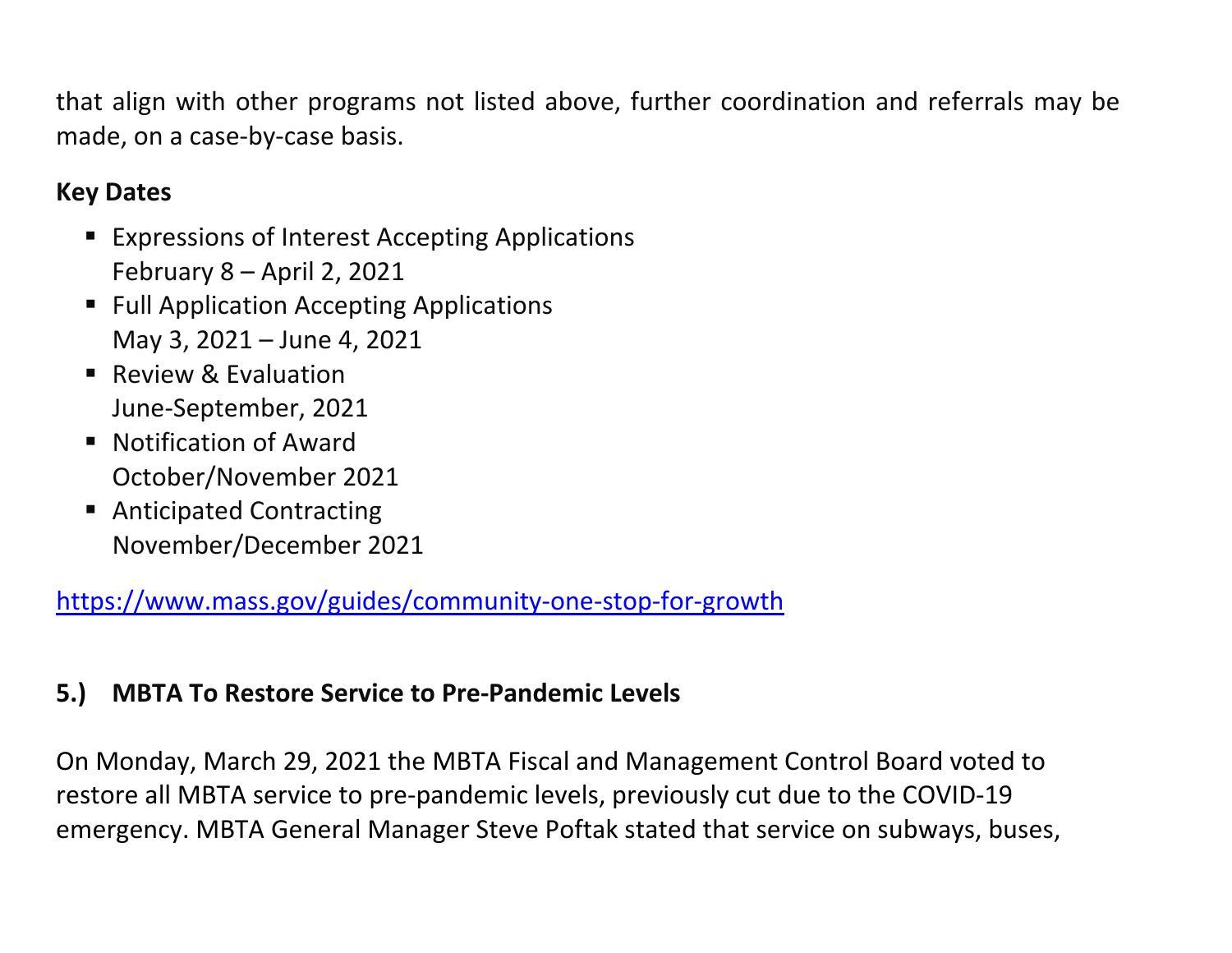ferries, and commuter rail would be restored as quickly as possible, however noted the T continues to currently face staffing challenges with dozens of employees either with active COVID-19 cases, or in quarantine awaiting test results.

The MBTA is expected to receive \$845 million in federal stimulus aid as part of the American Rescue Plan Act passed in March. This aid combined with additional funds from precious stimulus packages will facilitate the restoration of all service to pre-pandemic levels.

For latest MBTA service and schedule information, please visit MBTA.com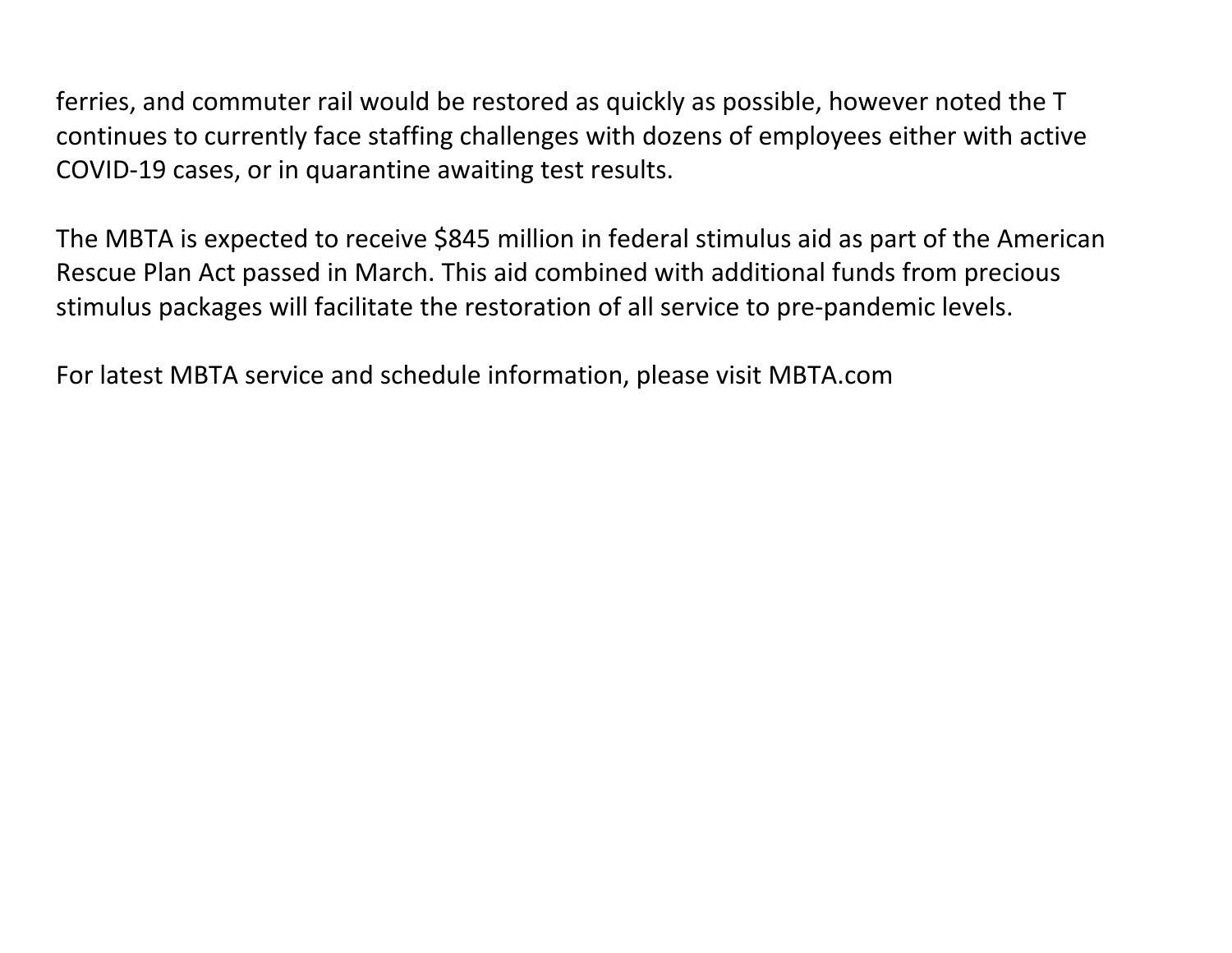April 1, 2021 Old Colony JTC Meeting Agenda Item 5A Brockton Area Transit Authority (BAT)

**Summary**

Brockton Area Transit to provide report.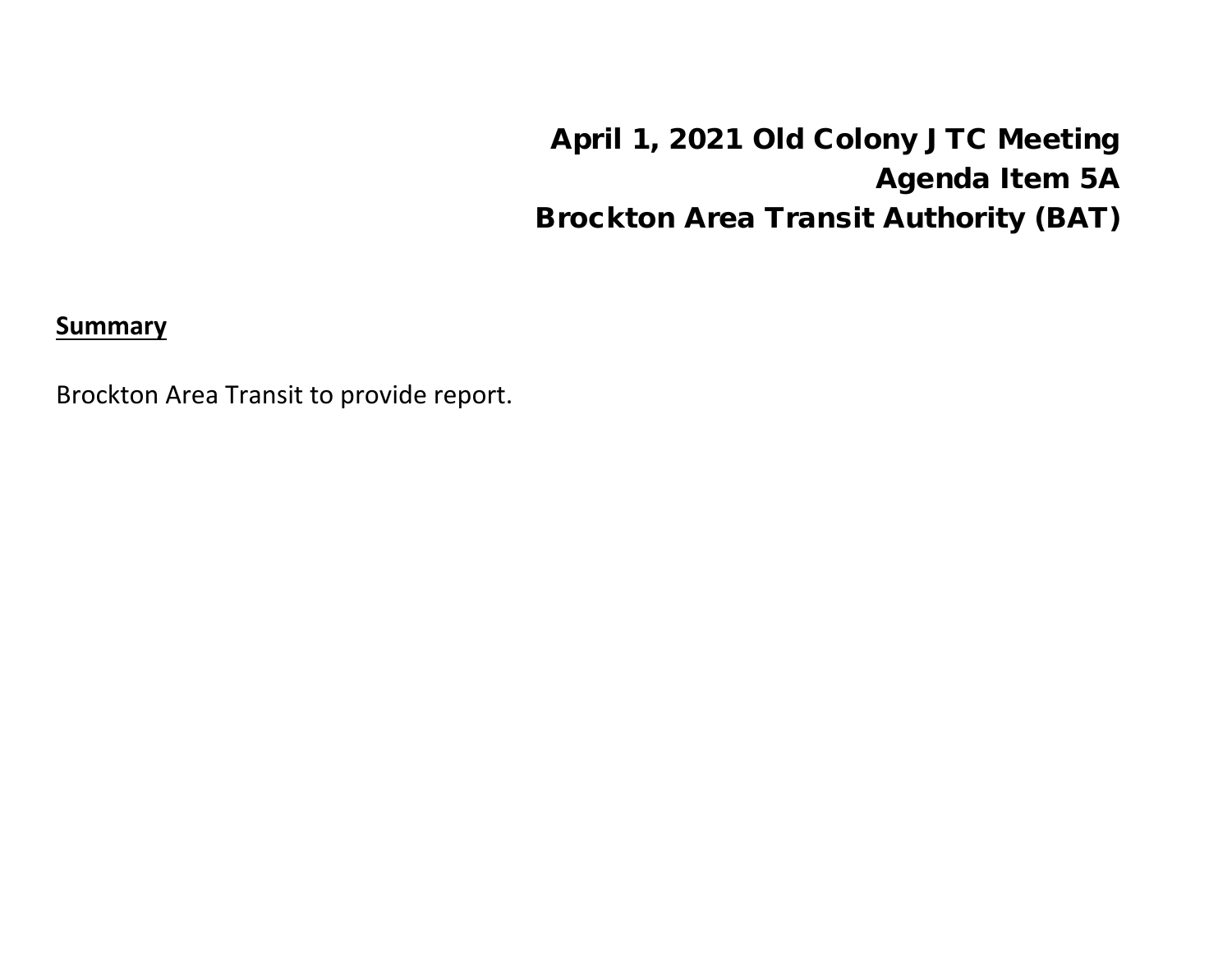# April 1, 2021 Old Colony JTC Meeting Agenda Item 5B Greater Attleboro-Taunton Regional Transit Authority (GATRA)

#### **Summary**

Greater Attleboro-Taunton Regional Transit Authority to provide report.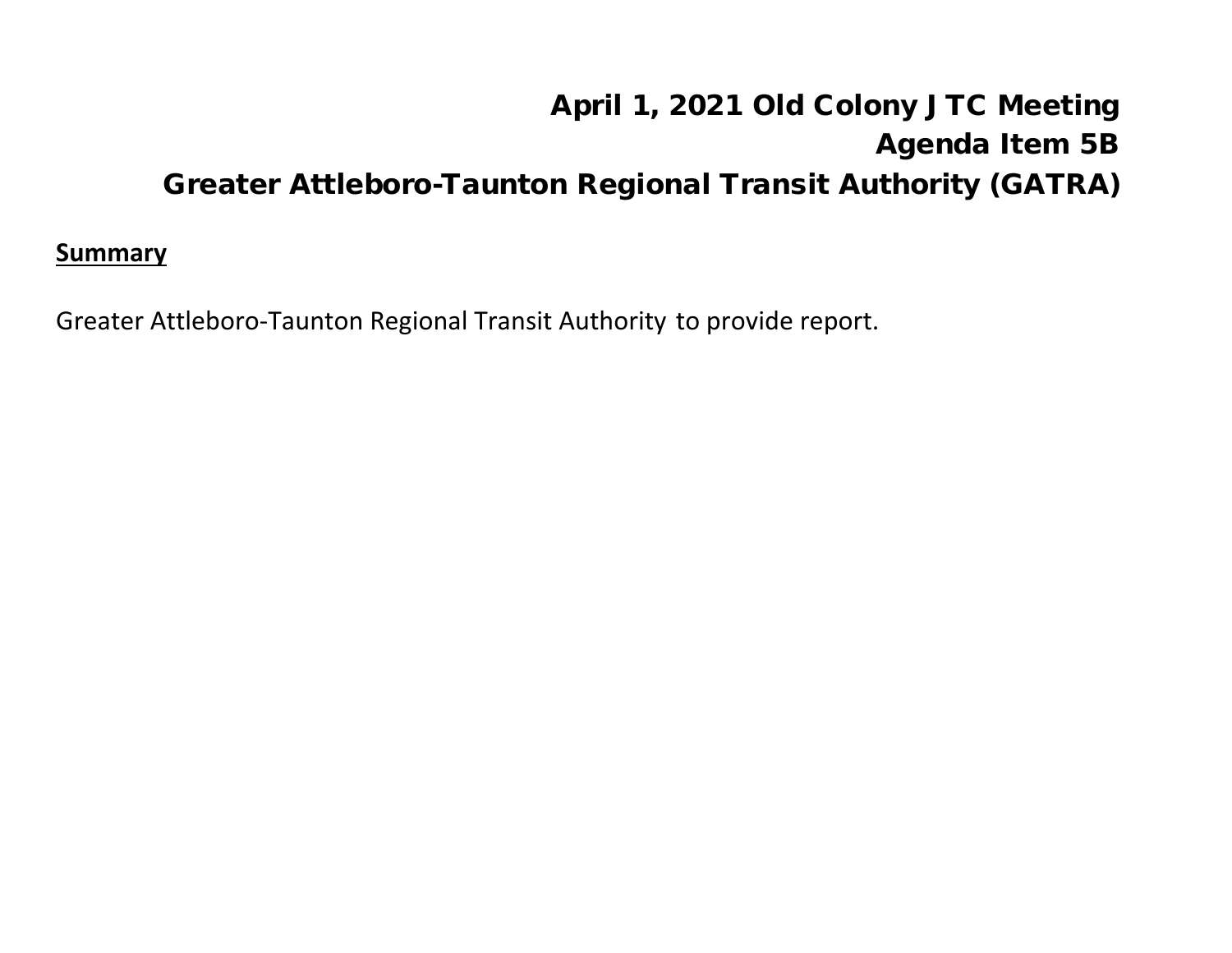# April 1, 2021 Old Colony JTC Meeting Agenda Item 5C South Coast Rail Project

#### **Summary**

The South Coast Rail (SCR) project will restore commuter rail service between Boston and southeastern Massachusetts by the end of 2023. Taunton, Fall River, and New Bedfor4d are the only major cities within 50 miles of Boston that do not currently have commuter rail service to Boston. SCR will reconnect this region to jobs and generate economic development. Construction began in 2020.

South Coast Rail will be completed in two phases. Phase 1 will provide a one-seat ride by extending the existing Middleborough/Lakeville commuter rail line from Boston to Taunton, Fall River, and New Bedford. It will deliver service to the South Coast by late 2023.

2020 was a busy year for the SCR project with early action work being completed to prepare for construction and operation of the system. Early action items included demolitions of future station sites, culvert repairs/construction, grade crossing improvements, and railroad bridge reconstruction.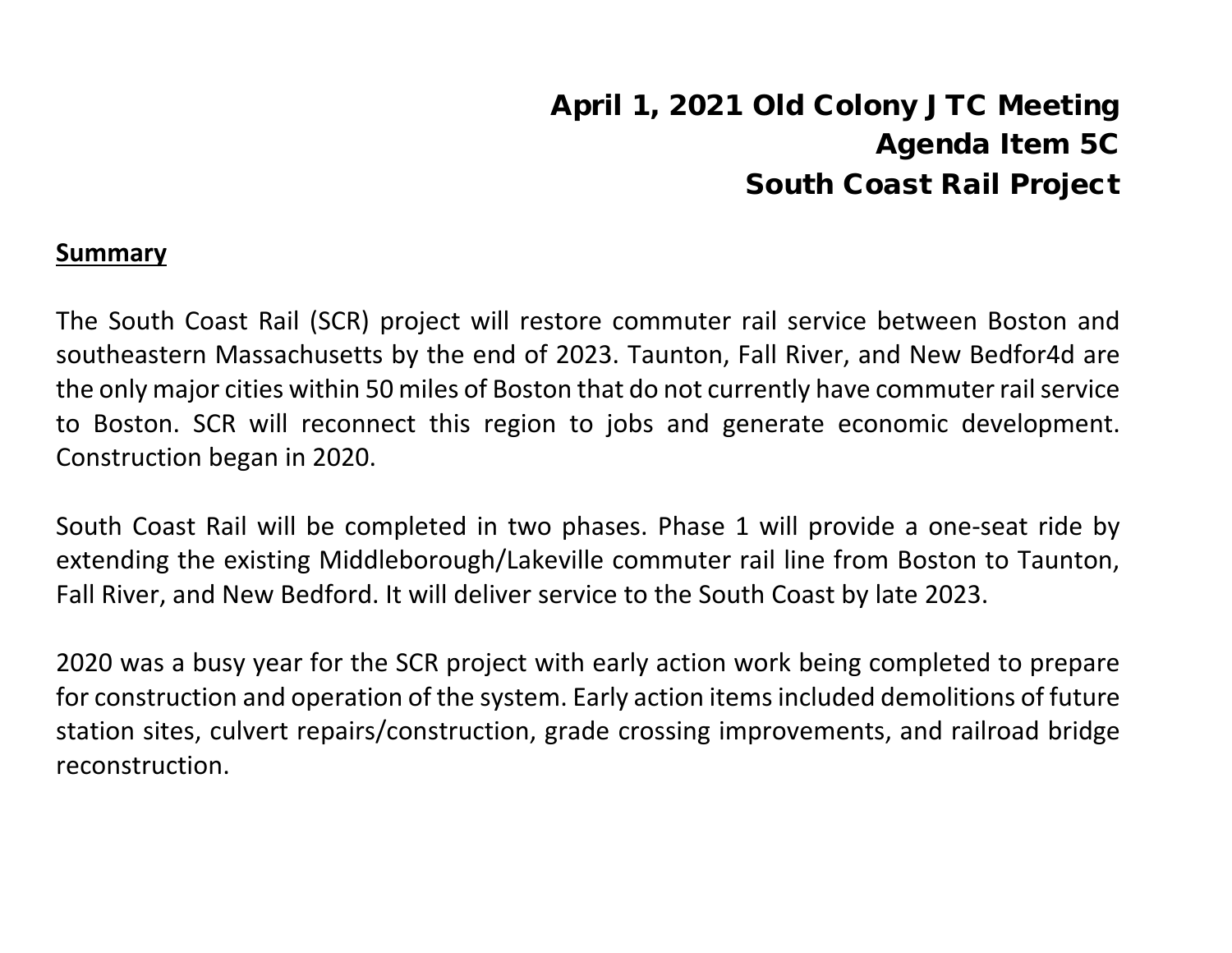In March 2021, primary work on SCR included 24-hour/day drainage work along the railroad right-of-way (ROW) in Fall River as well as tree clearing and installing erosion controls between the site of the new Middleborough and East Taunton stations. A retaining wall was constructed along the railroad ROW in Assonet from Beechwood Road to Forge Road. Additional work done included site preparation, drainage and utility installation, and material delivery at stations, layover sites, and along the railroad right-of-way from Middleborough to New Bedford and on the Fall River Secondary.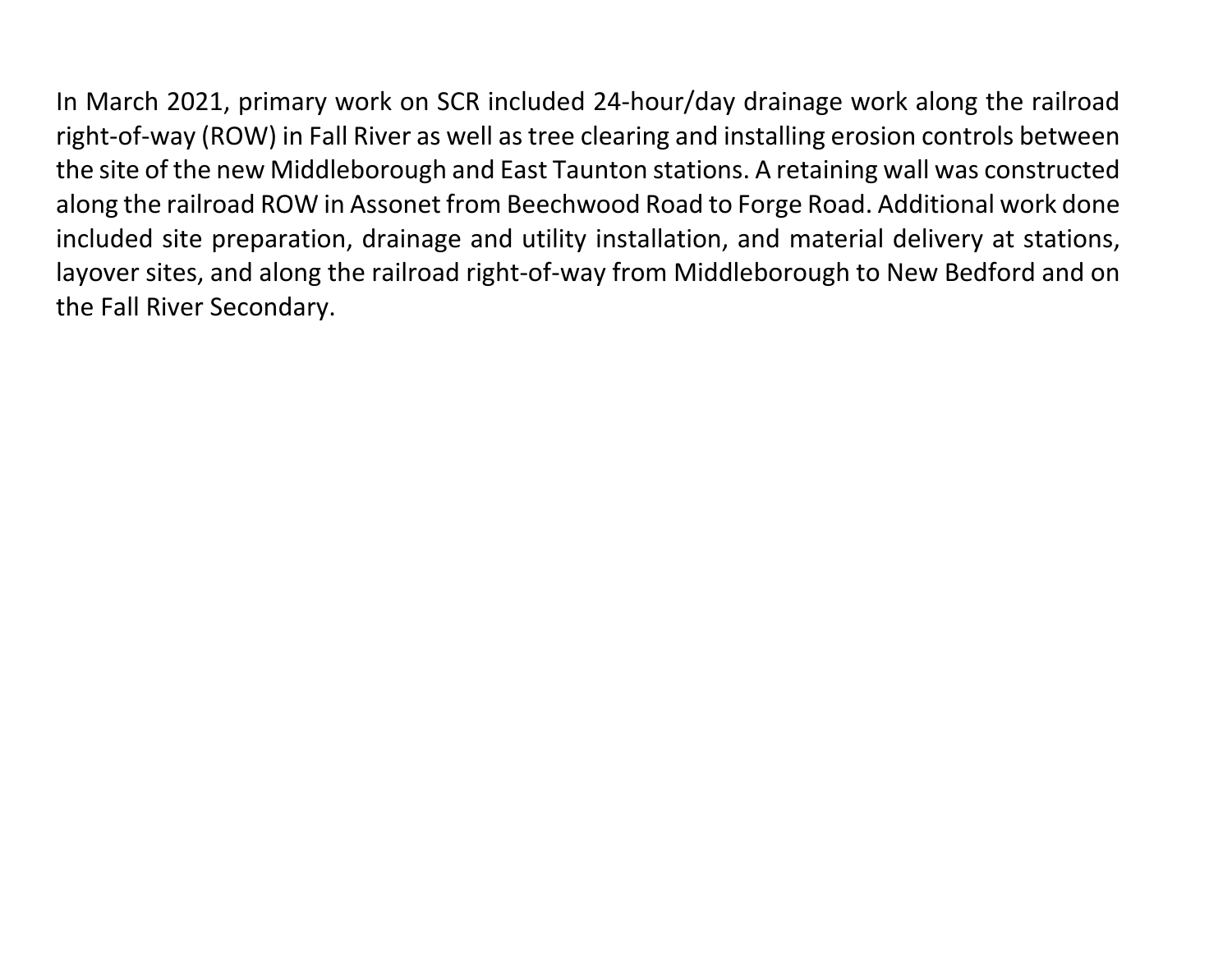# April 1, 2021 Old Colony JTC Meeting Agenda Item 6A FFY 2021-2025 Transportation Improvement Program (TIP) Implementation

#### **Summary**

The Transportation Improvement Program projects programmed in Year 1 must be ready for advertisement within that year (design, engineering, permits, and approvals, etc. completed).

### **FFY 2021 PROJECTS:**

- AVON INTERSECTION IMPROVEMENTS AT HARRISON BOULEVARD AND POND STREET (608086)
	- o Construction bids opened on March 2, 2021. Low bid was \$3,998,824.70 was submitted by George R. Cairns & Sons Inc. of Windham, NH.
	- o Cost Estimate is \$4,969,007.
- EASTON ROUTE 123 (DEPOT STREET) RECONSTRUCTION FROM NEWELL CIRCLE TO ROUTE 138 (607217)
	- o Bids opened on January 12, 2021. Low bid was \$10,134,494.00 submitted by RJV Construction Corporation of Canton, MA.
	- o Cost Estimate is \$10,502,923.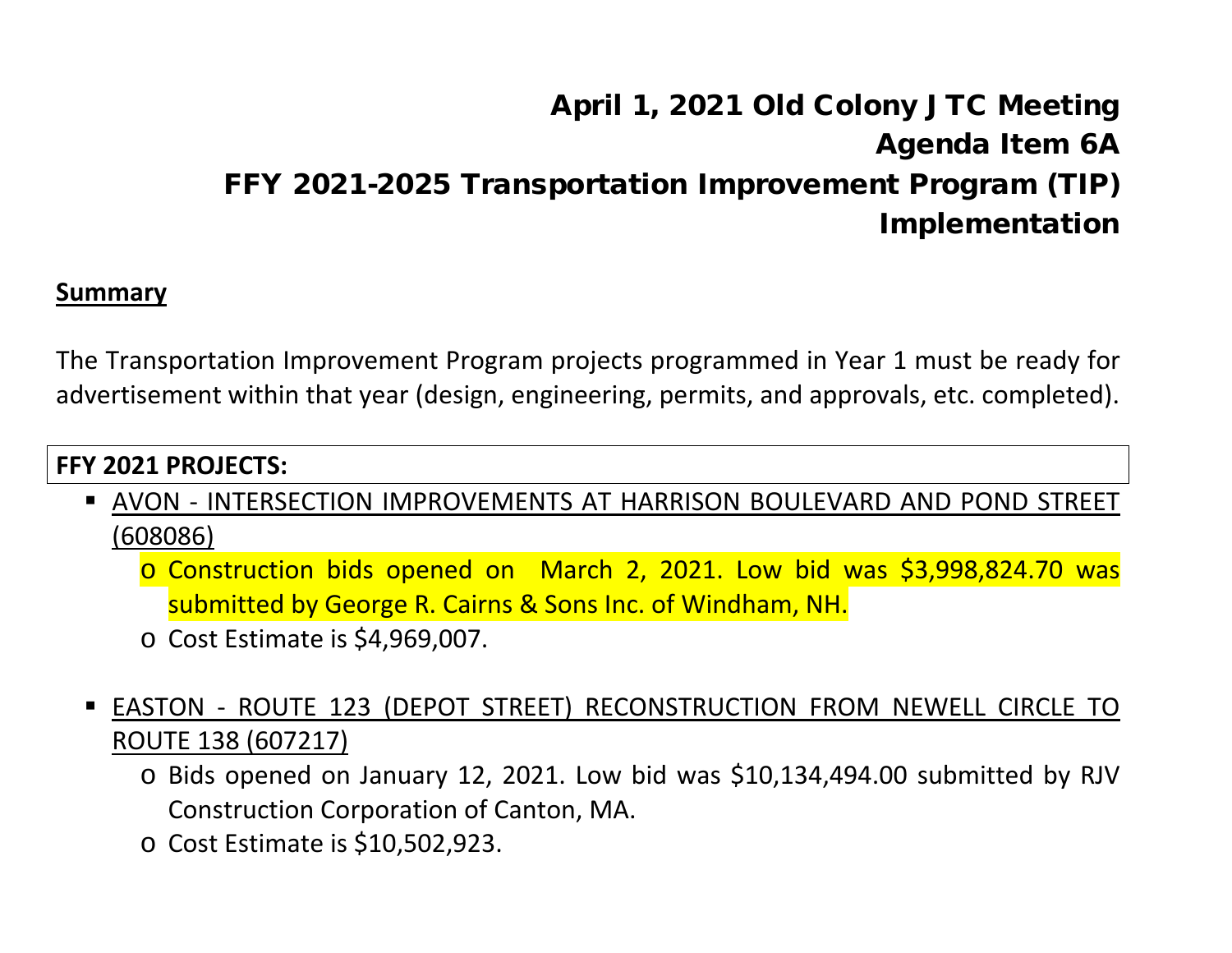- STOUGHTON IMPROVEMENTS AT RICHARD WILKINS ELEMENTARY SCHOOL (SRTS) (608829)
	- o Plans, Specifications, and Estimate (PS&E) Resubmission 1 Package received by MassDOT (3/5/2021).
	- o Design Public Hearing held June 17, 2020.
	- o Cost Estimate is \$3,171,443.

### **FFY 2022 PROJECTS:**

- AVON STOUGHTON PAVEMENT PRESERVATION AND RELATED WORK ON ROUTE 24 (608496)
	- o Plans, Specifications, and Estimate (PS&E) Package received by MassDOT (11/03/2020).
	- o Cost Estimate is \$6,314,880.
- BROCKTON INTERSECTION IMPROVEMENTS AND RELATED WORK AT CENTRE STREET (ROUTE 123), CARY STREET, AND LYMAN STREET (609410)
	- o MassDOT comments on 25% Package provided to Design Engineer (10/19/2020).
	- o Cost Estimate is \$3,232,320.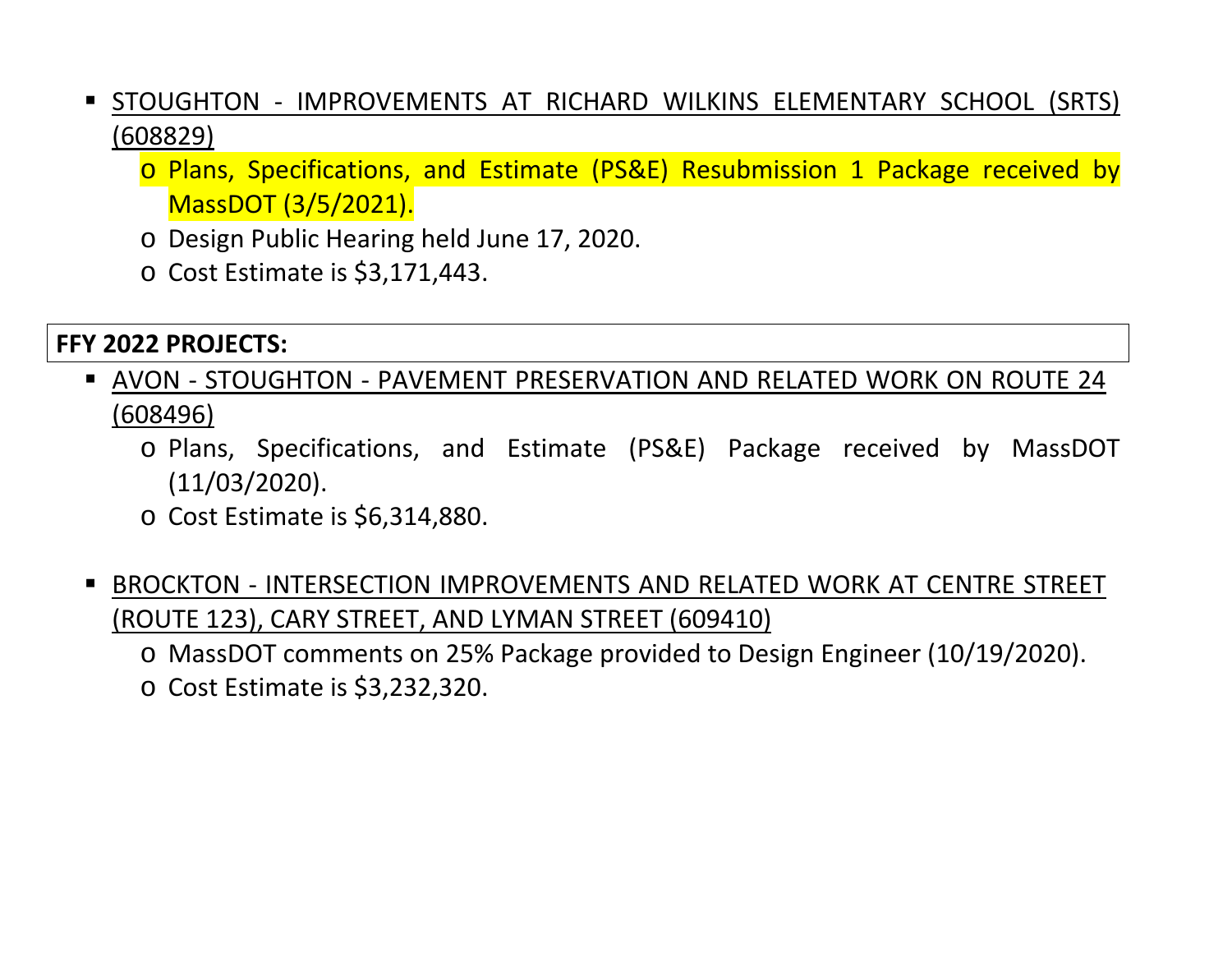- PEMBROKE REHABILITATION OF ROUTE 36 (CENTER STREET) FROM ROUTE 27 TO ROUTE 14 (600380)
	- o Plans, Specifications, and Estimate (PS&E) Package received by MassDOT (02/08/2021).
	- o Cost Estimate is \$10,088,920.

### **FFY 2023 PROJECTS:**

- BROCKTON ROUTE 123 (CENTRE STREET) AT PLYMOUTH STREET SIGNALIZATION AND GEOMETRIC IMPROVEMENTS (609052)
	- o Project is in the preliminary design phase.
	- o Cost Estimate is \$2,523,420.
- STOUGHTON CORRIDOR IMPROVEMENTS ON ROUTE 138 (607403) AC PHASE 1 OF 2
	- o 25% Resubmission 1 Package received by MassDOT (10/13/2020).
	- o Cost Estimate is \$5,244,574.
- **STOUGHTON INTERSECTION IMPROVEMENTS AND RELATED WORK AT CENTRAL** STREET, CANTON STREET AND TOSCA DRIVE (608279)
	- o 100% Package received by MassDOT (12/23/2020).
	- o Cost Estimate is \$3,799,916.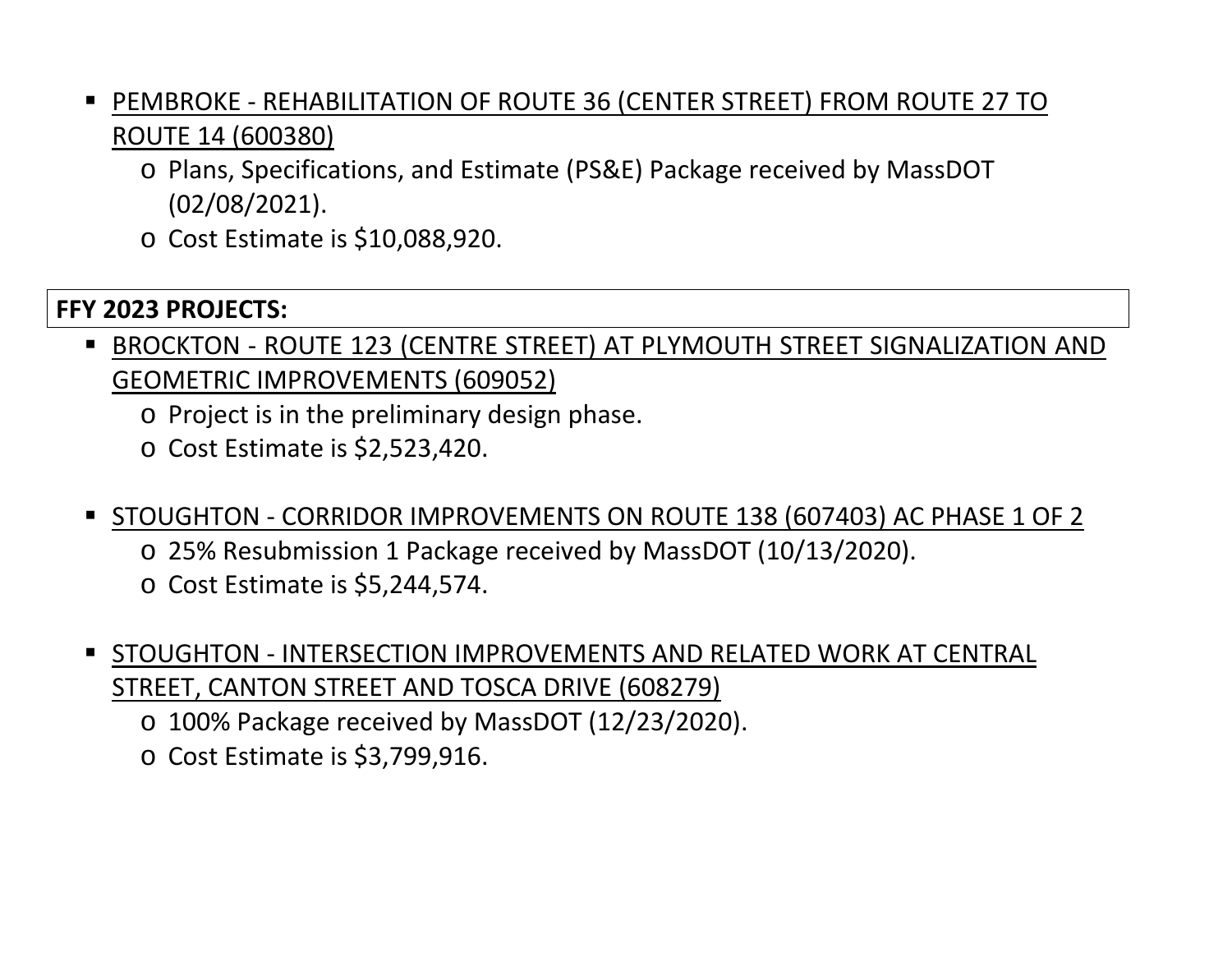#### **FFY 2024 PROJECTS:**

- PLYMPTON BRIDGE REPLACEMENT, WINNETUXET ROAD OVER WINNETUXET RIVER (609435)
	- o Project is in the preliminary design phase.
	- o Cost Estimate is \$2,220,987.
- STOUGHTON CORRIDOR IMPROVEMENTS ON ROUTE 138 (607403) AC PHASE 2 OF 2
	- o 25% Resubmission 1 Package received by MassDOT (10/13/2020).
	- o Cost Estimate is \$8,106,840.

#### **FFY 2025 PROJECTS:**

- ABINGTON INTERSECTION IMPROVEMENTS AT HANCOCK STREET AND CHESTNUT STREET (609440)
	- o Project is in the preliminary design phase.
	- o Cost Estimate is\$2,900,232.
- BROCKTON INTERSECTION IMPROVEMENTS AT LYMAN STREET/GROVE STREET/SUMMER STREET & REPLACEMENT OF GROVE STREET BRIDGE, B-25-005, OVER SALISBURY PLAIN RIVER(607818)
	- o 25% Resubmission 1 Package received by MassDOT (12/24/2019).
	- o Cost Estimate is \$4,872,000.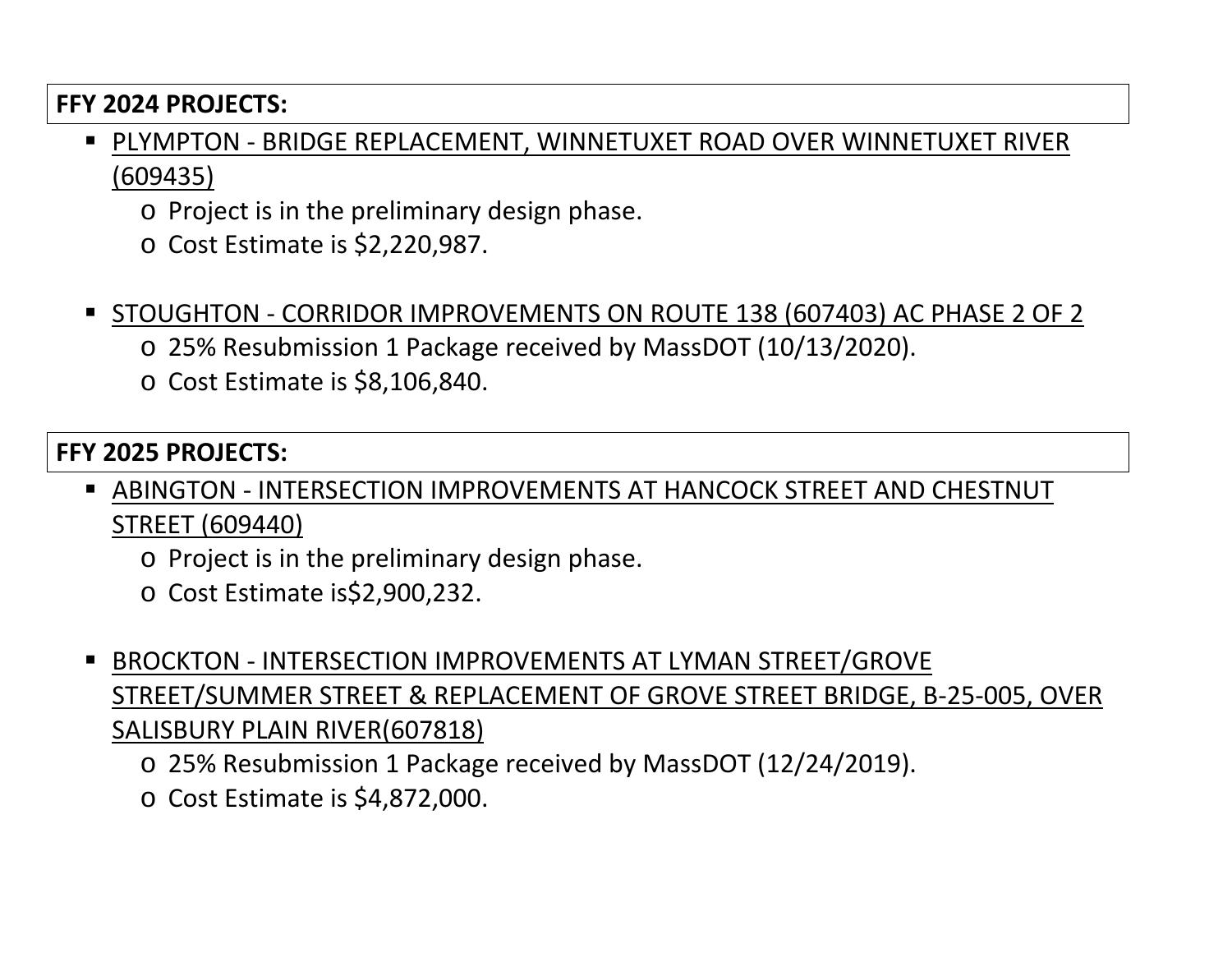## DUXBURY - SIGNAL INSTALLATION @ ROUTE 3 (NB & SB) RAMPS & ROUTE 3A (TREMONT STREET) (606002)

- o Project is in the preliminary design phase.
- o Cost Estimate is \$2,784,000.

### **CURRENTLY UNPROGRAMMED PROJECTS**

- ABINGTON & BROCKTON PEDESTRIAN AND BICYCLE IMPROVEMENTS ON ROUTE 123 (609520)
	- o Currently not programmed.
	- o Project is in the preliminary design phase.
	- o Cost Estimate is \$3,129,363.
- AVON INTERSECTION IMPROVEMENTS AT ROUTE 28, SPRING STREET AND HARRISON BOULEVARD (611979)
	- o Currently not programmed.
	- o Project is in the preliminary design phase.
	- o Cost Estimate is \$3,750,000.
- BROCKTON INTERSECTION IMPROVEMENTS @ CRESCENT STREET (ROUTE 27)/ QUINCY STREET/ MASSASOIT BOULEVARD (606143)
	- <sup>o</sup> Currently not programmed.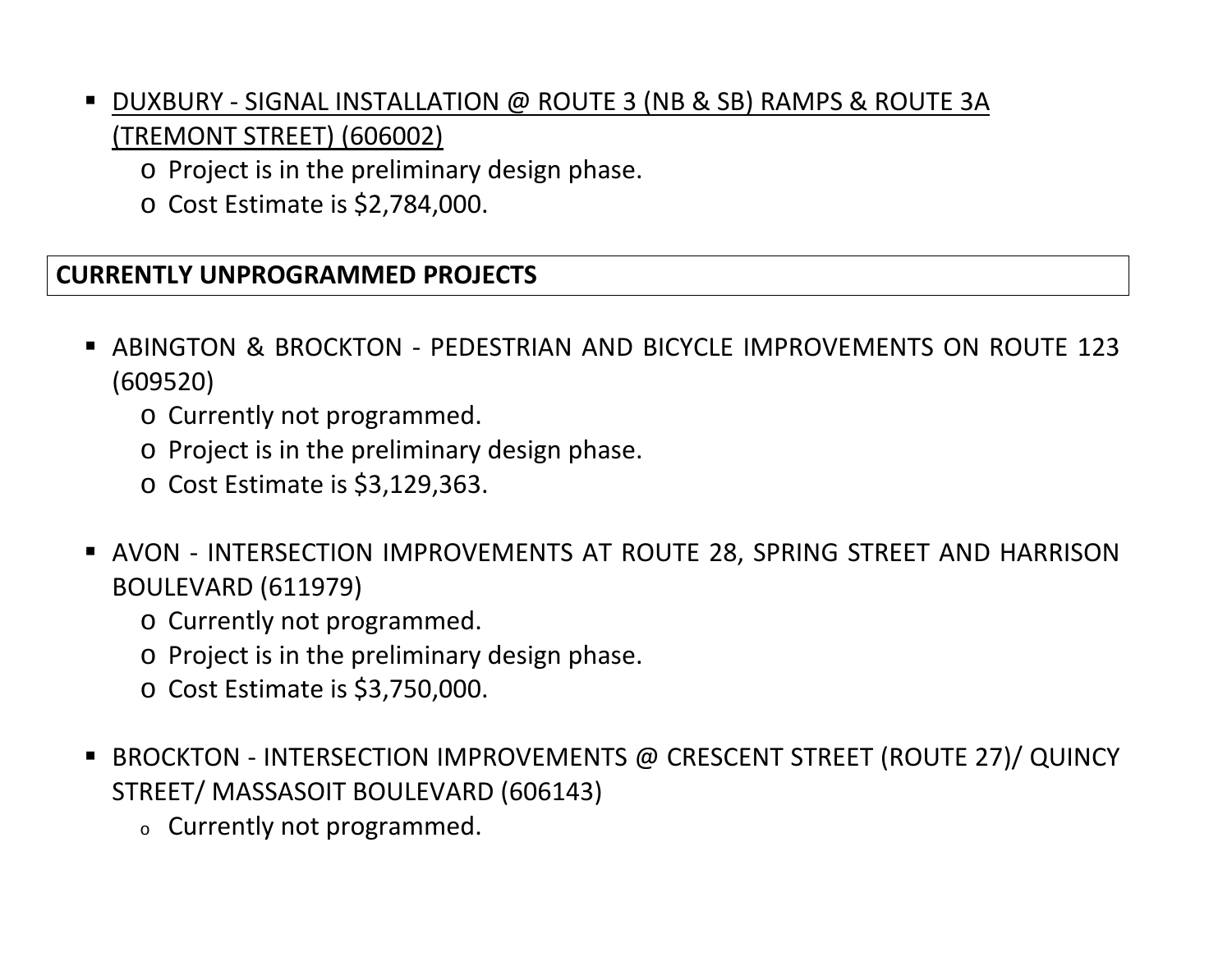- <sup>o</sup> 25% Package received by MassDOT (as of 05/04/2015).
- $\circ$  Cost Estimate is \$5,520,744.
- EAST BRIDGEWATER INTERSECTION IMPROVEMENTS AT BEDFORD STREET (ROUTE 18), WEST STREET (ROUTE 106) AND EAST STREET (611968)
	- o Currently not programmed.
	- o Project is in the preliminary design phase.
	- o Cost Estimate is \$3,500,000.
- EAST BRIDGEWATER INTERSECTION IMPROVEMENTS AT HIGHLAND STREET AND NORTH BEDFORD STREET (ROUTE 18) (611976)
	- o Currently not programmed.
	- o Project is in the preliminary design phase.
	- o Cost Estimate is \$3,500,000.
- EASTON CORRIDOR IMPROVEMENTS ON ROUTE 138 INCLUDING INTERSECTION IMPROVEMENTS AT ROUTE 138 (WASHINGTON STREET) AND ELM STREET (608195)
	- o Currently not programmed.
	- o MassDOT comments on the 25% Package returned to the Design Engineer (as of 01/23/2019).
	- o Cost Estimate is \$5,137,918.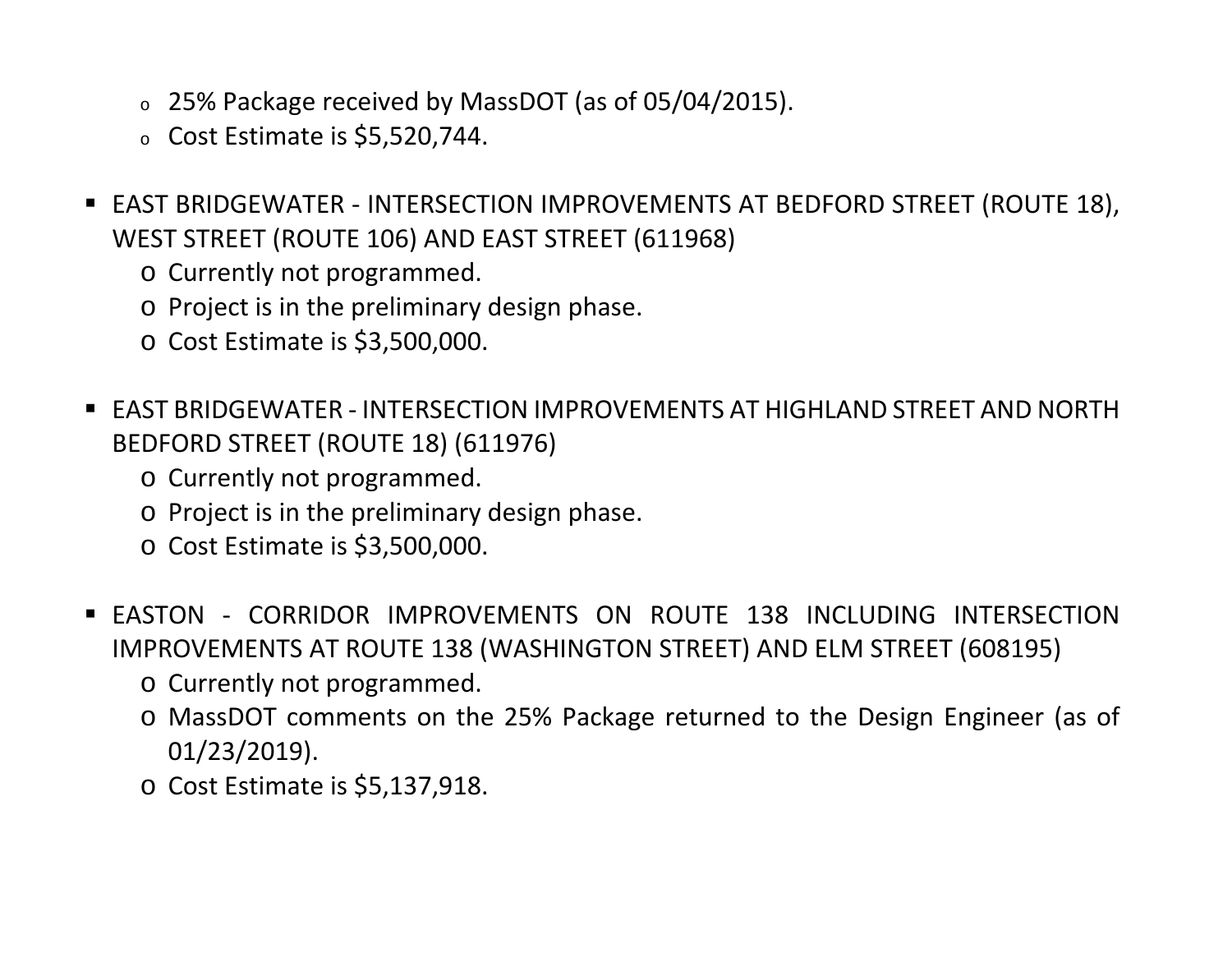- EASTON RESURFACING AND RELATED WORK ON ROUTE 138 (ROOSEVELT CIRCLE TO STOUGHTON TOWN LINE) (608585)
	- o Currently not programmed.
	- o Project is in the preliminary design phase.
	- o Cost Estimate is \$4,025,000.
- HANSON CORRIDOR IMPROVEMENTS ON ROUTE 14 (MAQUAN STREET), FROM THE PEMBROKE T.L. TO INDIAN HEAD STREET AND RELATED WORK (608506)
	- o Currently not programmed.
	- o 25% Package received by MassDOT (as of 05/07/2020).
	- o Project is in the preliminary design phase.
	- o Cost Estimate is \$9,586,036.
- KINGSTON BRIDGE REPLACEMENT, K-01-014, SMITHS LANE OVER ROUTE 3 (PILGRIM HIGHWAY) (608615)
	- o Currently not programmed.
	- o Project is in the preliminary design phase.
	- o Cost Estimate is \$12,788,000.
- PEMBROKE INTERSECTION IMPROVEMENTS AT WASHINGTON STREET AND SCHOOSETT STREET (611978)
	- o Currently not programmed.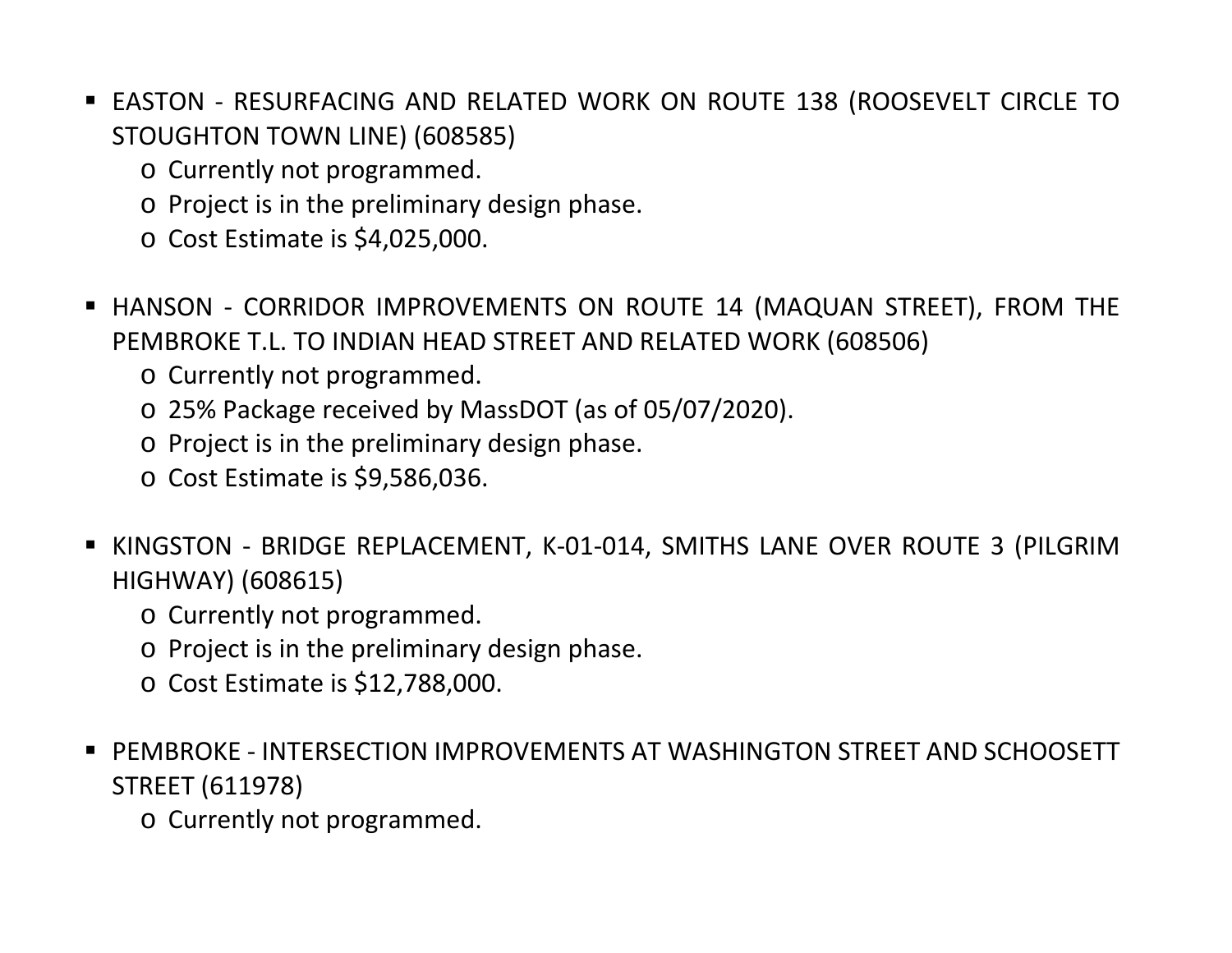- o Project is in the preliminary design phase.
- o Cost Estimate is \$2,500,000.
- **STOUGHTON INTERSECTION IMPROVEMENTS AT CANTON STREET (ROUTE 27), SCHOOL** STREET AND SUMMER STREET (611981)
	- o Currently not programmed.
	- o Project is in the preliminary design phase.
	- o Cost Estimate is \$2,300,000.
- **STOUGHTON RECONSTRUCTION OF TURNPIKE STREET (607214)** 
	- o Currently not programmed.
	- o Project is in the preliminary design phase.
	- o Cost Estimate is \$25,461,705.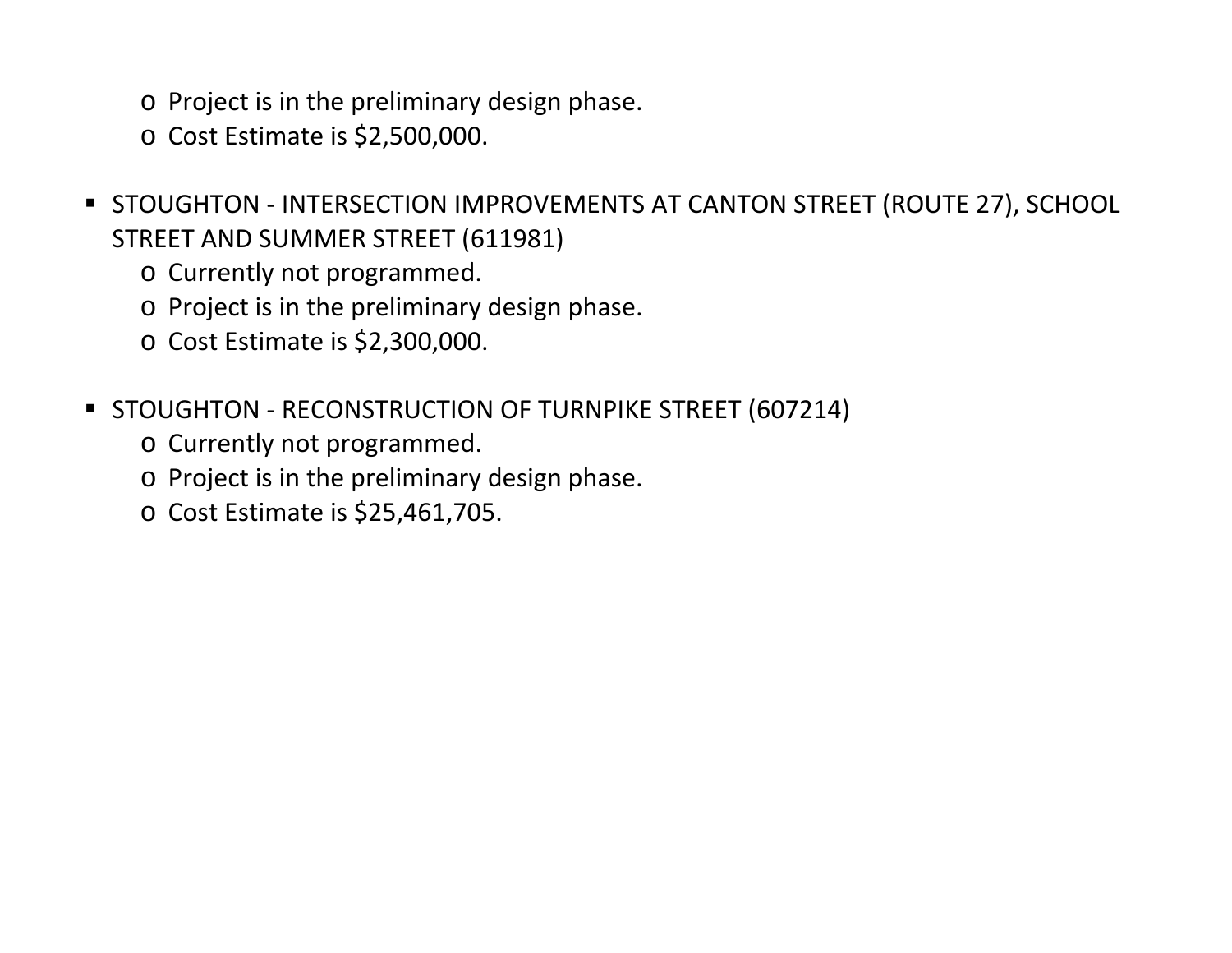# April 1, 2021 Old Colony JTC Meeting Agenda Item 7A Massachusetts Safe Routes to School Program Guest Speaker: Vivian Ortiz, Massachusetts Safe Routes to **School**

**Summary**

Presentation from and Q&A with Vivian Ortiz from the Massachusetts Safe Routes to School (SRTS) Program.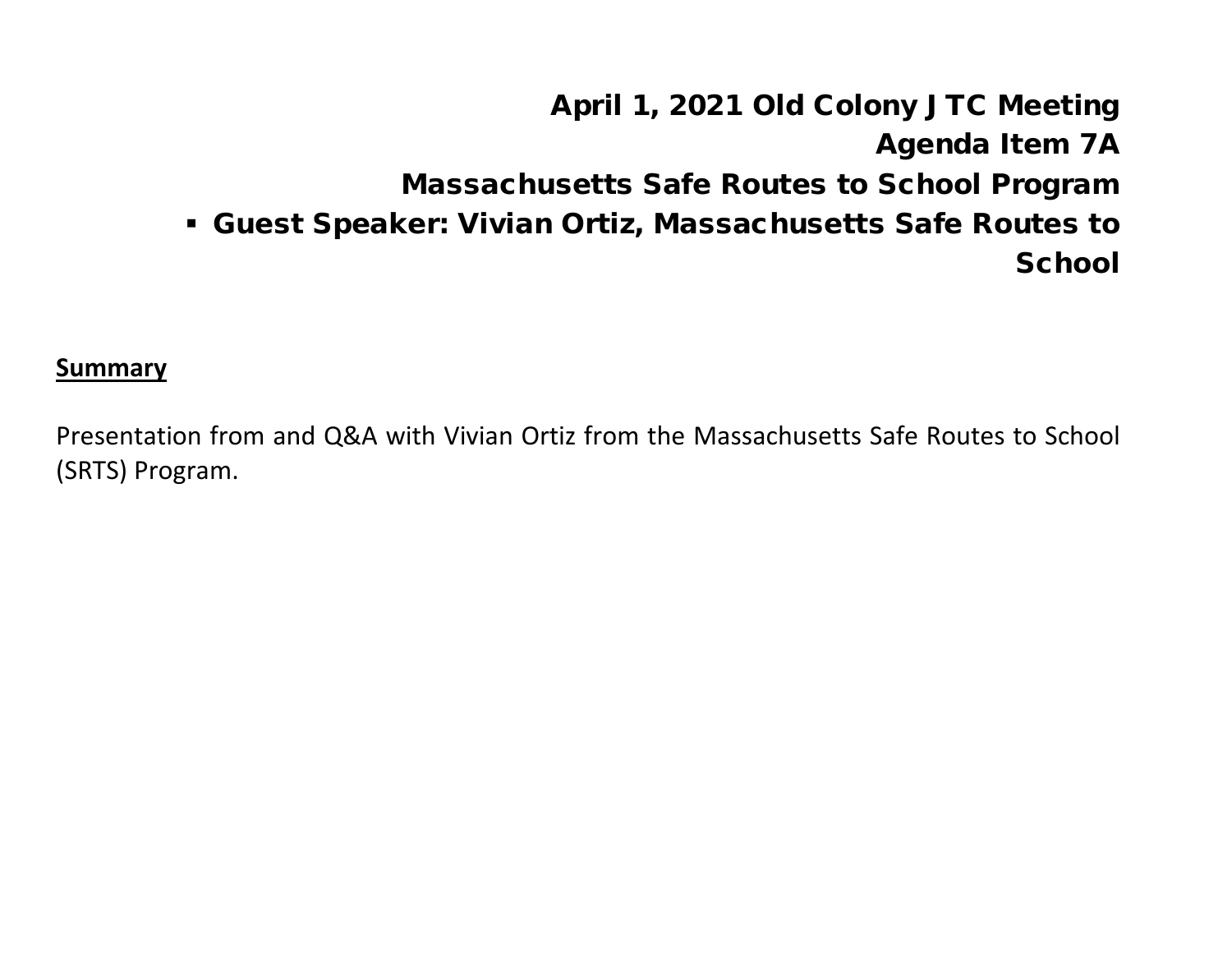April 1, 2021 Old Colony JTC Meeting Agenda Item 7B Development of the FFY 2022 – 2026 Transportation Improvement Program (TIP) Scenarios and Determination of MPO Preferred Set of Projects

#### **Summary**

The development of the FFY 2022-2026 Transportation Improvement Program (TIP) is underway. The TIP serves as a prioritized listing of highway, bridge, and transit projects for implementation during the next five (5) federal fiscal years that reflect the needs of the regional transportation system. The TIP is fiscally constrained based on expected federal funding, and it contains projects that are consistent with the Long Range Transportation Plan (LRTP).

At their March 16, 2021 meeting, the Old Colony MPO reviewed and considered four (4) potential scenarios for the road and bridge element for inclusion in the 2022-2026 Old Colony TIP. During the review, the Old Colony MPO considered the results of TIP Readiness Days and Transportation Evaluation Criteria. Following review and discussion, the Old Colony MPO selected Scenario 3 as the Preferred Set of Projects.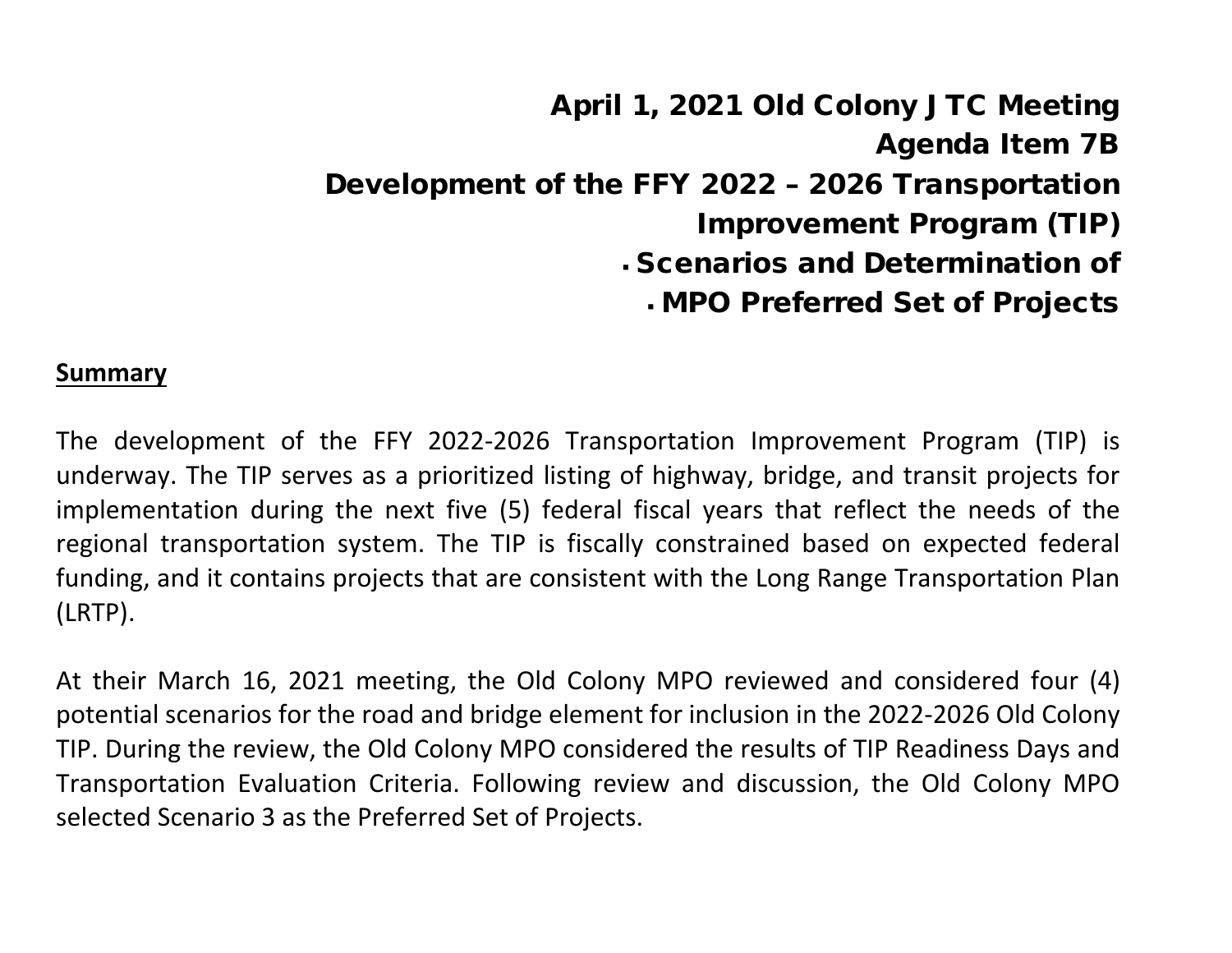#### **TIP Readiness Days**

Held annually, TIP Readiness Days is a collaborative process of gathering information and discussing currently programmed projects, and candidate projects being considered for programming. During information gathering phase, MPOs provide preliminary review of the FFY 2021–2025 Regional Priority Projects list and advise if the project is intended to be programmed in that FFY. The MPOs also offer additional projects for review and potential programming consideration. Concurrently, MassDOT Districts, Right-of-Way Bureau, Environmental Offices, Program Managers, and Section Directors review the projects and offer comments on project status and readiness. Following the information gathering phase, MassDOT and the MPO staffs meet to interactively review the status and readiness information for the projects. The result is a recommend year of programming for the projects reviewed.

### **Transportation Evaluation Criteria**

During TIP development, current and proposed projects are evaluated using Transportation Evaluation Criteria (TEC). Projects are evaluated using the Transportation Evaluation Criteria of **Condition, Mobility, Safety and Security, Community Effects and Support, Land Use and Economic Development, and Environmental Effects**. The MPO staff uses the transportation evaluation criteria results, as well as readiness information, available funding, to develop scenarios for Preferred Set of Projects for MPO review, discussion, and consideration.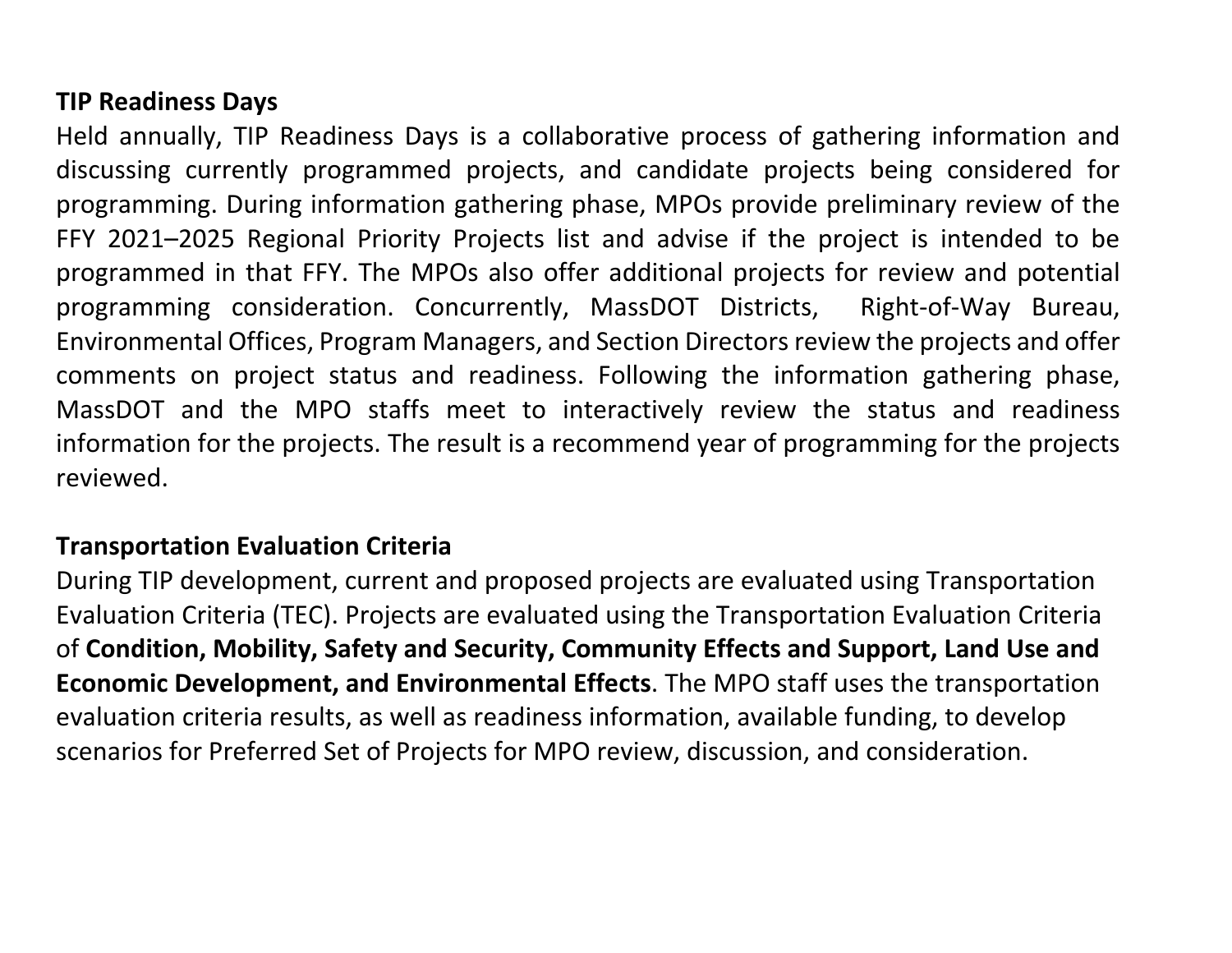| <b>Current FFY</b><br>Year | <b>Proposed FFY</b><br>Year | 2021-2025 TIP 2022-2026 TIP PROJECT DESCRIPTION                                                                                                                   | <b>FFY 2022</b><br>(Cost) | <b>FFY 2023</b><br>(Cost with 4%<br>Inflation) | <b>FFY 2024</b><br>(Cost with 8%<br>Inflation) | <b>FFY 2025</b><br>(Cost with 12%<br>Inflation) | <b>FFY 2026</b><br>(Cost with 16%<br>Inflation) | <b>FUNDING</b><br><b>SOURCE</b> | <b>DESIGN</b><br><b>STATUS</b> |
|----------------------------|-----------------------------|-------------------------------------------------------------------------------------------------------------------------------------------------------------------|---------------------------|------------------------------------------------|------------------------------------------------|-------------------------------------------------|-------------------------------------------------|---------------------------------|--------------------------------|
| 2022                       | 2022                        | PEMBROKE - REHABILITATION OF ROUTE 36 (CENTER STREET) FROM ROUTE 27 TO ROUTE 14                                                                                   | \$10,160,995              | \$10,567,435                                   | \$10,973,875                                   | \$11,380,314                                    | \$11,786,754                                    | STBG/ CMAQ                      | <b>PS&amp;E</b>                |
| 2023                       | 2024                        | BROCKTON - ROUTE 123 (CENTRE STREET) AT PLYMOUTH STREET SIGNALIZATION AND GEOMETRIC IMPROVEMENTS                                                                  | \$2,336,500               | \$2,429,960                                    | \$2,523,420                                    | \$2,616,880                                     | \$2,710,340                                     | STBG/ CMAQ                      | <b>Pre-25</b>                  |
| 2023                       | 2023                        | STOUGHTON - INTERSECTION IMPROVEMENTS AND RELATED WORK AT CENTRAL STREET, CANTON STREET AND<br><b>TOSCA DRIVE</b>                                                 | \$4,419,676               | \$4,596,463                                    | \$4,773,250                                    | \$4,950,037                                     | \$5,126,824                                     | STBG/CMAQ                       | 100                            |
| 2023                       | 2023                        | STOUGHTON - CORRIDOR IMPROVEMENTS ON ROUTE 138 AC Phase 1 of 2 (Total Cost is \$11,485,518 with FFY 2023<br>Cost of \$6,971,447 and FFY 2024 Cost of \$4,514,071) | \$11,043,767              | \$6,971,447                                    | \$5,244,574                                    | \$11,719,527                                    | \$12,810,770                                    | STBG/CMAQ/<br><b>HSIP</b>       | 25                             |
| 2024                       | 2024                        | <b>STOUGHTON - CORRIDOR IMPROVEMENTS ON ROUTE 138 AC Phase 2 of 2</b>                                                                                             |                           |                                                | \$4,514,071                                    |                                                 |                                                 | STBG/ CMAQ/<br><b>HSIP</b>      | 25                             |
| 2025                       | 2025                        | ABINGTON - INTERSECTION IMPROVEMENTS AT HANCOCK STREET AND CHESTNUT STREET                                                                                        | \$2,500,200               | \$2,600,208                                    | \$2,700,216                                    | \$2,800,224                                     | \$2,900,232                                     | <b>STBG</b>                     | <b>Pre-25</b>                  |
| 2025                       | 2025                        | BROCKTON - INTERSECTION IMPROVEMENTS AT LYMAN STREET/GROVE STREET/SUMMER STREET & REPLACEMENT<br>OF GROVE STREET BRIDGE, B-25-005, OVER SALISBURY PLAIN RIVER     | \$4,200,000               | \$4,368,000                                    | \$4,536,000                                    | \$4,704,000                                     | \$4,872,000                                     | STBG/ CMAQ                      | 25                             |
| 2025                       | 2025                        | DUXBURY - SIGNAL INSTALLATION @ ROUTE 3 (NB & SB) RAMPS & ROUTE 3A (TREMONT STREET)                                                                               | \$2,400,000               | \$2,496,000                                    | \$2,592,000                                    | \$2,688,000                                     | \$2,784,000                                     | <b>STBG</b>                     | <b>Pre-25</b>                  |
|                            | 2026                        | EASTON - CORRIDOR IMPROVEMENTS ON ROUTE 138 INCLUDING INTERSECTION IMPROVEMENTS AT ROUTE 138<br>(WASHINGTON STREET) AND ELM STREET                                | \$5,137,918               | \$5,343,435                                    | \$5,548,951                                    | \$5,754,468                                     | \$5,959,985                                     | STBG/ CMAQ                      | 25                             |
|                            |                             |                                                                                                                                                                   |                           |                                                |                                                |                                                 |                                                 |                                 |                                |
| 3/8/2021                   |                             | <b>TOTAL PROGRAMMED BY FFY:</b>                                                                                                                                   | \$10,160,995              | \$11,567,910                                   | \$7,037,491                                    | \$10,192,224                                    | \$5,959,985                                     |                                 |                                |
|                            |                             | TOTAL REGIONAL FUNDING TARGET BY FFY:                                                                                                                             | \$11,320,657              | \$11,567,910                                   | \$11,719,527                                   | \$11,445,933                                    | \$11,148,703                                    |                                 |                                |
|                            |                             | <b>BALANCE:</b>                                                                                                                                                   | \$1,159,662               | (\$0)                                          | \$4,682,036                                    | \$1,253,709                                     | \$5,188,718                                     |                                 |                                |

eri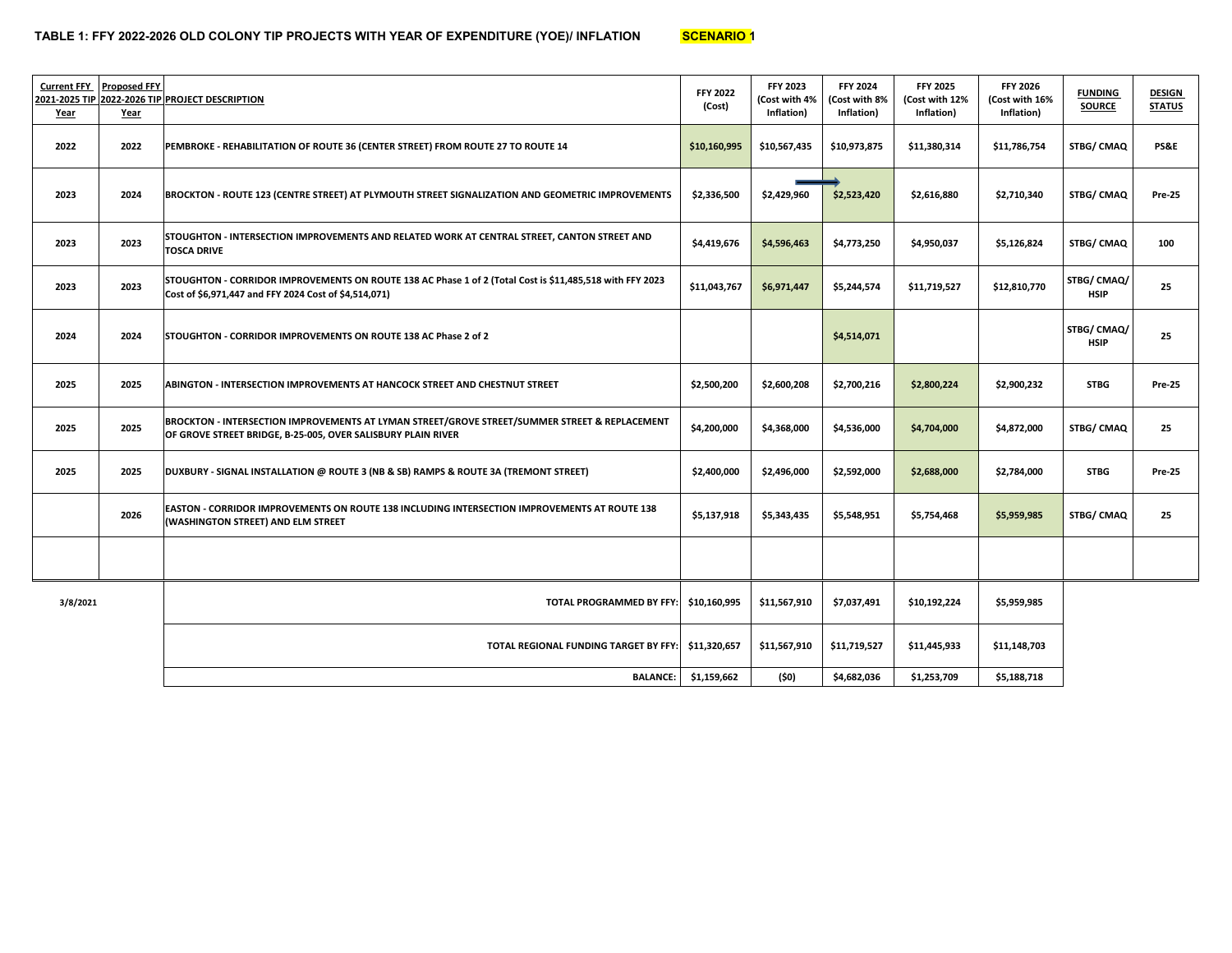| <b>Current FFY</b><br>Year | <b>Proposed FFY</b><br>Year | 2021-2025 TIP 2022-2026 TIP PROJECT DESCRIPTION                                                                                                                                                                                    |              | <b>FFY 2023</b><br>(Cost with 4%<br>Inflation) | <b>FFY 2024</b><br>(Cost with 8%<br>Inflation) | <b>FFY 2025</b><br>(Cost with 12%<br>Inflation) | <b>FFY 2026</b><br>(Cost with 16%<br>Inflation) | <b>FUNDING</b><br><b>SOURCE</b> | <b>DESIGN</b><br><b>STATUS</b> |
|----------------------------|-----------------------------|------------------------------------------------------------------------------------------------------------------------------------------------------------------------------------------------------------------------------------|--------------|------------------------------------------------|------------------------------------------------|-------------------------------------------------|-------------------------------------------------|---------------------------------|--------------------------------|
| 2022                       | 2022                        | PEMBROKE - REHABILITATION OF ROUTE 36 (CENTER STREET) FROM ROUTE 27 TO ROUTE 14                                                                                                                                                    | \$10,160,995 | \$10,567,435                                   | \$10,973,875                                   | \$11,380,314                                    | \$11,786,754                                    | STBG/ CMAQ                      | PS&E                           |
| 2023                       | 2024                        | \$2,336,500<br>BROCKTON - ROUTE 123 (CENTRE STREET) AT PLYMOUTH STREET SIGNALIZATION AND GEOMETRIC IMPROVEMENTS                                                                                                                    |              | \$2,429,960                                    | \$2,523,420                                    | \$2,616,880                                     | \$2,710,340                                     | STBG/ CMAQ                      | <b>Pre-25</b>                  |
| 2023                       | 2023                        | STOUGHTON - INTERSECTION IMPROVEMENTS AND RELATED WORK AT CENTRAL STREET, CANTON STREET AND<br><b>TOSCA DRIVE</b>                                                                                                                  | \$4,419,676  | \$4,596,463                                    | \$4,773,250                                    | \$4,950,037                                     | \$5,126,824                                     | STBG/ CMAQ                      | 100                            |
| 2023                       | 2023                        | STOUGHTON - CORRIDOR IMPROVEMENTS ON ROUTE 138 AC Phase 1 of 2 (Total Cost is \$11,485,518 with FFY 2023<br>Cost of \$6,971,447 and FFY 2024 Cost of \$4,514,071)                                                                  | \$11,043,767 | \$6,971,447                                    | \$5,244,574                                    | \$11,719,527                                    | \$12,810,770                                    | STBG/ CMAQ/<br><b>HSIP</b>      | 25                             |
| 2024                       | 2024                        | STOUGHTON - CORRIDOR IMPROVEMENTS ON ROUTE 138 AC Phase 2 of 2                                                                                                                                                                     |              |                                                | \$4,514,071                                    |                                                 |                                                 | STBG/ CMAQ/<br><b>HSIP</b>      | 25                             |
| 2025                       | 2025                        | ABINGTON - INTERSECTION IMPROVEMENTS AT HANCOCK STREET AND CHESTNUT STREET                                                                                                                                                         | \$2,500,200  | \$2,600,208                                    | \$2,700,216                                    | \$2,800,224                                     | \$2,900,232                                     | <b>STBG</b>                     | <b>Pre-25</b>                  |
| 2025                       | 2025                        | BROCKTON - INTERSECTION IMPROVEMENTS AT LYMAN STREET/GROVE STREET/SUMMER STREET & REPLACEMENT<br>OF GROVE STREET BRIDGE, B-25-005, OVER SALISBURY PLAIN RIVER                                                                      | \$4,200,000  | \$4,368,000                                    | \$4,536,000                                    | \$4,704,000                                     | \$4,872,000                                     | STBG/ CMAQ                      | 25                             |
| 2025                       | 2025                        | DUXBURY - SIGNAL INSTALLATION @ ROUTE 3 (NB & SB) RAMPS & ROUTE 3A (TREMONT STREET)                                                                                                                                                | \$2,400,000  | \$2,496,000                                    | \$2,592,000                                    | \$2,688,000                                     | \$2,784,000                                     | <b>STBG</b>                     | <b>Pre-25</b>                  |
|                            | 2025                        | HANSON - CORRIDOR IMPROVEMENTS ON ROUTE 14 (MAQUAN STREET), FROM THE PEMBROKE T.L. TO INDIAN<br>HEAD STREET AND RELATED WORK AC Phase 1 of 2 (Total Cost is \$11,548,342 with \$1,253,709 in FFY 2025 and<br>\$10,294,633 in 2026) | \$10,311,020 | \$10,723,461                                   | \$11,135,902                                   | \$1,253,709                                     | \$11,960,783                                    | <b>STBG</b>                     | 25                             |
|                            | 2026                        | HANSON - CORRIDOR IMPROVEMENTS ON ROUTE 14 (MAQUAN STREET), FROM THE PEMBROKE T.L. TO INDIAN<br>HEAD STREET AND RELATED WORK AC Phase 2 of 2 (Total Cost is \$11,548,342 with \$1,253,709 in FFY 2025 and<br>\$10,294,633 in 2026) | \$10,311,020 | \$10,723,461                                   | \$11,135,902                                   | \$11,548,342                                    | \$10,294,633                                    | <b>STBG</b>                     | 25                             |
| 3/8/2021                   |                             | <b>TOTAL PROGRAMMED BY FFY:</b>                                                                                                                                                                                                    | \$10,160,995 | \$11,567,910                                   | \$7,037,491                                    | \$11,445,933                                    | \$10,294,633                                    |                                 |                                |
|                            |                             | TOTAL REGIONAL FUNDING TARGET BY FFY:                                                                                                                                                                                              | \$11,320,657 | \$11,567,910                                   | \$11,719,527                                   | \$11,445,933                                    | \$11,148,703                                    |                                 |                                |
|                            |                             | <b>BALANCE:</b>                                                                                                                                                                                                                    | \$1,159,662  | (\$0)                                          | \$4,682,036                                    | \$0                                             | \$854,070                                       |                                 |                                |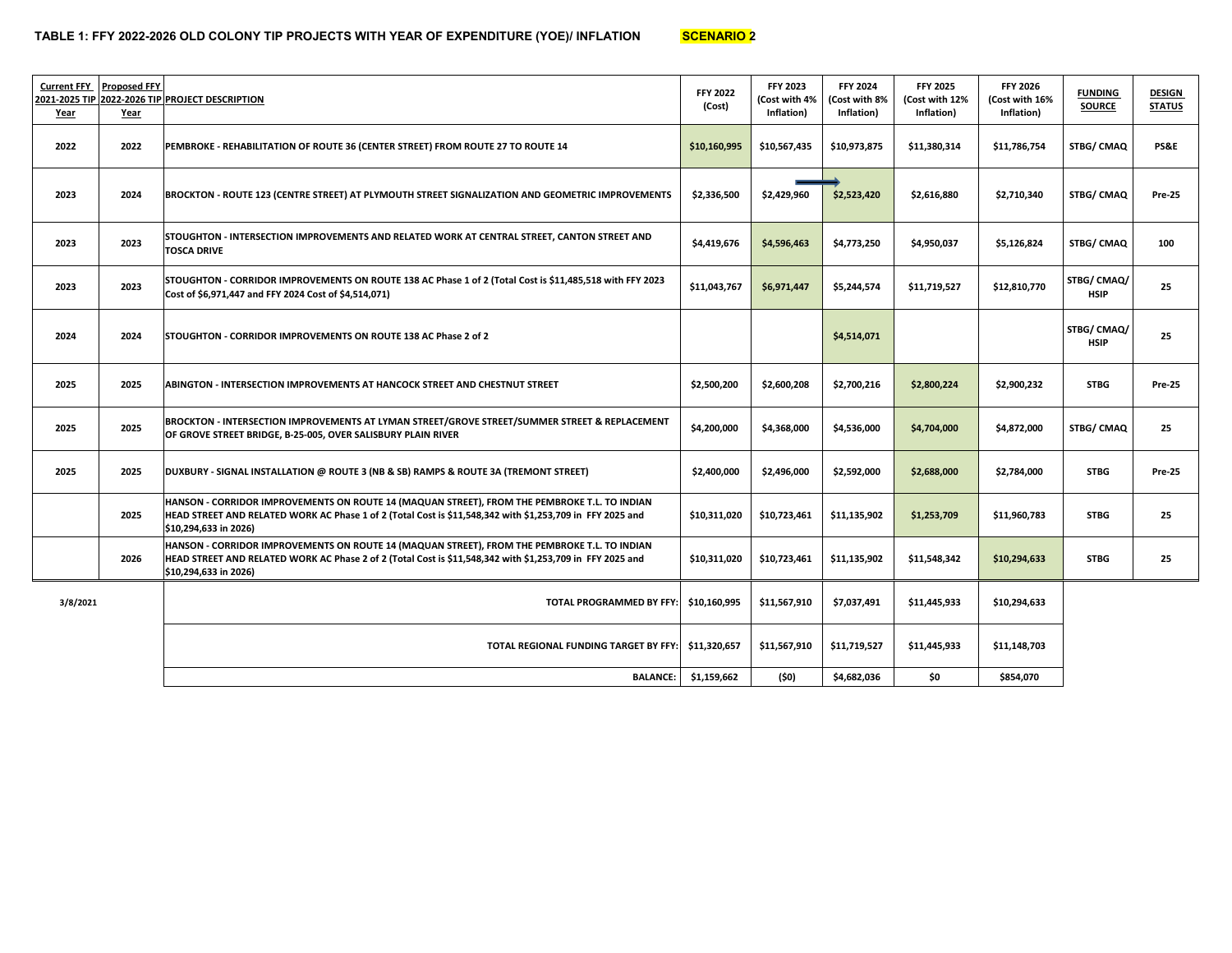| <b>Current FFY</b><br>2021-2025 TIP<br>Year | <b>Proposed FFY</b><br>Year | 2022-2026 TIP PROJECT DESCRIPTION                                                                                                                                                                                                 | <b>FFY 2022</b><br>(Cost) | <b>FFY 2023</b><br>(Cost with 4%<br>Inflation) | <b>FFY 2024</b><br>(Cost with 8%<br>Inflation) | <b>FFY 2025</b><br>Cost with 12%<br>Inflation) | <b>FFY 2026</b><br>(Cost with 16%<br>Inflation) | <b>FUNDING</b><br><b>SOURCE</b> | <b>DESIGN</b><br><b>STATUS</b> |
|---------------------------------------------|-----------------------------|-----------------------------------------------------------------------------------------------------------------------------------------------------------------------------------------------------------------------------------|---------------------------|------------------------------------------------|------------------------------------------------|------------------------------------------------|-------------------------------------------------|---------------------------------|--------------------------------|
| 2022                                        | 2022                        | PEMBROKE - REHABILITATION OF ROUTE 36 (CENTER STREET) FROM ROUTE 27 TO ROUTE 14                                                                                                                                                   | \$10,160,995              | \$10,567,435                                   | \$10,973,875                                   | \$11,380,314                                   | \$11,786,754                                    | <b>STBG/CMAQ</b>                | PS&E                           |
| 2023                                        | 2024                        | BROCKTON - ROUTE 123 (CENTRE STREET) AT PLYMOUTH STREET SIGNALIZATION AND GEOMETRIC IMPROVEMENTS                                                                                                                                  | \$2,336,500               | \$2,429,960                                    | \$2,523,420                                    | \$2,616,880                                    | \$2,710,340                                     | <b>STBG/ CMAQ</b>               | <b>Pre-25</b>                  |
| 2023                                        | 2023                        | STOUGHTON - INTERSECTION IMPROVEMENTS AND RELATED WORK AT CENTRAL STREET, CANTON STREET AND<br><b>TOSCA DRIVE</b>                                                                                                                 | \$4,419,676               | \$4,596,463                                    | \$4,773,250                                    | \$4,950,037                                    | \$5,126,824                                     | STBG/ CMAQ                      | 100                            |
| 2023                                        | 2023                        | STOUGHTON - CORRIDOR IMPROVEMENTS ON ROUTE 138 AC Phase 1 of 2 (Total Cost is \$11,485,518 with FFY 2023<br>\$11,043,767<br>\$6,971,447<br>Cost of \$6,971,447 and FFY 2024 Cost of \$4,514,071)                                  |                           | STBG/CMAQ/<br><b>HSIP</b>                      | 25                                             |                                                |                                                 |                                 |                                |
| 2024                                        | 2024                        | <b>STOUGHTON - CORRIDOR IMPROVEMENTS ON ROUTE 138 AC Phase 2 of 2</b>                                                                                                                                                             |                           |                                                | \$4,514,071                                    |                                                |                                                 | STBG/CMAQ/<br><b>HSIP</b>       | 25                             |
| 2025                                        | 2026                        | ABINGTON - INTERSECTION IMPROVEMENTS AT HANCOCK STREET AND CHESTNUT STREET                                                                                                                                                        | \$2,500,200               | \$2,600,208                                    | \$2,700,216                                    | \$2,900,232<br>\$2,800,224                     |                                                 | <b>STBG</b>                     | <b>Pre-25</b>                  |
| 2025                                        | 2025                        | BROCKTON - INTERSECTION IMPROVEMENTS AT LYMAN STREET/GROVE STREET/SUMMER STREET & REPLACEMENT<br>OF GROVE STREET BRIDGE, B-25-005, OVER SALISBURY PLAIN RIVER                                                                     | \$4,200,000               | \$4,368,000                                    | \$4,536,000                                    | \$4,704,000                                    | \$4,872,000                                     | <b>STBG/CMAQ</b>                | 25                             |
| 2025                                        | 2026                        | DUXBURY - SIGNAL INSTALLATION @ ROUTE 3 (NB & SB) RAMPS & ROUTE 3A (TREMONT STREET)                                                                                                                                               | \$2,400,000               | \$2,496,000                                    | \$2,592,000                                    | \$2,688,000                                    | \$2,784,000                                     | <b>STBG</b>                     | <b>Pre-25</b>                  |
|                                             | 2025                        | EASTON - CORRIDOR IMPROVEMENTS ON ROUTE 138 INCLUDING INTERSECTION IMPROVEMENTS AT ROUTE 138<br>(WASHINGTON STREET) AND ELM STREET                                                                                                | \$5,137,918               | \$5,343,435                                    | \$5,548,951                                    | \$5,754,468                                    | \$5,959,985                                     | <b>STBG/ CMAQ</b>               | 25                             |
|                                             | 2026                        | HANSON - CORRIDOR IMPROVEMENTS ON ROUTE 14 (MAQUAN STREET), FROM THE PEMBROKE T.L. TO INDIAN<br>HEAD STREET AND RELATED WORK AC Phase 1 of 2 (Total Cost is \$11,960,783 with \$5,464,471 in FFY 2026 and<br>\$6,496,312 in 2027) | \$10,311,020              | \$10,723,461                                   | \$11,135,902                                   | \$11,548,342                                   | \$5,464,471                                     | <b>STBG</b>                     | 25                             |
|                                             | 2027                        | HANSON - CORRIDOR IMPROVEMENTS ON ROUTE 14 (MAQUAN STREET), FROM THE PEMBROKE T.L. TO INDIAN<br>HEAD STREET AND RELATED WORK AC Phase 2 of 2 (Total Cost is \$11,960,783 with \$5,464,471 in FFY 2026 and<br>\$6,496,312 in 2027) | \$10,311,020              | \$10,723,461                                   | \$11,135,902                                   | \$11,548,342                                   | \$6,496,312                                     | <b>STBG</b>                     | 25                             |
| 3/8/2021                                    |                             | <b>TOTAL PROGRAMMED BY FFY:</b>                                                                                                                                                                                                   | \$10,160,995              | \$11,567,910                                   | \$7,037,491                                    | \$10,458,468                                   | \$11,148,703                                    |                                 |                                |
|                                             |                             | TOTAL REGIONAL FUNDING TARGET BY FFY:                                                                                                                                                                                             | \$11,320,657              | \$11,567,910                                   | \$11,719,527                                   | \$11,445,933                                   | \$11,148,703                                    |                                 |                                |
|                                             |                             | <b>BALANCE:</b>                                                                                                                                                                                                                   | \$1,159,662               | (50)                                           | \$4,682,036                                    | \$987,465                                      | \$0                                             |                                 |                                |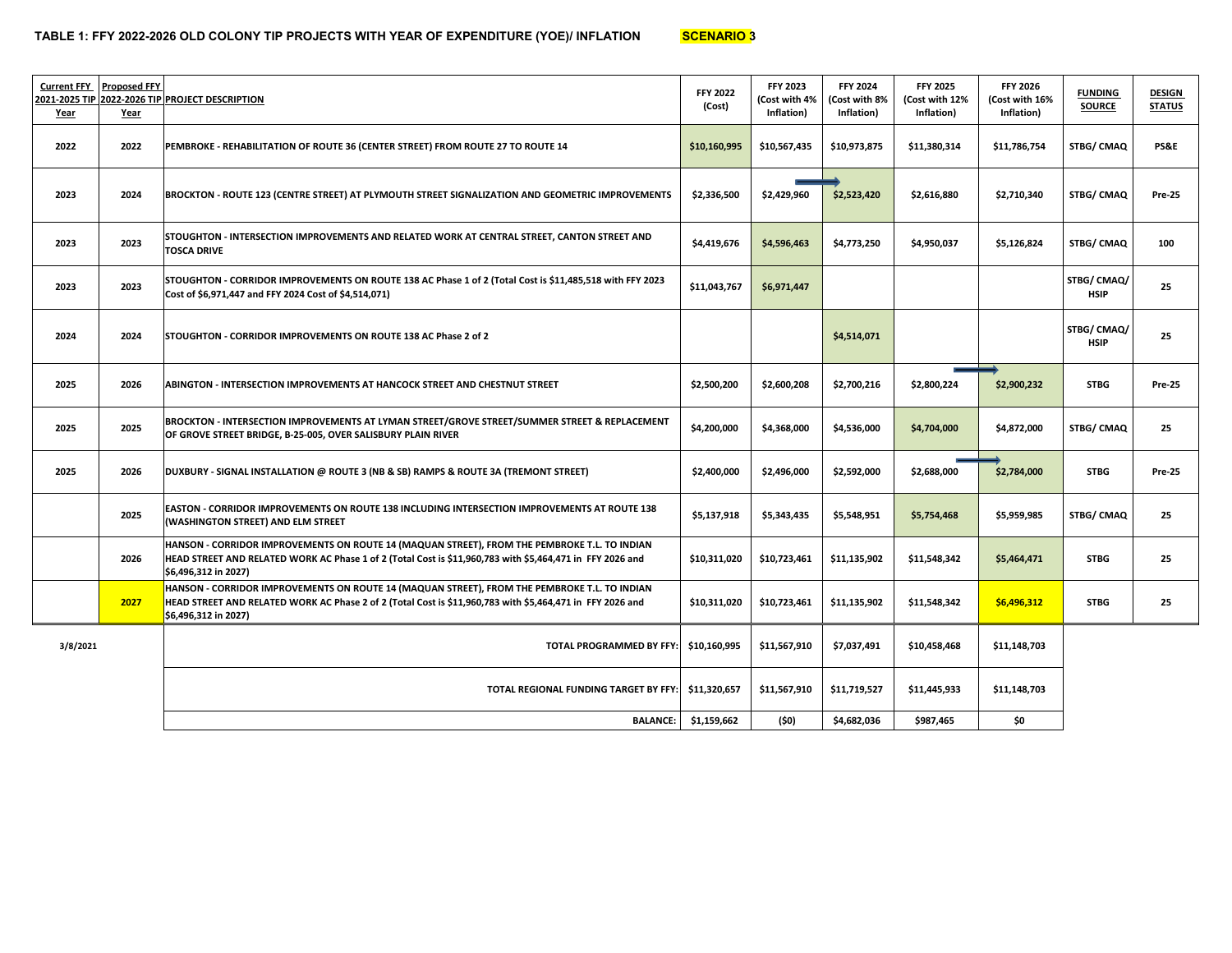| <b>Current FFY</b><br>2021-2025 TIP<br>Year | <b>Proposed FFY</b><br><u>Year</u> | 2022-2026 TIP PROJECT DESCRIPTION                                                                                                                                                                                                 | <b>FFY 2022</b><br>(Cost) | <b>FFY 2023</b><br>(Cost with 4%<br>Inflation) | <b>FFY 2024</b><br>(Cost with 8%<br>Inflation) | <b>FFY 2025</b><br>(Cost with 12%<br>Inflation) | <b>FFY 2026</b><br>(Cost with 16%<br>Inflation) | <b>FUNDING</b><br><b>SOURCE</b> | <b>DESIGN</b><br><b>STATUS</b> |
|---------------------------------------------|------------------------------------|-----------------------------------------------------------------------------------------------------------------------------------------------------------------------------------------------------------------------------------|---------------------------|------------------------------------------------|------------------------------------------------|-------------------------------------------------|-------------------------------------------------|---------------------------------|--------------------------------|
| 2022                                        | 2022                               | PEMBROKE - REHABILITATION OF ROUTE 36 (CENTER STREET) FROM ROUTE 27 TO ROUTE 14                                                                                                                                                   | \$10,160,995              | \$10,567,435                                   | \$10,973,875                                   | \$11,380,314                                    | \$11,786,754                                    | STBG/ CMAQ                      | PS&E                           |
| 2023                                        | 2024                               | BROCKTON - ROUTE 123 (CENTRE STREET) AT PLYMOUTH STREET SIGNALIZATION AND GEOMETRIC IMPROVEMENTS                                                                                                                                  | \$2,336,500               | \$2,429,960                                    | \$2,523,420                                    | \$2,616,880                                     | \$2,710,340                                     | STBG/ CMAQ                      | <b>Pre-25</b>                  |
| 2023                                        | 2023                               | STOUGHTON - INTERSECTION IMPROVEMENTS AND RELATED WORK AT CENTRAL STREET, CANTON STREET AND<br><b>TOSCA DRIVE</b>                                                                                                                 | \$4,419,676               | \$4,596,463                                    | \$4,773,250                                    | \$4,950,037                                     | \$5,126,824                                     | STBG/ CMAQ                      | 100                            |
| 2023                                        | 2023                               | STOUGHTON - CORRIDOR IMPROVEMENTS ON ROUTE 138 AC Phase 1 of 2 (Total Cost is \$11,927,268 with FFY 2024<br>Cost of \$11,719,527 and FFY 2025 Cost of \$207,741)                                                                  | \$11,043,767              | \$11,485,518                                   | \$11,719,527                                   |                                                 |                                                 | STBG/CMAQ/<br><b>HSIP</b>       | 25                             |
| 2024                                        | 2024                               | STOUGHTON - CORRIDOR IMPROVEMENTS ON ROUTE 138 AC Phase 2 of 2                                                                                                                                                                    |                           |                                                |                                                | \$207,741                                       |                                                 | STBG/CMAQ/<br><b>HSIP</b>       | 25                             |
| 2025                                        | 2026                               | ABINGTON - INTERSECTION IMPROVEMENTS AT HANCOCK STREET AND CHESTNUT STREET                                                                                                                                                        | \$2,500,200               | \$2,600,208                                    | \$2,700,216                                    | \$2,800,224                                     | \$2,900,232                                     | <b>STBG</b>                     | <b>Pre-25</b>                  |
| 2025                                        | 2025                               | BROCKTON - INTERSECTION IMPROVEMENTS AT LYMAN STREET/GROVE STREET/SUMMER STREET & REPLACEMENT<br>OF GROVE STREET BRIDGE, B-25-005, OVER SALISBURY PLAIN RIVER                                                                     | \$4,200,000               | \$4,368,000                                    | \$4,536,000                                    | \$4,704,000                                     | \$4,872,000                                     | STBG/ CMAQ                      | 25                             |
| 2025                                        | 2026                               | DUXBURY - SIGNAL INSTALLATION @ ROUTE 3 (NB & SB) RAMPS & ROUTE 3A (TREMONT STREET)                                                                                                                                               | \$2,400,000               | \$2,496,000                                    | \$2,592,000                                    | \$2,688,000                                     | \$2,784,000                                     | <b>STBG</b>                     | <b>Pre-25</b>                  |
|                                             | 2025                               | EASTON - CORRIDOR IMPROVEMENTS ON ROUTE 138 INCLUDING INTERSECTION IMPROVEMENTS AT ROUTE 138<br>(WASHINGTON STREET) AND ELM STREET                                                                                                | \$5,137,918               | \$5,343,435                                    | \$5,548,951                                    | \$5,754,468                                     | \$5,959,985                                     | STBG/ CMAQ                      | 25                             |
|                                             | 2026                               | HANSON - CORRIDOR IMPROVEMENTS ON ROUTE 14 (MAQUAN STREET), FROM THE PEMBROKE T.L. TO INDIAN<br>HEAD STREET AND RELATED WORK AC Phase 1 of 2 (Total Cost is \$11,960,783 with \$5,464,471 in FFY 2026 and<br>\$6,496,312 in 2027) | \$10,311,020              | \$10,723,461                                   | \$11,135,902                                   | \$11,548,342                                    | \$5,464,471                                     | <b>STBG</b>                     | 25                             |
|                                             | 2027                               | HANSON - CORRIDOR IMPROVEMENTS ON ROUTE 14 (MAQUAN STREET), FROM THE PEMBROKE T.L. TO INDIAN<br>HEAD STREET AND RELATED WORK AC Phase 2 of 2 (Total Cost is \$11,960,783 with \$5,464,471 in FFY 2026 and<br>\$6,496,312 in 2027) | \$10,311,020              | \$10,723,461                                   | \$11,135,902                                   | \$11,548,342                                    | \$6,496,312                                     | <b>STBG</b>                     | 25                             |
| 3/8/2021                                    |                                    | TOTAL PROGRAMMED BY FFY:                                                                                                                                                                                                          | \$10,160,995              | \$7,026,423                                    | \$11,719,527                                   | \$10,666,209                                    | \$11,148,703                                    |                                 |                                |
|                                             |                                    | TOTAL REGIONAL FUNDING TARGET BY FFY:                                                                                                                                                                                             | \$11,320,657              | \$11,567,910                                   | \$11,719,527                                   | \$11,445,933                                    | \$11,148,703                                    |                                 |                                |
|                                             |                                    | <b>BALANCE:</b>                                                                                                                                                                                                                   | \$1,159,662               | \$4,541,487                                    | \$0                                            | \$779,724                                       | \$0                                             |                                 |                                |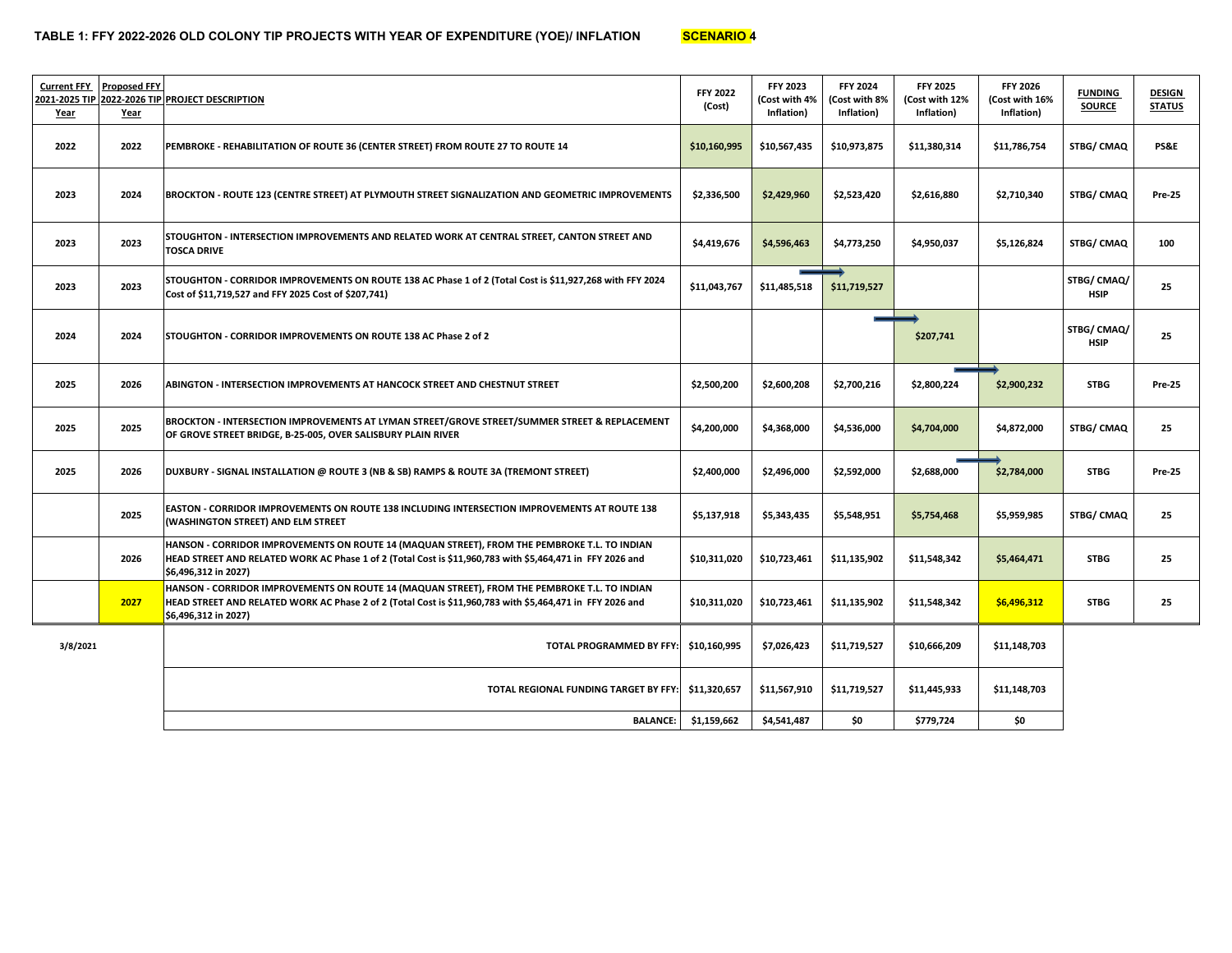#### **TABLE 2: FFY 2022-2026 OLD COLONY TIP PROJECTS WITH YEAR OF EXPENDITURE (YOE)/ INFLATION - STATEWIDE FUNDED PROJECTS**

| <b>Current FFY</b><br>2021-2025 TIP<br><u>Year</u> | <b>Proposed FFY</b><br>2022-2026<br>TIP Year | <b>PROJECT DESCRIPTION</b>                                                                                                | <b>FFY 2022</b><br>(Cost) | <b>FFY 2023</b><br>(Cost with 4%<br>Inflation) | <b>FFY 2024</b><br>(Cost with 8%<br>Inflation) | <b>FFY 2025</b><br>(Cost with 12%<br>Inflation) | <b>FFY 2026</b><br>(Cost with 16%<br>Inflation) |
|----------------------------------------------------|----------------------------------------------|---------------------------------------------------------------------------------------------------------------------------|---------------------------|------------------------------------------------|------------------------------------------------|-------------------------------------------------|-------------------------------------------------|
| 2022                                               | 2022                                         | lAVON - STOUGHTON - PAVEMENT PRESERVATION AND RELATED WORK ON ROUTE 24                                                    | \$7,339,593               |                                                |                                                |                                                 |                                                 |
| 2022                                               | 2023                                         | BROCKTON- INTERSECTION IMPROVEMENTS AND RELATED WORK AT CENTRE STREET (ROUTE 123), CARY STREET<br><b>AND LYMAN STREET</b> |                           | \$2,135,071                                    |                                                |                                                 |                                                 |
| 2024                                               | 2024                                         | PLYMPTON-BRIDGE REPLACEMENT, WINNETUXET ROAD OVER WINNETUXET RIVER                                                        |                           |                                                | \$2,141,666                                    |                                                 |                                                 |
| 3/8/2021                                           |                                              | TOTAL STATEWIDE FUNDS PROGRAMMED BY FFY:                                                                                  | \$7,339,593               | \$2,135,071                                    | \$2,141,666                                    | \$0                                             | \$0                                             |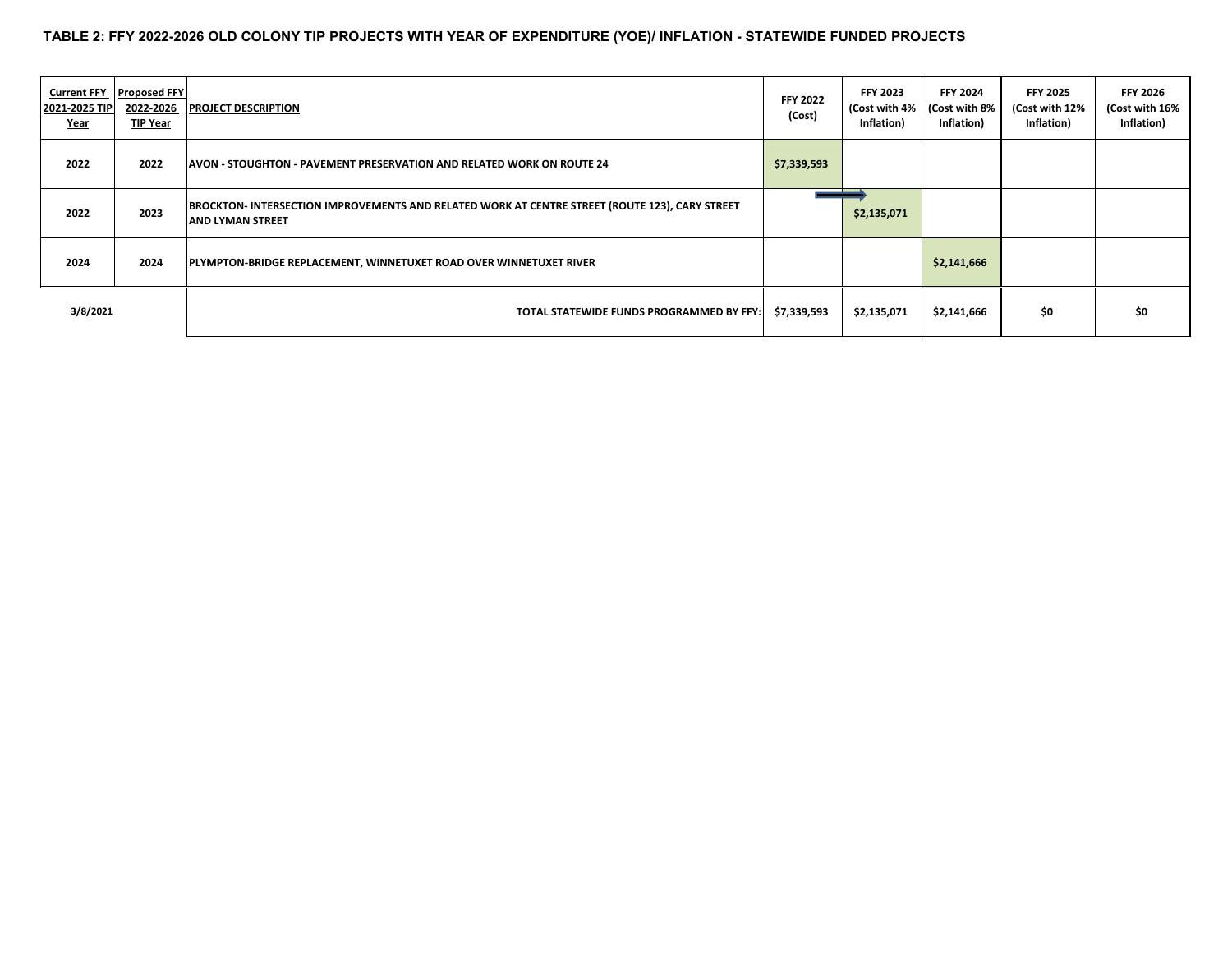#### **BAT Preliminary CIP Project List ‐ 2022**

| Program                                         | <b>Project Title</b>                                                                 | <b>Fiscal Year</b> | Total       |
|-------------------------------------------------|--------------------------------------------------------------------------------------|--------------------|-------------|
| Transit   RTA facility and system modernization | Brockton Area Transit Authority / ACQUIRE - MISC SUPPORT EQUIPMENT                   | 2022               | \$100,000   |
| Transit   RTA vehicle replacement               | Brockton Area Transit Authority / ACQUIRE - REPLACEMENT SUPPORT VEHICLE (1)          | 2022               | \$45,000    |
| Transit   RTA facility and vehicle maintenance  | Brockton Area Transit Authority / ACQUIRE - SHOP EQUIPMENT Lifts and Equipment       | 2022               | \$400,000   |
|                                                 | Brockton Area Transit Authority / ACQUIRE STATIONARY BUS FARE COLL EQUIP Fixed Route | 2022               | \$400,000   |
| Transit   RTA facility and vehicle maintenance  | Brockton Area Transit Authority / BUY ASSOC CAP MAINT ITEMS                          | 2022               | \$100,000   |
| <b>Transit   RTA vehicle replacement</b>        | <b>Brockton Area Transit Authority / BUY REPLACEMENT 40-FT BUS (3)</b>               | 2022               | \$542,500   |
|                                                 | Brockton Area Transit Authority / OPERATING ASSISTANCE                               | 2022               | \$5,200,000 |
| Transit   RTA facility and vehicle maintenance  | Brockton Area Transit Authority / TERMINAL, INTERMODAL CENTRE - Pavement Management  | 2022               | \$250,000   |
|                                                 |                                                                                      | 2022 Total         | \$6,637,500 |

#### **BAT Preliminary CIP Project List ‐ 2023**

| Program                                        | <b>Project Title</b>                                                    | <b>Fiscal Year</b> | <b>Total</b> |
|------------------------------------------------|-------------------------------------------------------------------------|--------------------|--------------|
|                                                | Brockton Area Transit Authority / OPERATING ASSISTANCE                  | 2023               | \$5,400,000  |
| Transit   RTA vehicle replacement              | Brockton Area Transit Authority / ACQUIRE - (1) SUPPORT VEHICLES        | 2023               | \$60,000     |
| Transit   RTA facility and vehicle maintenance | Brockton Area Transit Authority / ACQUIRE - MISC SUPPORT EQUIPMENT      | 2023               | \$100,000    |
| Transit   RTA facility and vehicle maintenance | <b>Brockton Area Transit Authority / BUY ASSOC CAP MAINT ITEMS</b>      | 2023               | \$100,000    |
| Transit   RTA vehicle replacement              | Brockton Area Transit Authority / BUY REPLACEMENT 35-FT BUS (6)         | 2023               | \$2,265,625  |
| Transit   RTA facility and vehicle maintenance | Brockton Area Transit Authority / PURCHASE BUS SHELTERS                 | 2023               | \$300,000    |
| Transit   RTA facility and vehicle maintenance | Brockton Area Transit Authority / REHAB/RENOVATE - MAINTENANCE FACILITY | 2023               | \$150,000    |
| Transit   RTA facility and vehicle maintenance | Brockton Area Transit Authority / TERMINAL, INTERMODAL CENTRE (TRANSIT) | 2023               | \$50,000     |
|                                                |                                                                         | <b>2023 Total</b>  | \$8,425,625  |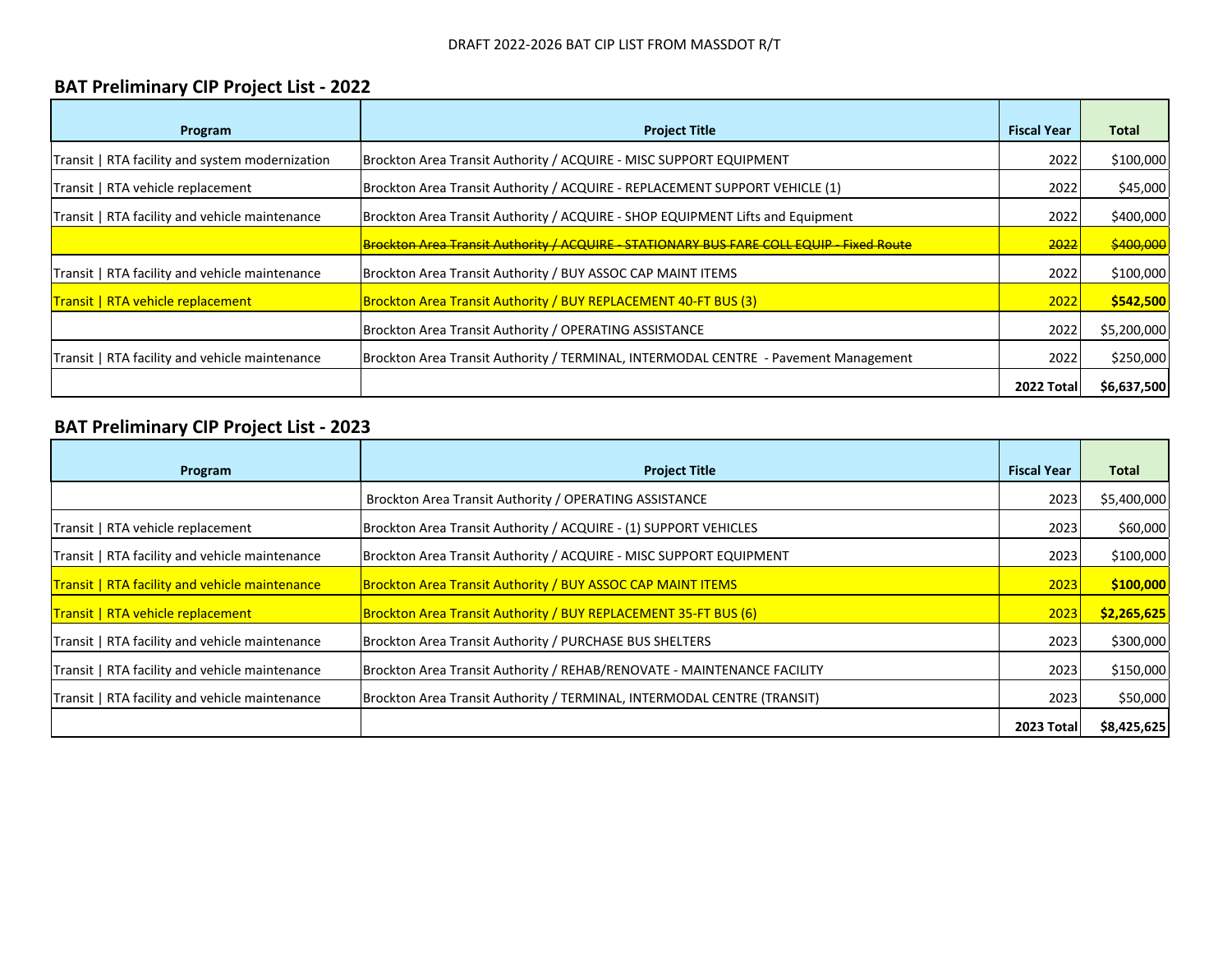#### **BAT Preliminary CIP Project List ‐ 2024**

| Program                                         | <b>Project Title</b>                                                                | <b>Fiscal Year</b> | <b>Total</b> |
|-------------------------------------------------|-------------------------------------------------------------------------------------|--------------------|--------------|
| Transit   RTA facility and vehicle maintenance  | Brockton Area Transit Authority / ACQUIRE - MISC SUPPORT EQUIPMENT                  | 2024               | \$100,000    |
| Transit   RTA facility and vehicle maintenance  | Brockton Area Transit Authority / ACQUIRE - SHOP EQUIPMENT Sand Sweeper, Bus Washer | 2024               | \$500,000    |
| Transit   RTA vehicle replacement               | Brockton Area Transit Authority / ACQUIRE - SUPPORT VEHICLES (1)                    | 2024               | \$45,000     |
| Transit   RTA facility and vehicle maintenance  | Brockton Area Transit Authority / BUY ASSOC CAP MAINT ITEMS                         | 2024               | \$100,000    |
| Transit   RTA vehicle replacement               | Brockton Area Transit Authority / BUY REPLACEMENT 35-FT BUS (2)                     | 2024               | \$687,500    |
| Transit   RTA vehicle replacement               | Brockton Area Transit Authority / BUY REPLACEMENT 40-FT BUS (4)                     | 2024               | \$2,150,000  |
|                                                 | Brockton Area Transit Authority / OPERATING ASSISTANCE                              | 2024               | \$5,600,000  |
| Transit   RTA facility and system modernization | Brockton Area Transit Authority / PURCHASE COMMUNICATIONS SYSTEM                    | 2024               | \$75,000     |
| Transit   RTA facility and vehicle maintenance  | Brockton Area Transit Authority / REHAB/RENOVATE - BUS PARK & RIDE LOT              | 2024               | \$75,000     |
| Transit   RTA facility and vehicle maintenance  | Brockton Area Transit Authority / VEH OVERHAUL (UP TO 20% VEH MAINT) (4)            | 2024               | \$1,000,000  |
|                                                 |                                                                                     | 2024 Total         | \$10,332,500 |

#### **BAT Preliminary CIP Project List ‐ 2025**

| Program                                                | <b>Project Title</b>                                                                          | <b>Fiscal Year</b> | Total       |
|--------------------------------------------------------|-----------------------------------------------------------------------------------------------|--------------------|-------------|
| Transit   RTA facility and vehicle maintenance         | Brockton Area Transit Authority / ACQUIRE - MISC SUPPORT EQUIPMENT & Parking System           | 2025               | \$200,000   |
| Transit   RTA vehicle replacement                      | Brockton Area Transit Authority / ACQUIRE - SUPPORT VEHICLES (1)                              | 2025               | \$60,000    |
| Transit   RTA facility and vehicle maintenance         | Brockton Area Transit Authority / BUY ASSOC CAP MAINT ITEMS                                   | 2025               | \$100,000   |
|                                                        | Brockton Area Transit Authority / OPERATING ASSISTANCE                                        | 2025               | \$5,800,000 |
| <b>Transit   RTA facility and system modernization</b> | Brockton Area Transit Authority / PURCHASE MISC ELEC/POWER EQUIP                              | 2025               | \$600,000   |
| Transit   RTA facility and vehicle maintenance         | Brockton Area Transit Authority / REHAB/RENOVATE - BUS PARK & RIDE LOT                        | 2025               | \$50,000    |
| Transit   RTA facility and vehicle maintenance         | Brockton Area Transit Authority / TERMINAL, INTERMODAL (TRANSIT) - Bathrooms, OSS secure area | 2025               | \$275,000   |
| Transit   RTA facility and vehicle maintenance         | Brockton Area Transit Authority / VEH OVERHAUL (UP TO 20% VEH MAINT) (4)                      | 2025               | \$1,150,000 |
|                                                        |                                                                                               | 2025 Total         | \$7,635,000 |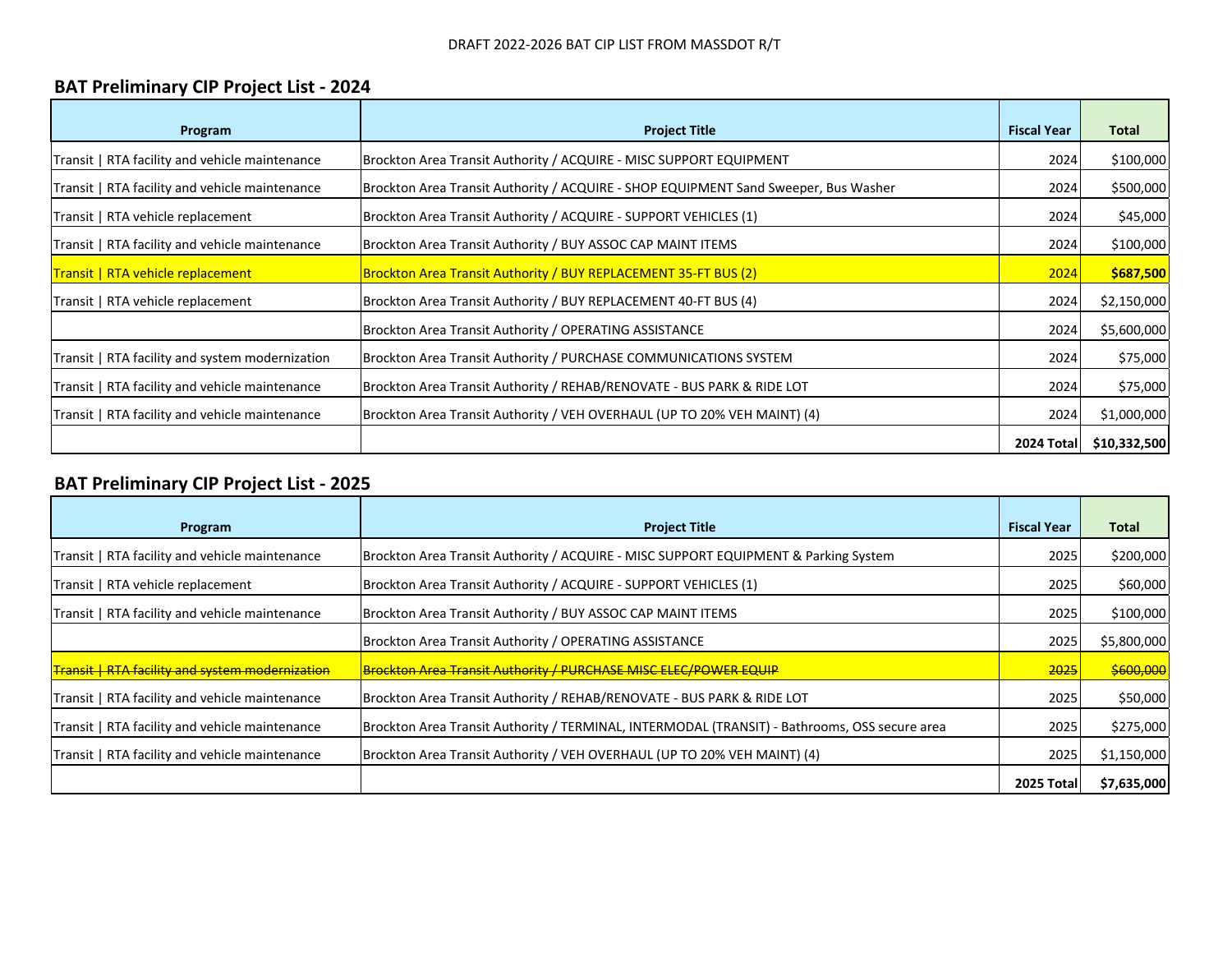#### **BAT Preliminary CIP Project List ‐ 2026**

| Program                                        | <b>Project Title</b>                                                    | <b>Fiscal Year</b> | <b>Total</b> |
|------------------------------------------------|-------------------------------------------------------------------------|--------------------|--------------|
| Transit   RTA facility and vehicle maintenance | Brockton Area Transit Authority / ACQUIRE - MISC SUPPORT EQUIPMENT      | 2026               | \$100,000    |
| Transit   RTA facility and vehicle maintenance | Brockton Area Transit Authority / BUY ASSOC CAP MAINT ITEMS             | 2026               | \$100,000    |
| Transit   RTA vehicle replacement              | Brockton Area Transit Authority / BUY REPLACEMENT (5) 35-FT BUS Hybrid  | 2026               | \$2,468,750  |
|                                                | Brockton Area Transit Authority / OPERATING ASSISTANCE                  | 2026               | \$6,000,000  |
| Transit   RTA facility and vehicle maintenance | Brockton Area Transit Authority / REHAB/RENOVATE - MAINTENANCE FACILITY | 2026               | \$50,000     |
| Transit   RTA facility and vehicle maintenance | Brockton Area Transit Authority / TERMINAL, INTERMODAL (TRANSIT)        | 2026               | \$50,000     |
| Transit   RTA facility and vehicle maintenance | REHAB/RENOVATE - YARDS AND SHOPS Fuel Tank Replacement                  | 2026               | \$500,000    |
|                                                |                                                                         | 2026 Total         | \$9,268,750  |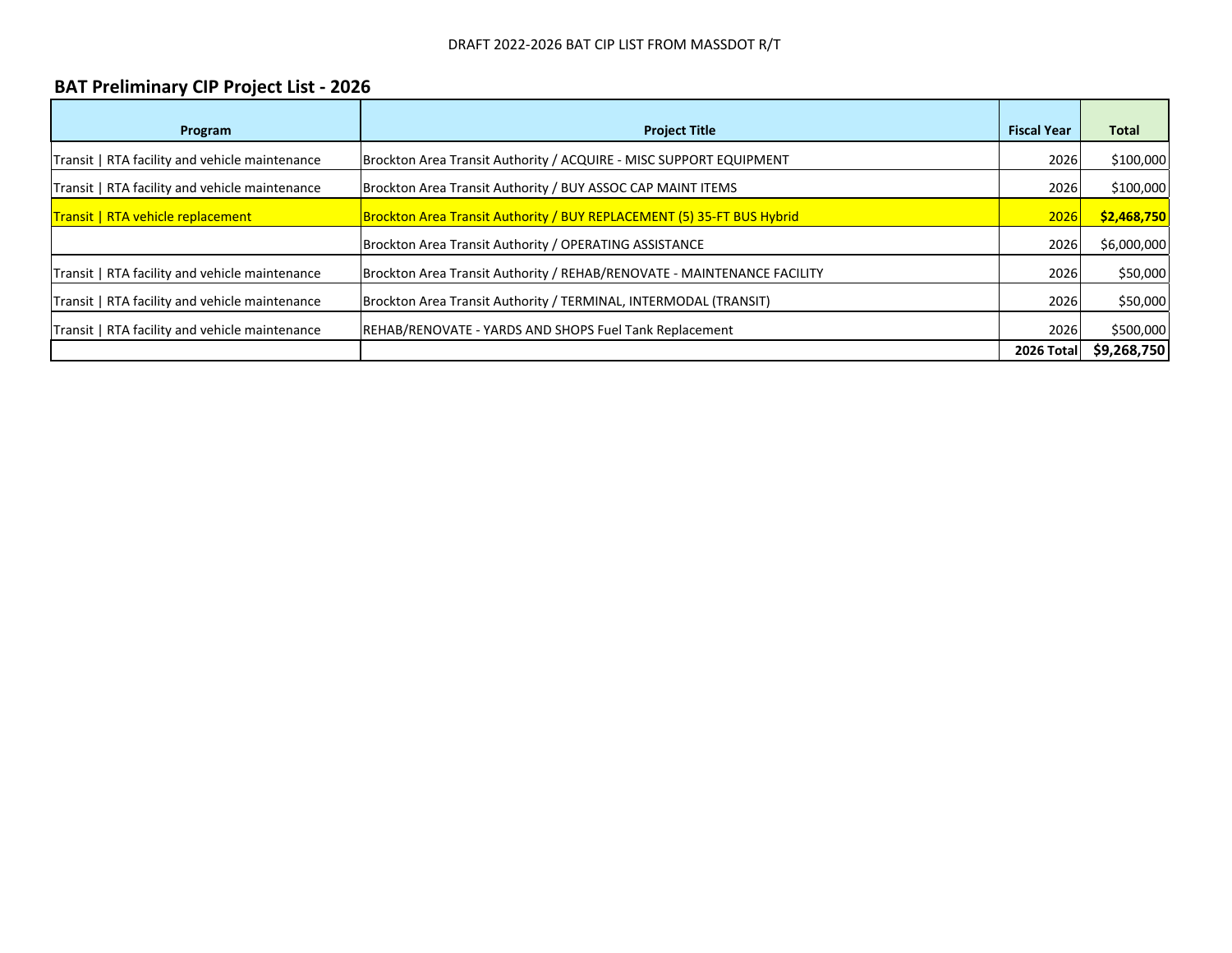# April 1, 2021 Old Colony JTC Meeting Agenda Item 7C FFY 2022 Old Colony Unified Planning Work Program (UPWP) Universe of Projects

#### **Summary**

The Old Colony Unified Planning Work Program (UPWP) provides an overview and budgetary information for the transportation planning tasks and activities, which are to be conducted in the region during the upcoming federal fiscal year. The Old Colony UPWP is a federally required certification document, which is be prepared and endorsed annually by the Old Colony Metropolitan Planning Organization (MPO).

The Old Colony Planning Council (OCPC) has the responsibility of preparing and implementing the Old Colony UPWP. As such, the OCPC staff is developing the FFY 2022 Old Colony UPWP and is asking the Old Colony Joint Transportation Committee (JTC) to review the Draft Universe of Projects for Element 3000, and also offer suggestions and input on proposed activities, tasks, and projects.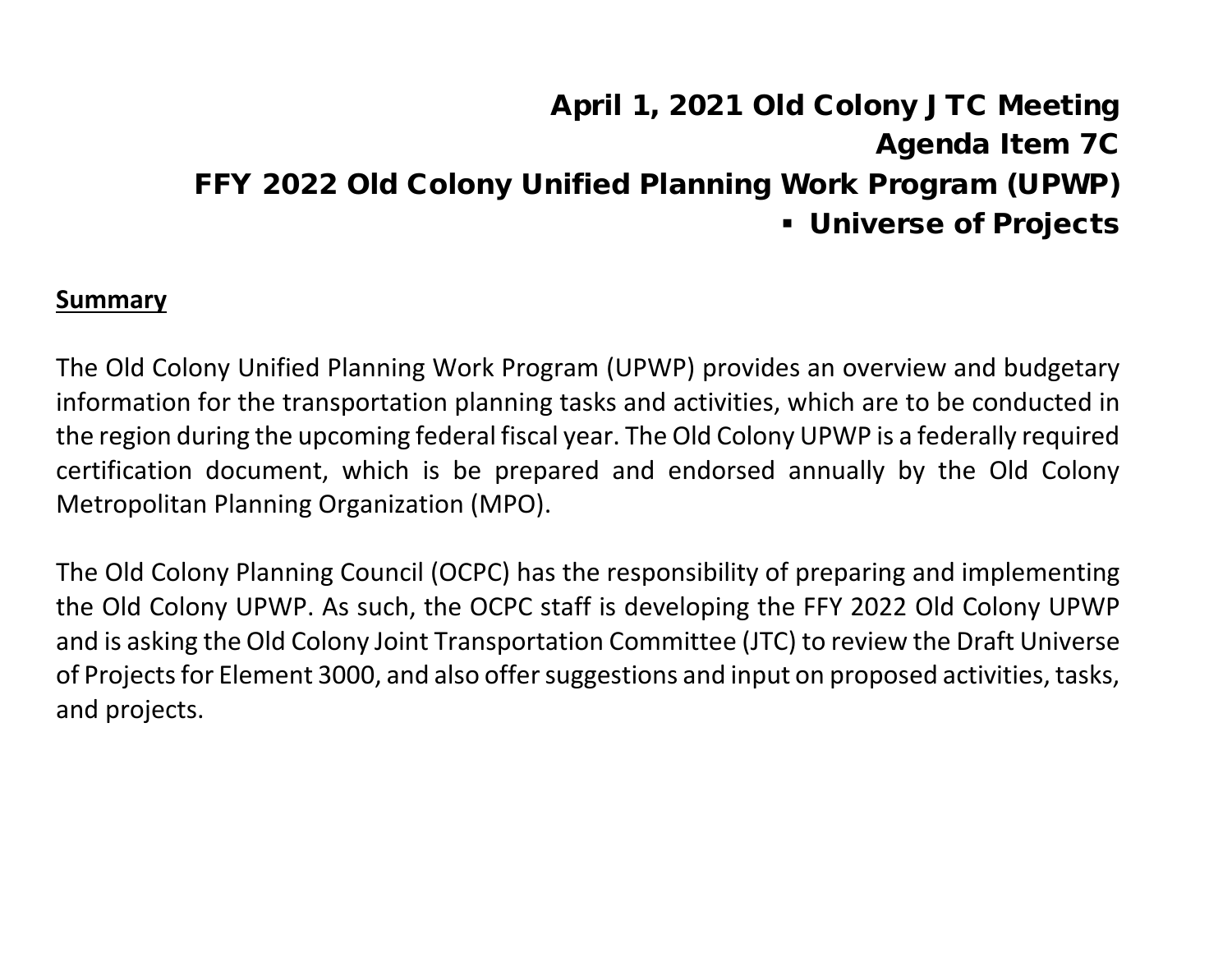#### **Old Colony Unified Planning Work Program (UPWP) ‐ Draft Universe of Projects for Element 3000**

| ID             | <b>COMMUNTY</b> | <b>PROJECT DESCRIPTION</b>                                                  | <b>PROJECT TYPE</b>                 | <b>ESTIMATED</b><br><b>PROJECT</b><br><b>COST</b> | <b>DENTIFIED NEED</b><br>LRTP<br><b>MEETS</b> | MODERNIZATION,<br>AND EFFICIENCY<br><b>MAINTENANCE,</b><br>CONDITION, | LIVABILITY AND<br>ECONOMIC BENEFIT | <b>MOBILITY</b> | ENVIRONMENT<br>AND CLIMATE<br>CHANGE | <b>TRANSPORTATION</b><br>EQUITY | SAFETY AND<br>SECURITY |
|----------------|-----------------|-----------------------------------------------------------------------------|-------------------------------------|---------------------------------------------------|-----------------------------------------------|-----------------------------------------------------------------------|------------------------------------|-----------------|--------------------------------------|---------------------------------|------------------------|
| $\mathbf{1}$   | Brockton        | Route 27 (Reynolds Memorial Highway) Corridor Study                         | Corridor                            | TBD                                               | X                                             | X                                                                     | X                                  | X               | X                                    | X                               | X                      |
| $\overline{2}$ | Duxbury         | Route 14 Corridor Study from Pembroke Town Line to Route<br>3A              | Corridor                            | TBD                                               | X                                             | X                                                                     | X                                  | X               | X                                    |                                 | X                      |
| 3              | Plymouth        | Long Pond Road Corridor Study from Obery Street to Drew<br>Road             | Corridor                            | TBD                                               | X                                             | X                                                                     | X                                  | X               | X                                    |                                 | X                      |
| 4              | Regional        | 2023 Coordinated Public Transit Human Services<br>Transportation (HST) Plan | Mobility, Access, and<br>Intermodal | TBD                                               | X                                             | X                                                                     | X                                  | X               | X                                    | X                               |                        |
| 5              | Regional        | Corridor Profile Study                                                      | Corridor                            | TBD                                               | X                                             | X                                                                     | X                                  | X               | X                                    | X                               | X                      |
| 6              | Regional        | Freight Study and Action Plan                                               | Corridor and<br>Intermodal          | TBD                                               | X                                             | X                                                                     | X                                  | X               | X                                    | X                               | X                      |
| $\overline{7}$ | Regional        | Road Safety Audits (RSAs) at Multiple Locations                             | Intersections and<br>Corridors      | TBD                                               | X                                             | X                                                                     | X                                  | X               | X                                    | X                               | $\mathsf{x}$           |
| 8              | Regional        | Major Bottleneck Identification Study                                       | Corridor                            | TBD                                               | X                                             | X                                                                     | X                                  | X               | X                                    | X                               | X                      |
| 9              | Regional        | Route 3 Safety and Mobility Study                                           | Corridor                            | TBD                                               | X                                             | X                                                                     |                                    | X               | X                                    |                                 | $\mathsf{x}$           |
| 10             | Regional        | Route 24 Safety and Mobility Study                                          | Corridor                            | TBD                                               | X                                             | X                                                                     |                                    | X               | X                                    | X                               | X                      |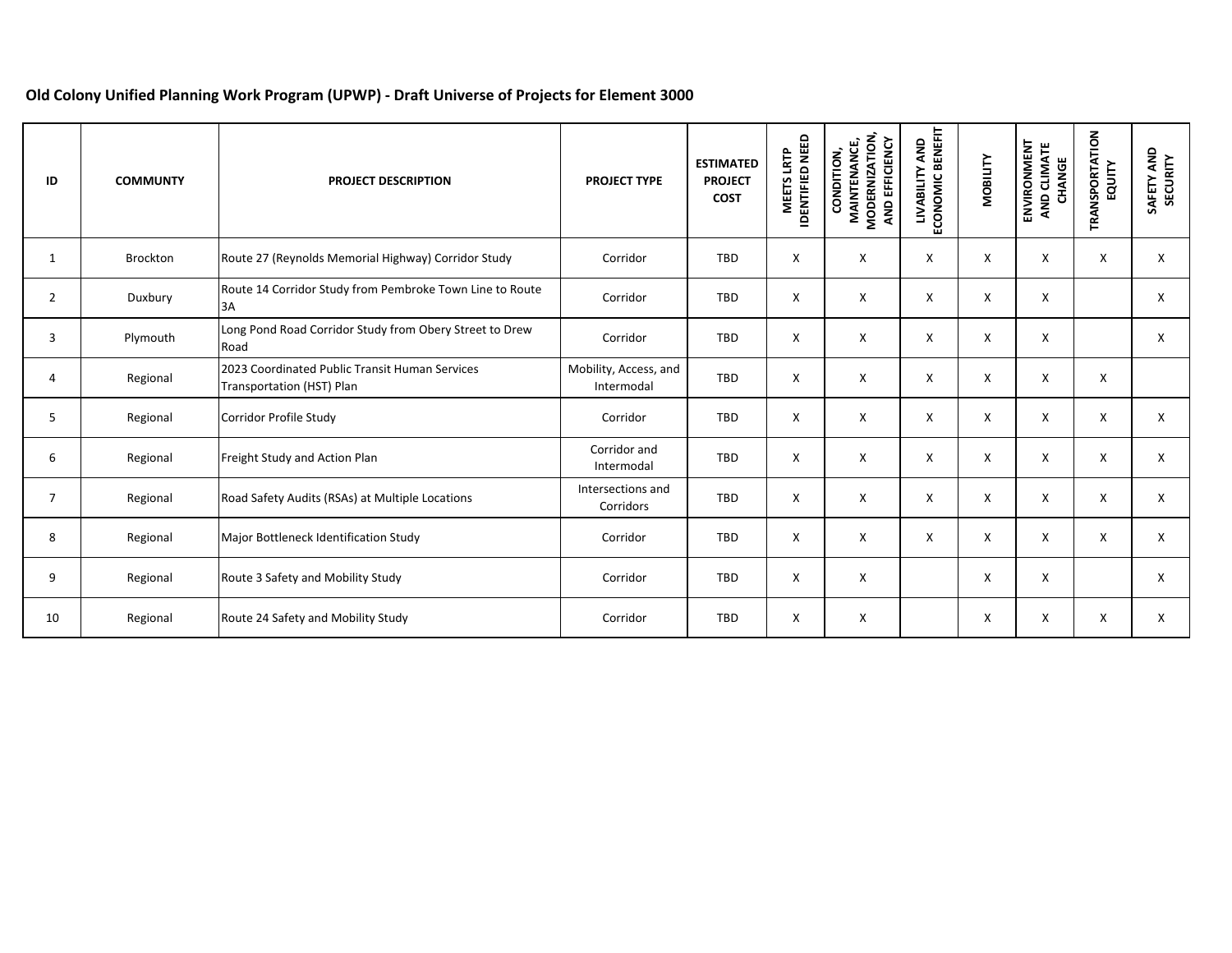# April 1, 2021 Old Colony JTC Meeting Agenda Item 7D Old Colony Public Participation Plan (PPP) Update on Draft Old Colony Public Participation Plan (PPP)

#### **Summary**

The Old Colony MPO Public Participation Plan establishes the process through which public involvement is solicited to ensure cooperative decision making is part of the transportation planning process. It also ensures, in accordance with state and federal law requirements, an inclusive and accessible public engagement process for transportation decision making. The plan serves to guide the agency's public participation efforts, including reaching and engaging populations that potentially have been underserved by the transportation system and/or have lacked access to the decision-making process.

The Old Colony MPO Public Participation Plan is also used to satisfy the public participation process for the Brockton Area Transit (BAT) Authority Program of Projects.

A draft of the update of the Old Colony MPO's Public Participation Plan will be presented to the MPO at the April MPO meeting for a 45-day public review.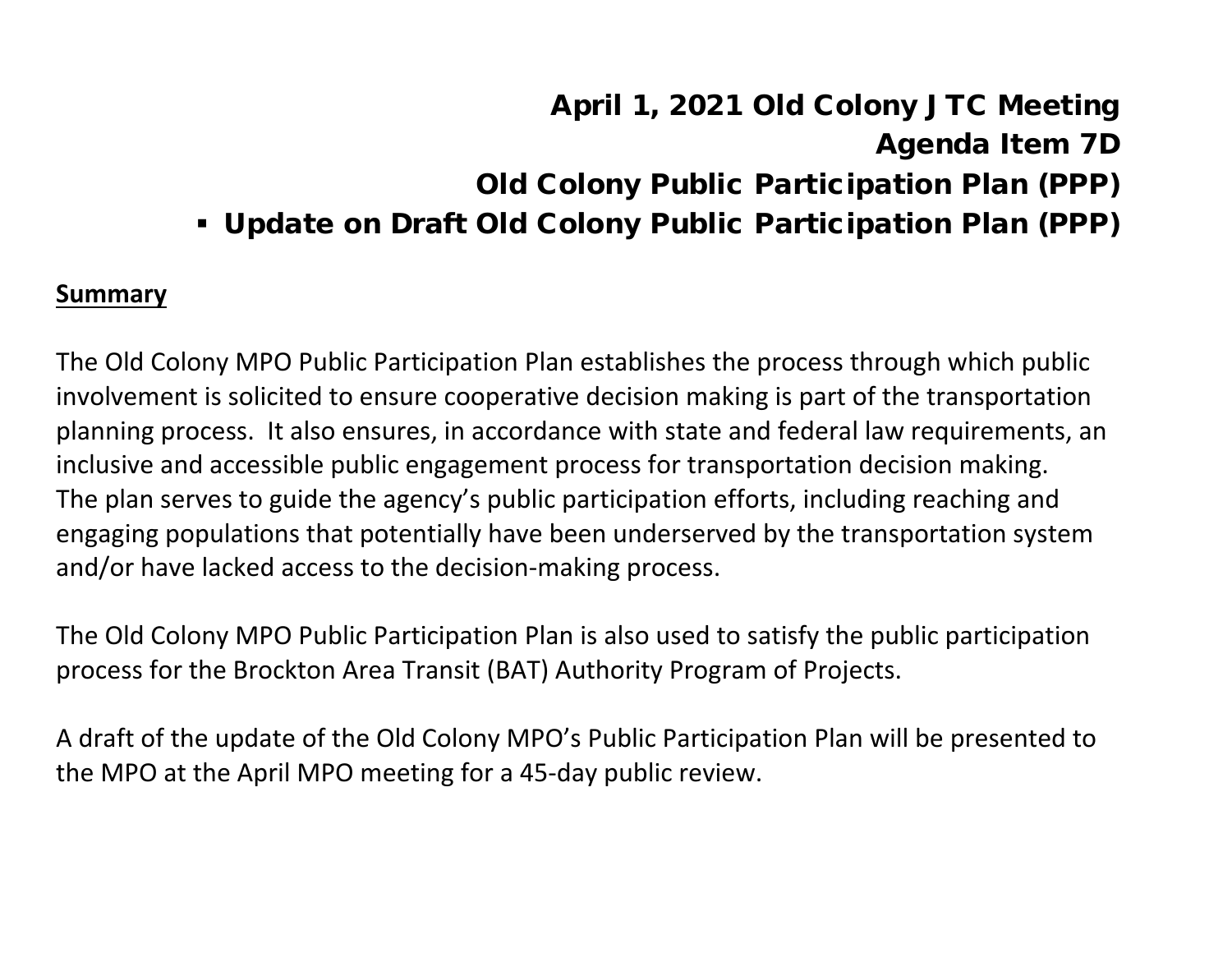The most significant changes in the update over the previous plan include the establishment of Measures of Effectiveness to evaluate the outreach efforts. The established Measures of Effectiveness (MOE) include:

- Meeting attendance
- Number of LEP/Title VI protect class encounters
- Number of documents translated into the four LEP safe harbor clause languages
- Number of direct engagements with outside organizations
- Number of correspondence (social media, direct mailings, email, etc.…)

Other changes in the PPP update include the establishment of the Reflections, Opportunities and Actions Task Force at OCPC to strengthen the values and workplace policies and identify areas for opportunities of improvement regarding public participation methods, pro-active engagement in identifying stakeholders, and documenting LEP/Title VI encounters. In addition, the Covid pandemic has brought to light the need to ensure we adhere to public outreach guidelines as we utilize virtual meetings.

The Old Colony MPO modifies and refines its public participation methods and activities based on feedback from community members, the effectiveness of the methods and changes in technology and communication, and the Old Colony MPO's overall evaluation of its public participation effectiveness. The plan is reviewed at minimum every 5 years, but is changed and improved over time, and the Plan update will be given a 45-day public comment period before it is approved.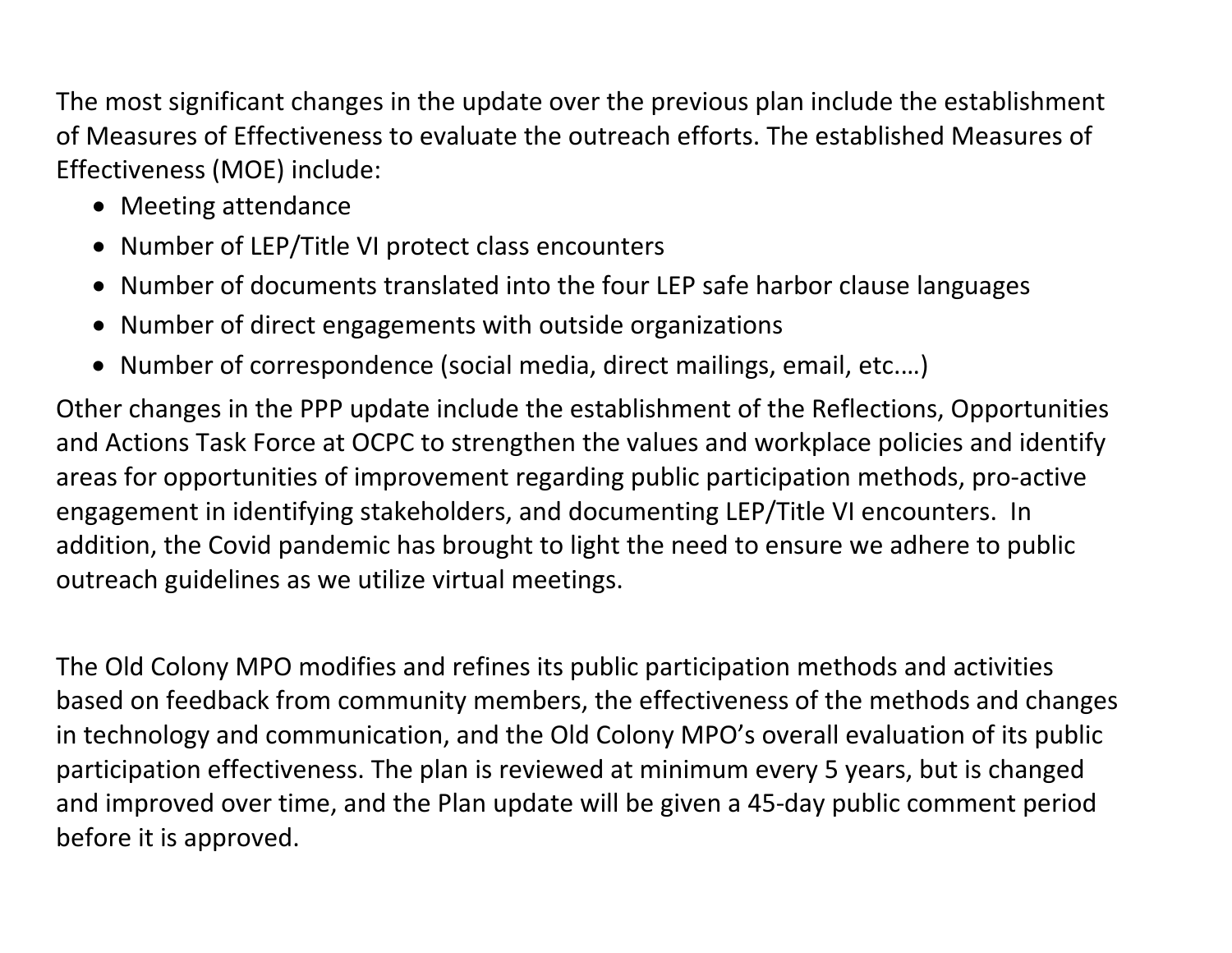# April 1, 2021 Old Colony JTC Meeting Agenda Item 8A Community Local Technical Assistance Studies

#### **Summary**

Through Task 3200 (Local Highway Technical Assistance) of the Old Colony Metropolitan Planning Organization (MPO) FFY 2021 Unified Planning Work Program, Old Colony Planning Council provides local traffic planning and technical analysis services to its member communities.

The Town of Kingston has requested a follow-up review of a 2018 traffic study prepared by Old Colony Planning Council of the Historic District centered around Green Street. Old Colony Planning Council continues to provide technical assistance and analysis regarding this traffic study.

#### Project Status Updates

#### Avon

Traffic Study for East Main Street (Route 28) at East and West Spring Street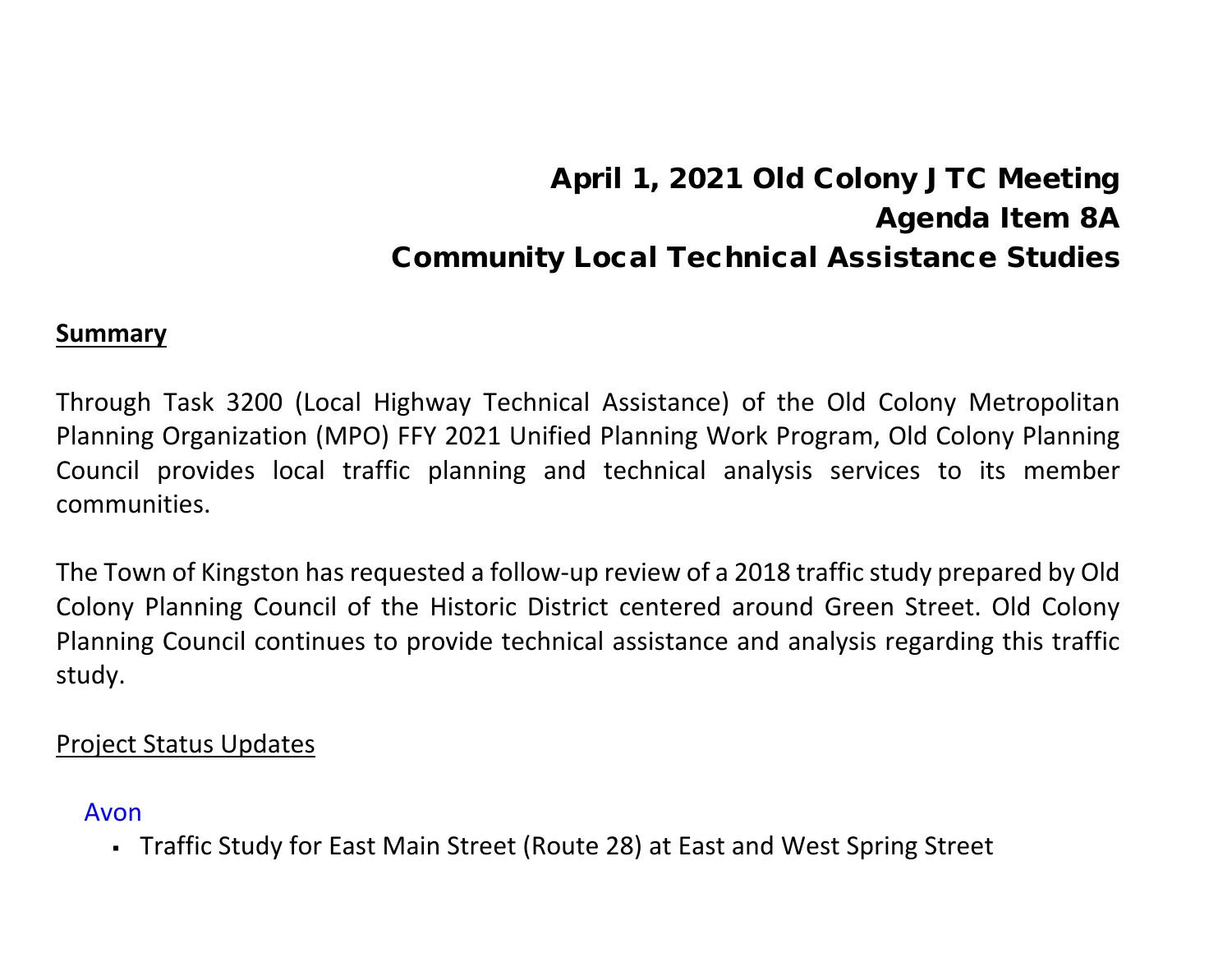#### *Data analysis in progress.*

#### Brockton

- Road Safety Audit for Main Street at Forest Avenue *To be scheduled late Spring or early Summer 2021*
- Road Safety Audit for Pearl Street at Torrey Street *To be scheduled late Spring or early Summer 2021*

## **Duxbury**

 Follow-Up Traffic Study: Travel Speeds on Various Roadways *Data collection planned for Spring 2021*

## Kingston

 Review of Kingston Historic District Traffic Pattern and Potential Traffic Calming **Options** 

*Ongoing analysis and technical assistance*

## Plymouth

 Clark Road / Beaver Dam Road Traffic Speed Analysis *Additional Data collection planned for Summer 2021.*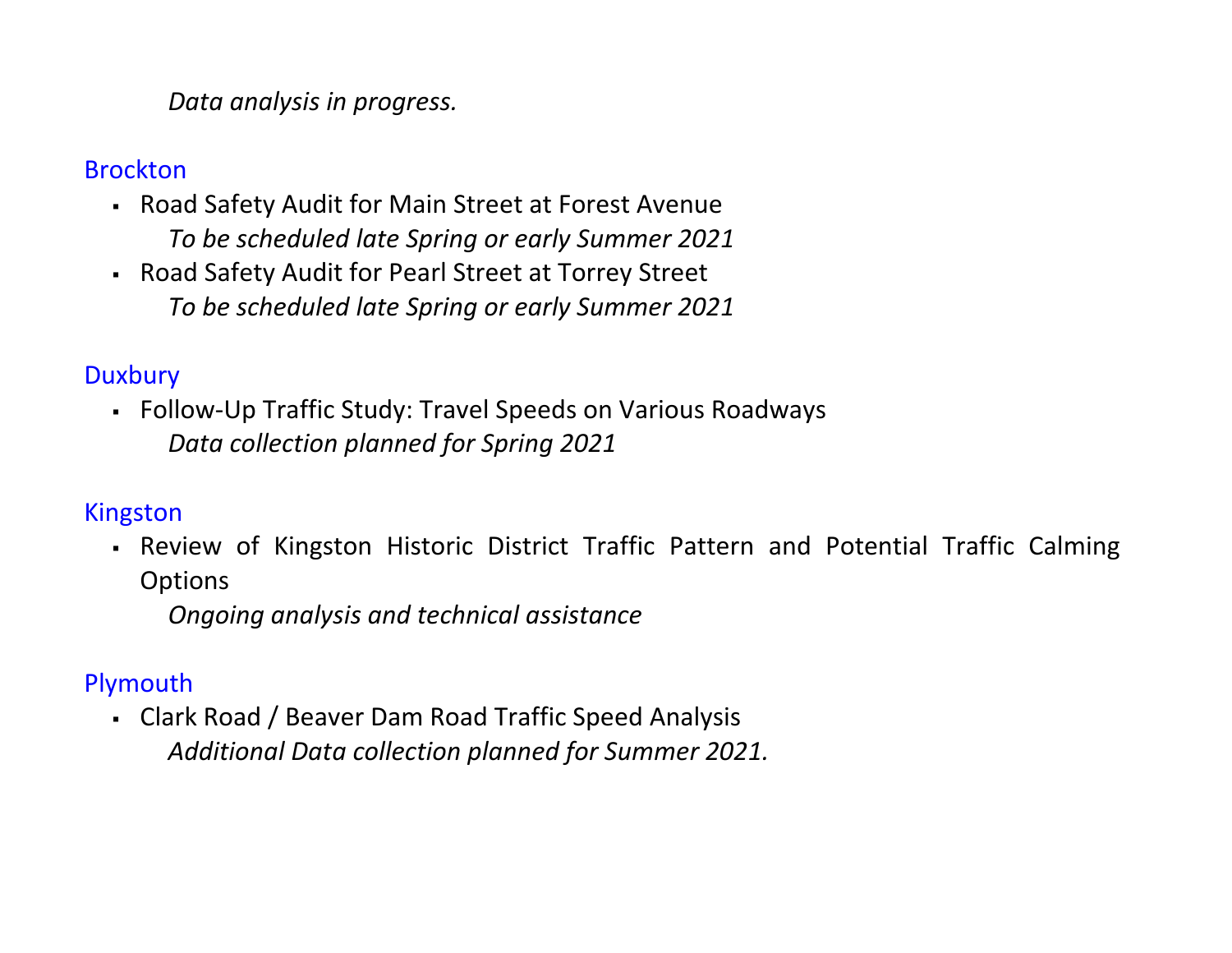### Plympton

 Technical Analysis and Guidance for Establishing Safety Zones *Data Collection in progress*

**Stoughton** 

 Turnpike Street Traffic Speed Study *Data collection in progress* 

For information about local technical assistance studies prepared by OCPC, please direct inquiries to Bill McNulty [\(wmcnulty@ocpcrpa.org\)](mailto:wmcnulty@ocpcrpa.org) at 508.583.1833 extension 207.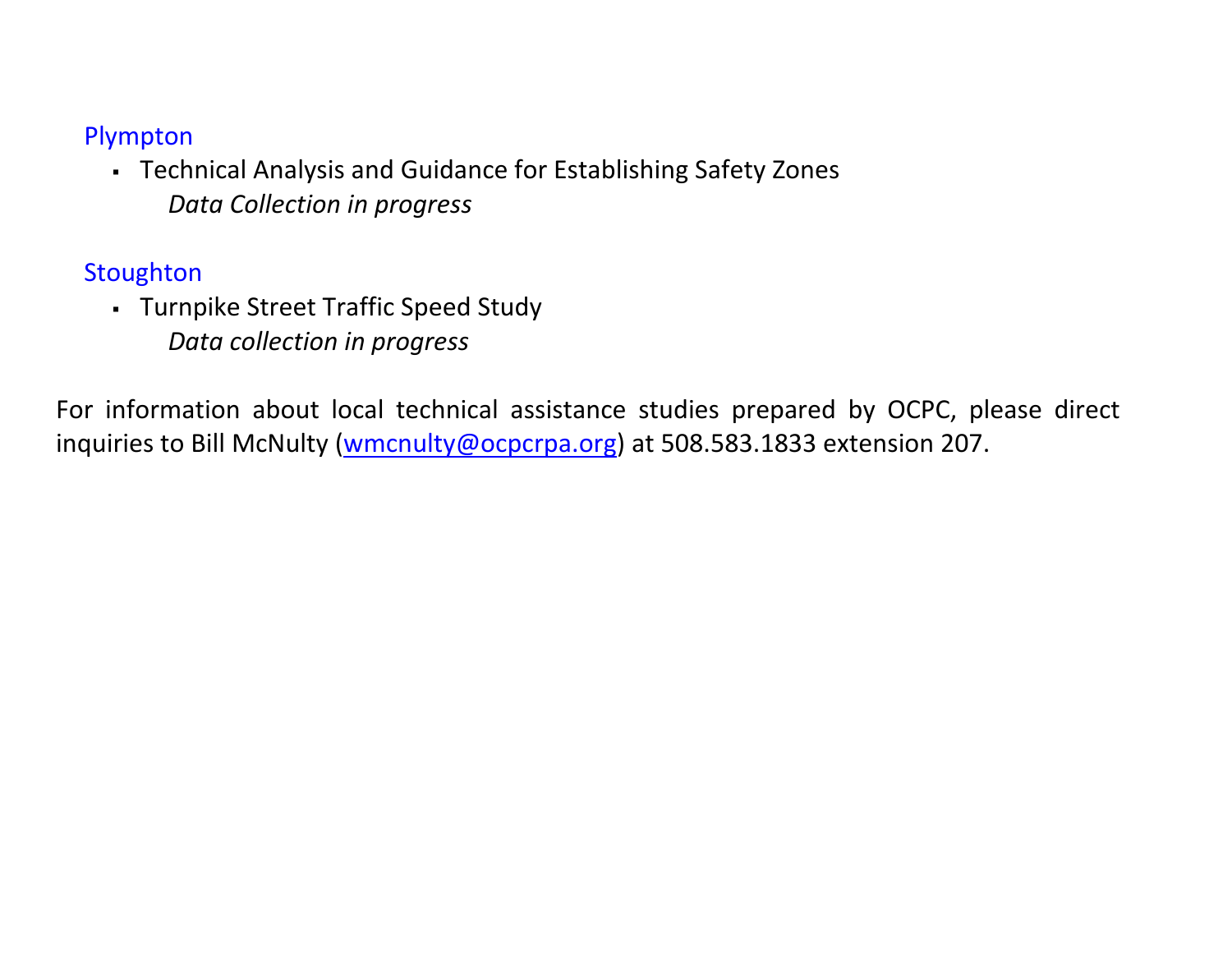# April 1, 2021 Old Colony JTC Meeting Agenda Item 8B Staff Reviews on ENFs, EIRs, and NPCs

#### **Summary**

The reviews on Environmental Notification Forms (ENFs), Environmental Impact Reports (EIRs), and Notices of Project Change (NPCs) staff report includes projects that are subject to Massachusetts Environmental Policy Act (MEPA) review under M.G.L. c. 30, sections 61-62H. The staff report provides information about proposed projects, proponent and MEPA points of contact, and comment period deadlines in order to provide the public with an opportunity to review and comment on any and all proposed projects. Information on the MEPA review process; project filing procedures; the staff directory; and information on current and past projects can be accessed at [http://www.mass.gov/eea/agencies/mepa/.](about:blank)

### **Submitting Comments to MEPA**

The Secretary of Energy and Environmental Affairs (EEA) accepts written comments on projects currently under MEPA review. Comments may be submitted electronically, by mail, via fax, or by hand delivery. Comments submitted to MEPA are public records and should be sent to the following address: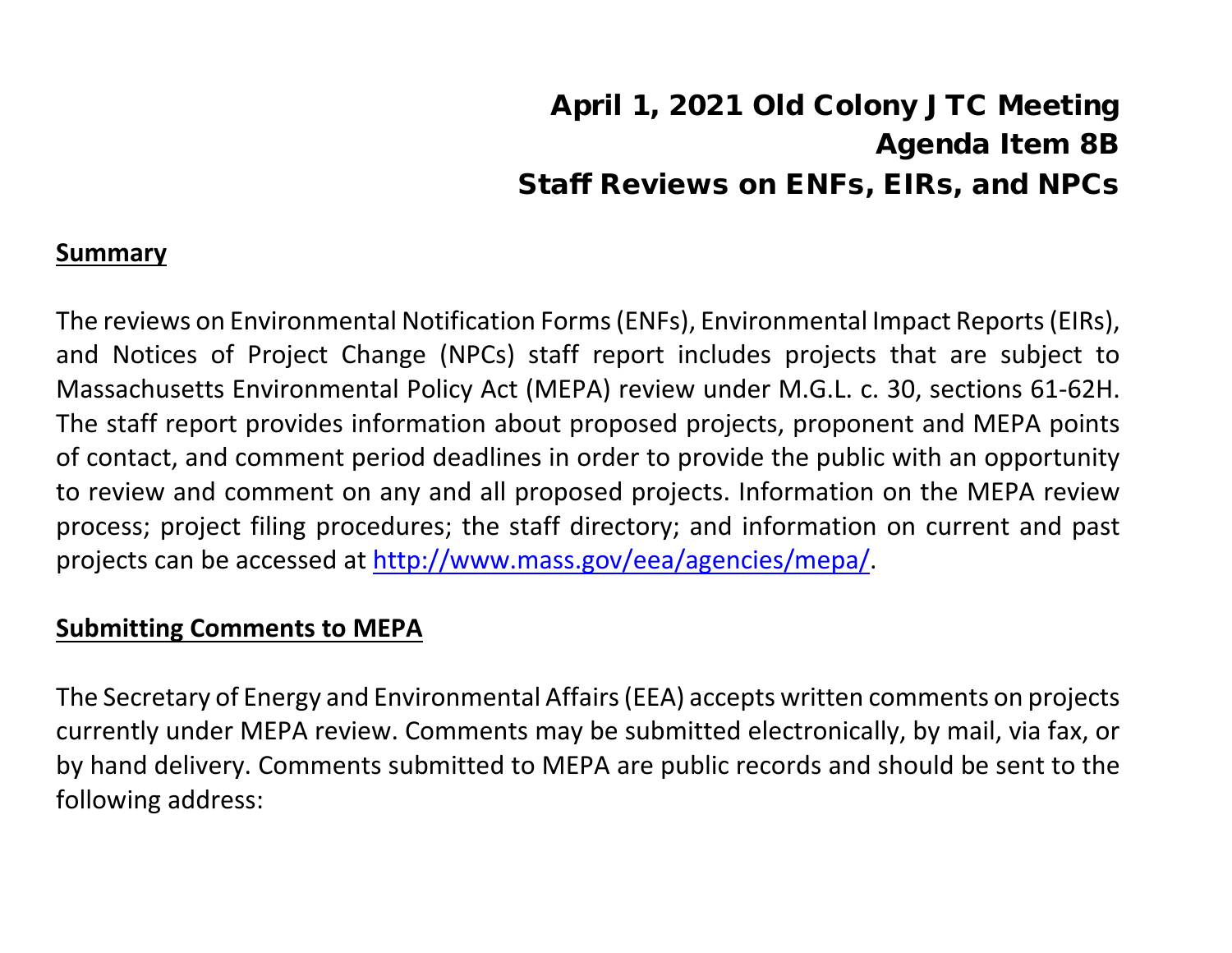Secretary Kathleen Theoharides EEA, Attn: MEPA Office [Analyst Name], EEA No. 100 Cambridge Street, Suite 900 Boston, MA 02114

# **ENF**

# **EEA #16346 – Release of House Lot from Agricultural Preservation Restriction (APR) (Doten Road) - Plymouth**

This ENF is submitted in connection with the creation of a house lot on the southerly side of Dotem Road in Plymouth, its release from a 1984 APR and the Amendment and confirmation of that APR as it affects the remaining land subject to it. The purpose of this project is succession planning. The proposed house lot will be used as a single-family residence and barn. The remaining APR acreage will be farmed

## **CERTIFICATES**

# **EEA #16268 – Proposed Duxbury Beach Nature-Based Storm Damage Protection Project (Duxbury)**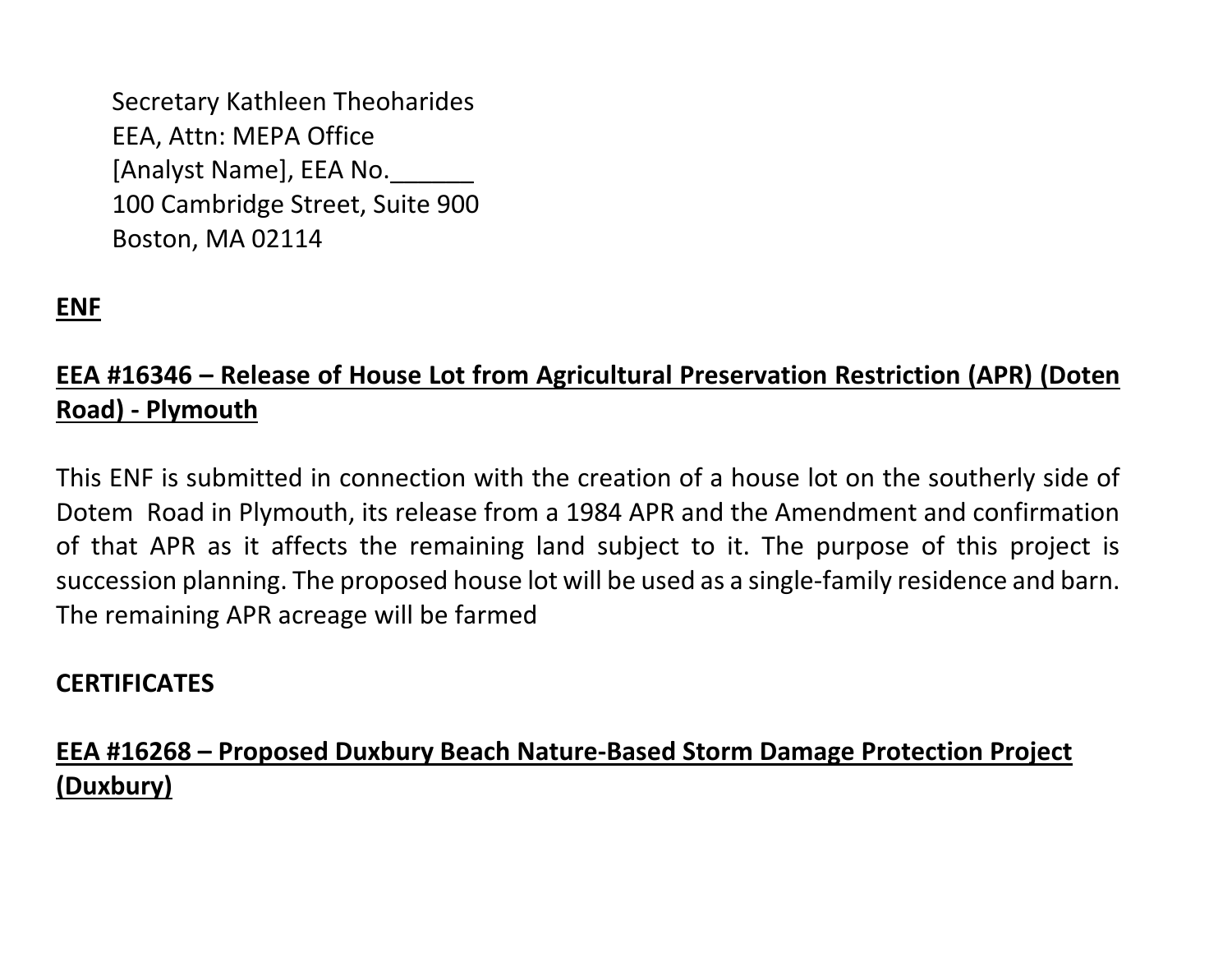The proposed project includes 4 key components:

- 1. Oceanside beach and dune nourishment
- 2. Bayside erosion control
- 3. Flood vulnerability reductions along roadway
- 4. Powder Point Bridge abutment area erosion control

The certificate states that this project adequately and properly complies with MEPA.

### **EEA #16325 – Red Mill Road Water Treatment Plant (Easton)**

The site selected for the proposed water treatment plan (WTP) is an undeveloped, wooded area located at 12 Red Mill Road, Easton, MA. The project consists of the construction of a WTP, including utility work near Well Station 3 and a new generator at Well Station 5; a residual management lagoon system; and minor modifications to interior piping at Well Stations 3,5, and 7.

The Certificate states that this project does not require an Environmental Impact Report (EIR).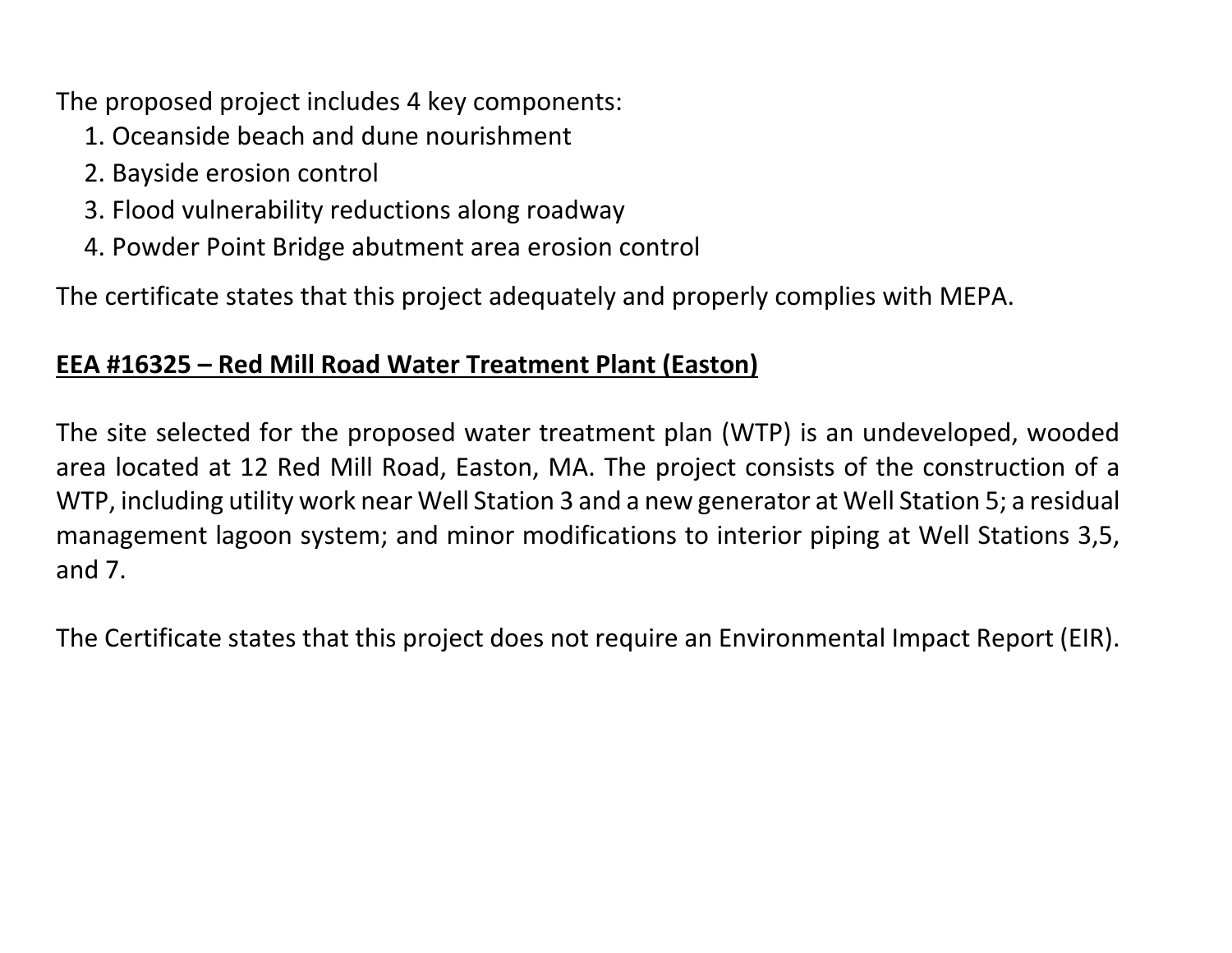## **EEA #16328 – Downtown/Trout Brook Redevelopment Plan (Brockton)**

The boundary of the redevelopment area includes the CSX property, which is a former railyard for freight rail, and surrounding properties. The area is bisected by Trout Brook. This redevelopment area is directly adjacent to Downtown Brockton and is generally located between the MBTA Commuter Rail Tracks on the west and Parker Street on the east.

Potential Build-out from this plan:

- Residential Apartments: 250-300 units (Monthly Rent: \$1,350-\$1,900/month)
- Single-Family Detached Houses: 31 lots
- Commercial Flex: ~185,000 SF
- Retail/Office Ground Floor: ~14,000 SF
- Public Safety Building or Commercial Flex: ~63,000 SF

The Certificate states that this project does not require an Environmental Impact Report (EIR).

### **EEA #16324 – MBTA Service Level Reduction (Statewide)**

Challenged by unprecedentedly low ridership due to the COVID-19 pandemic, the MBTA is facing a historic moment. Despite this significant drop in ridership, the MBTA has continued to run service at pre-pandemic levels, even though it does not match current demand. In order to protect essential service for those who depend upon it, the MBTA needs to reduce service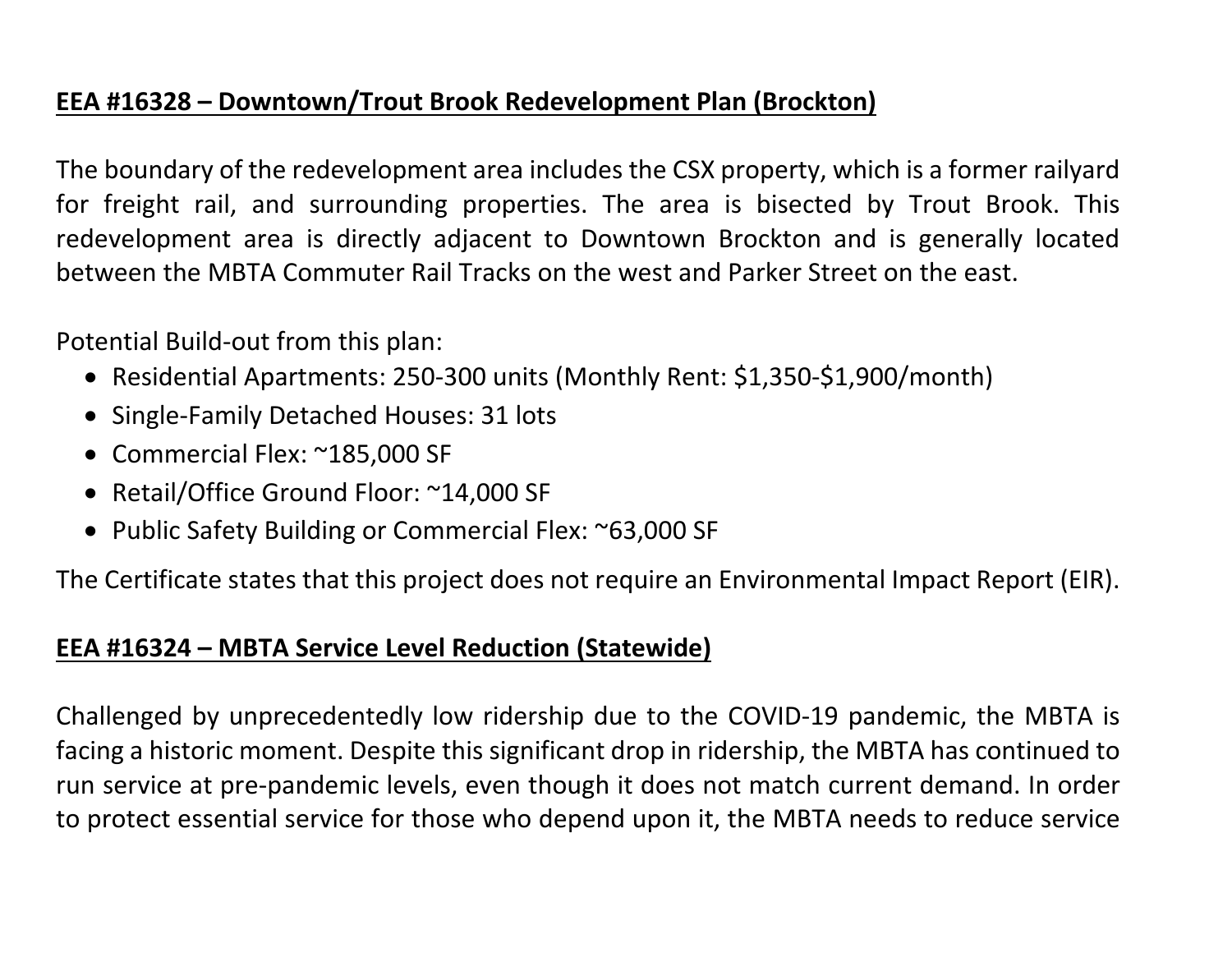where there are fewer riders. The goal of these changes is to preserve access to these transitcritical customers. The MBTA's plan to readjust service levels to current COVID era ridership is an overall program that the MBTA refers to as Forging Ahead.

The Certificate states that this project does not require an Environmental Impact Report (EIR).